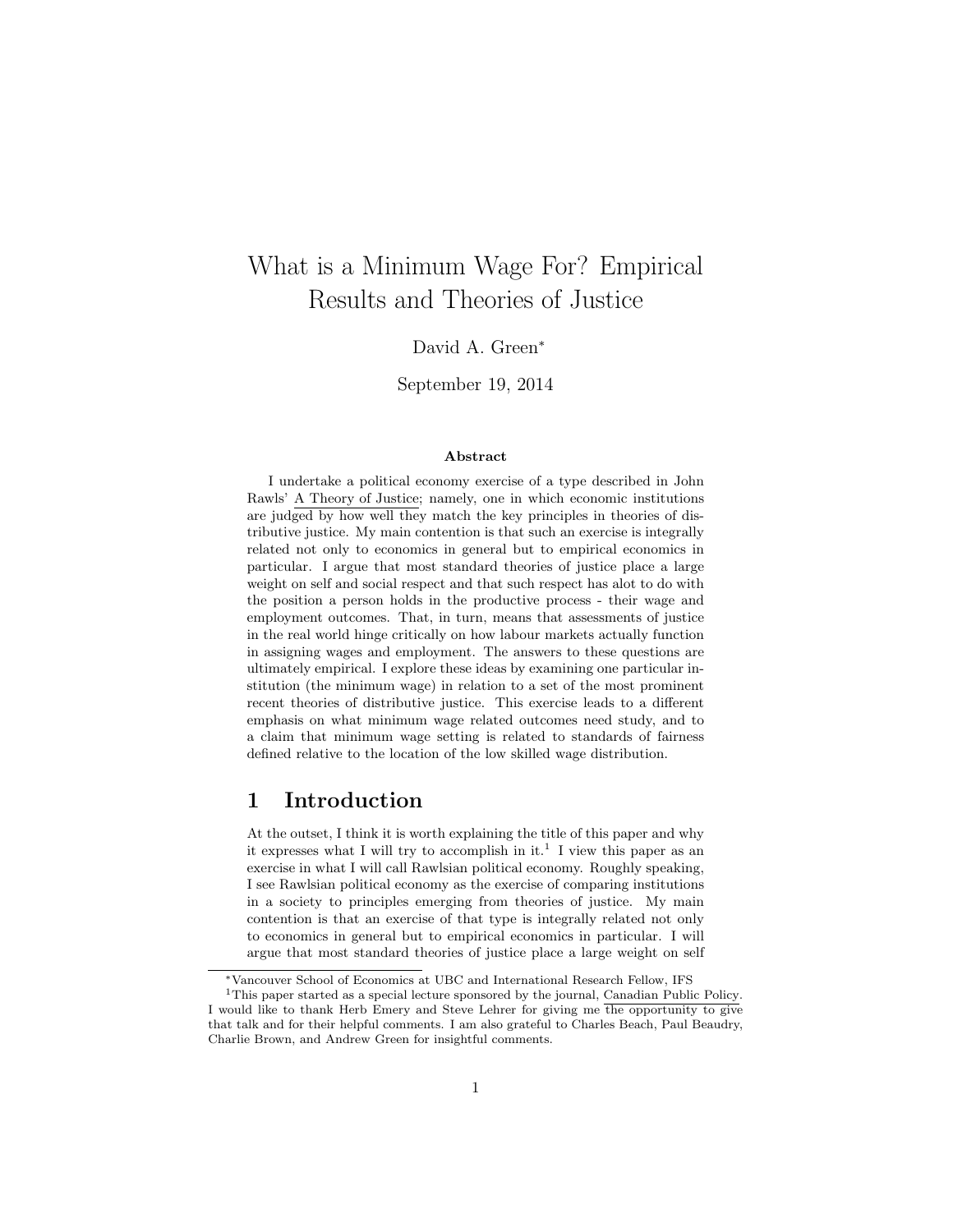and social respect and that such respect has alot to do with the position a person holds in the productive process - their wage and employment outcomes. That, in turn, means that assessments of justice in the real world hinge critically on how labour markets actually function in assigning wages and employment. The answers to these questions are ultimately empirical. This implies that political philosophers - to the extent that their theories of distributive justice are connected to the real world should be interacting with empirical workers who study labour markets. On the other side, paying more attention to questions of justice has the potential to widen the set of issues studied by empiricists. Too often, I believe, empirical economists act as if we are just programme evaluators, leaving the question of what programmes to evaluate to someone else. I have no objection to the evaluation part of the empirical literature but I believe we should consider theories of justice and whether they guide us toward different issues as well. I am going to argue that this is the case - that there are issues in labour economics (including some of the most fundamental questions we face) that emerge as deserving more attention once we look through this lens.

To put some tangible meat on these bones, I am going to work with one particular policy/institution - the minimum wage. I'll talk more about why I focus on the minimum wage in the third section but, at the very least, it is a well-studied and well-defined place to start. One admittedly weak part of the paper is that, apart from one brief section, I examine the minimum wage in isolation from other policies affecting the wage structure. The bigger question of how to design a complete set of policies that would generate a just wage structure (and whether the right set of other institutions would render a minimum wage unnecessary) is beyond the scope of what I can cover here. I hope to show that even focusing on a single policy can help illuminate what we need to know to support discussions of justice, even if I'm not able to establish whether the minimum wage is indicated as an appropriate policy under various theories of justice.

I will proceed in three main steps. In the first, I will discuss some of the main theories of redistributive justice of the last few decades and ask what place the minimum wage would hold within each. I will argue that answering the latter question often involves empirical assessments.

In the second main section, I will take a look at what we know from empirical studies of minimum wages (mainly in Canada) about the questions raised in the discussions of theories of redistributive justice. In places, we already have alot of the information we need, but I will argue that some of the deeper and, I think, more interesting questions could use with more study.

In the third section, I will ask how minimum wages are actually set in Canada. Both Rawls and Sen argue that theories of justice are attempts to formalize common notions of fairness and justice. My goal in this last section is to try to understand what notion of justice (If any) Canadian policy seems to be pursuing. I argue that minimum wages in Canada are set based on notions of fairness - essentially representing an attempt to ban unfairly low wages - and that this implies that minimum wage setting has a complex relationship with movements in inequality.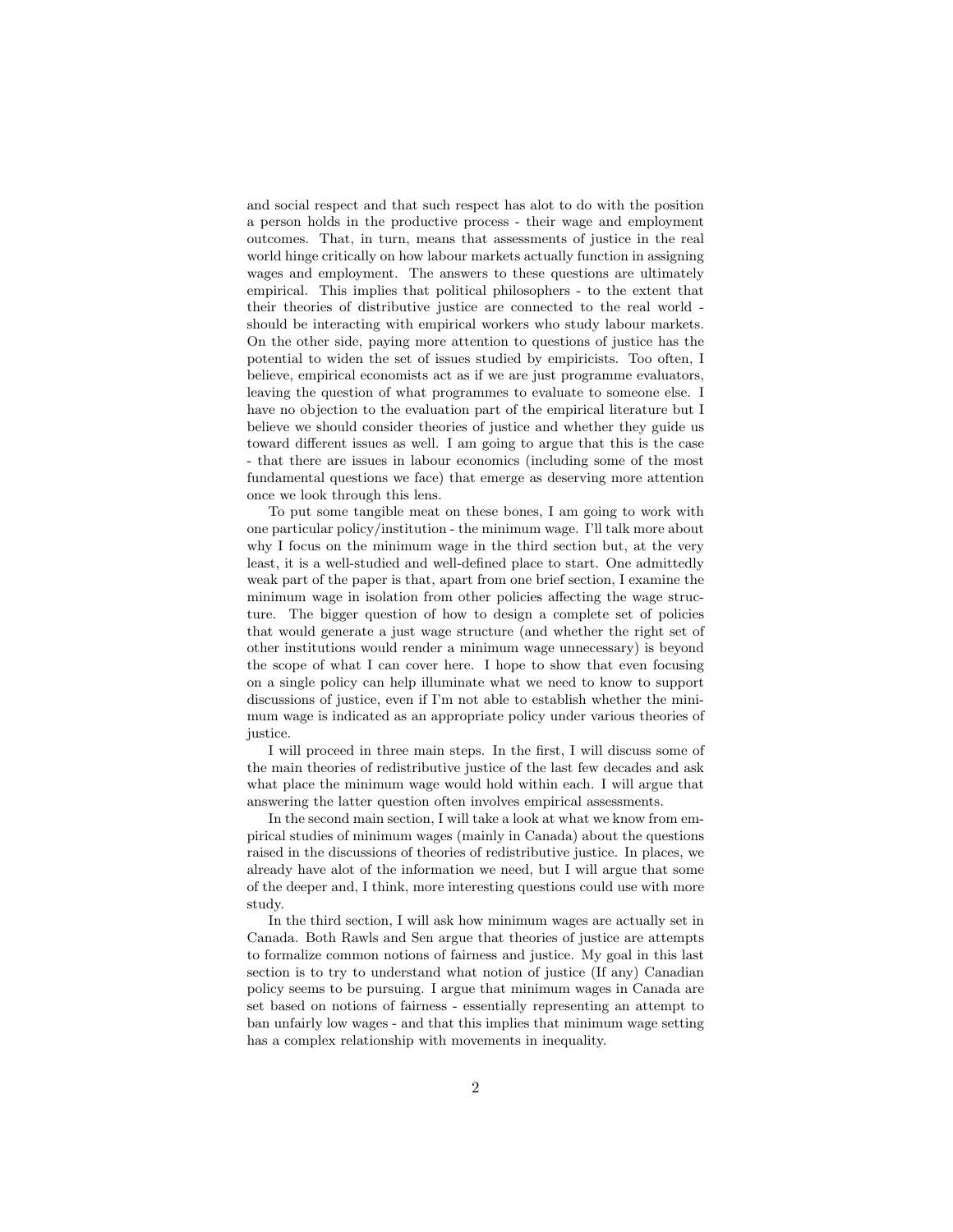## 2 Rawlsian Political Economy

The question of why a society such as Canada implements a minimum wage is clearly a question of political economy. That is, a question concerning the interaction between the economy and political and social institutions. In the field of modern political economy this question would be answered as a positive exercise, attempting to characterize the preferences of self-interested agents and the way their interactions result in this particular policy being implemented. Without wanting to deny the interest of that line of inquiry, I want to focus attention on a more normative definition of political economy. That is, asking whether a society attempting to attain some broad social goal would implement a minimum wage. More specifically, I will focus on the notion of political economy set out by John Rawls in A Theory of Justice.

To understand what I mean by a Rawlsian notion of political economy, consider the following statement from A Theory of Justice:

Justice is the first virtue of social institutions, as truth is of systems of thought. A theory, however elegant and economical must be rejected or revised if it is untrue; likewise laws and institutions no matter how efficient and well-arranged must be reformed or abolished if they are unjust.(Rawls(1999),p.3)

The point of this quote is both that justice is the prime virtue of institutions but also that we should judge institutions by how well they accord with principles of justice.<sup>2</sup> Later in the book, Rawls embarks on an investigation of the principles of justice he has derived "as a conception of political economy, that is, as standards by which to assess economic arrangements and policies, and their background institutions."(Rawls(1999, p. 228) I will call an exercise in which we measure existing and potential institutions and policies against principles embedded in theories of justice a Rawlsian political economy exercise.

The idea of judging institutions by some standard of the good of society is, of course, not alien to economists. Parts of the field of Welfare Economics is concerned with this same exercise. Rawls himself notes this but rejects calling what he is considering Welfare Economics because he sees that term as too linked to a utilitarian conception of justice. I think switching terms in this way also helps in emphasizing the primacy of justice as the key standard for judgement.

But if justice is the prime concept against which institutions are to be measured, what role would economists (and, even more, empirical economists) play in this type of political economy exercise? One common answer could be found in the First and Second Theorems of Welfare Economics. Recall that the First Theorem says that under certain assumptions, any competitive equilibrium is a Pareto optimum (i.e., no one can be made better off without making someone else worse off). The Sec-

<sup>2</sup>There is a potential distinction between just institutions and institutions that generate just outcomes (see, Yeo et al(2009) for a discussion of this in the context of Canadian health care). Since my focus is on empirical outcomes, I will discuss the justness of institutions mainly in relation to the justness of their related outcomes.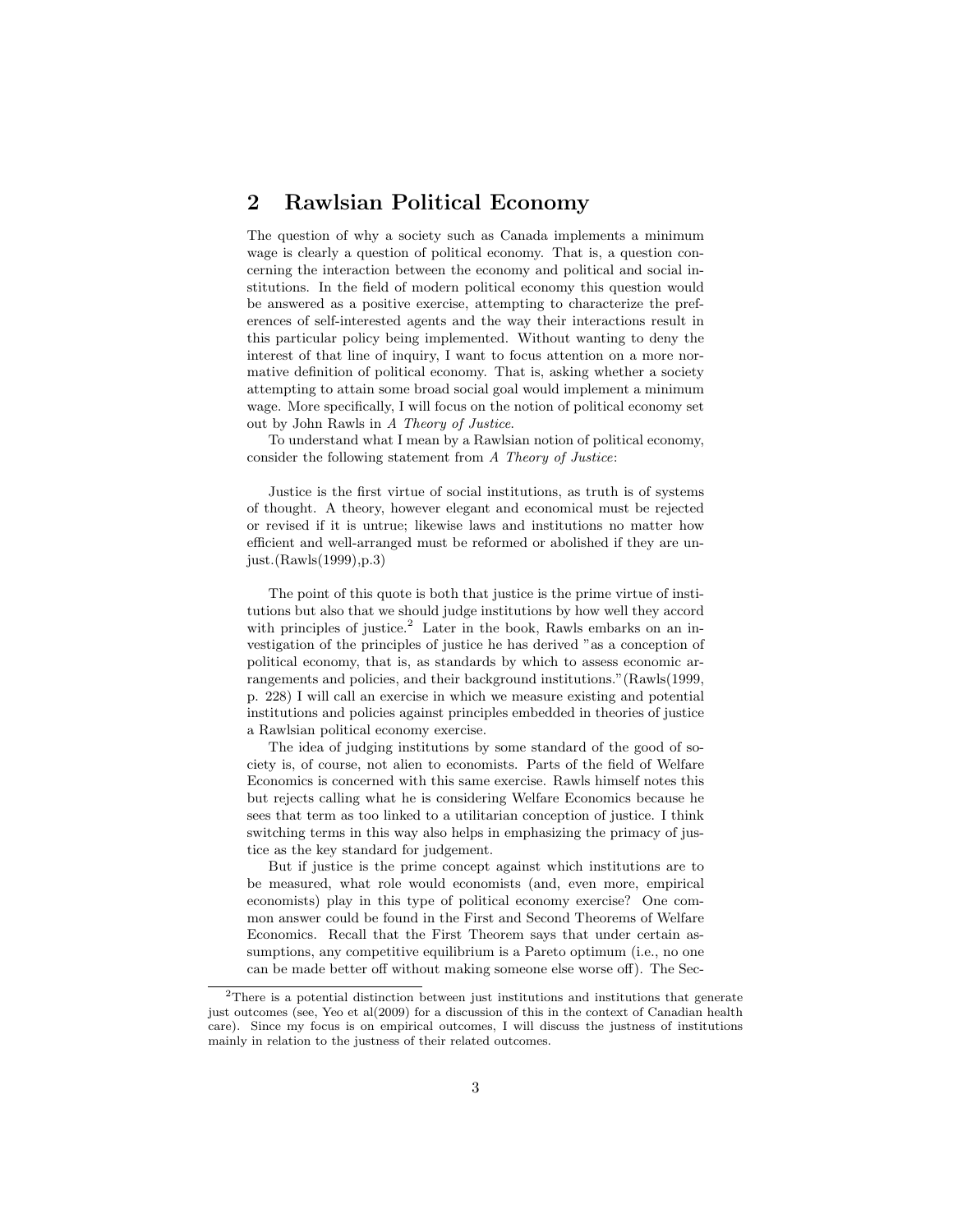ond Theorem says that, under certain assumptions, any Pareto optimum can be reached as a competitive equilibrium starting from some specific initial set of endowments. Given the Second Theorem, it is up to society at large to determine the preferred final distribution (potentially, according to some theory of justice). The job of economists is then to make sure the economy is running so as to generate the appropriate competitive equilibrium. In the image used by Charles Blackorby in his 1990 Innis Lecture, economists are the equivalent of mechanics making sure the machine runs well. Where the machine runs to or how fast is decided by someone else (Blackorby(1990)).

In his Innis Lecture, Blackorby argues strongly against this concept for the role of economists. He points out that the Welfare Theorems are built on assumptions such as there being a fixed number of agents with fixed preferences, perfect information, and perfect competition - all of which we know to be fictions. Of course, Blackorby argues, what matters is not that these are fictions (since all theories and most assumptions underlying empirical specifications are fictions) but that once we relax these fictions, we end up in a situation where efficiency and equity cannot be so neatly decoupled. We end up in a world where economic policy prescription necessarily involves distributional decisions. Rawls, in fact, provides a clear reason why this would be the case in the following passage discussing the impact of choosing particular economic institutions:

"... the social system shapes the wants and aspirations that its citizens come to have. It determines in part the sort of persons they want to be as well as the sort of persons they are. Thus an economic system is not only an institutional device for satisfying existing wants and needs but a way of creating and fashioning wants in the future. ... Since economic arrangements have these effects, and indeed must do so, the choice of these institutions involves some view of human good and of the design of institutions to realize it. This choice must, therefore, be made on moral and political as well as on economic grounds. Considerations of efficiency are but one basis of decision and often relatively minor at that." (Rawls(1999),p. 229)

The truth of the statement that institutions shape preferences has strong support in Canadian policy. Herb Emery's work on the history of the public health care system in Canada shows that this system did not arise because of fundamentally different preferences relative to our American cousins yet polling now shows that Canadians have strongly different views on nationalized health care (Emery(2010)). Indeed, Canadians often list the health care system as something fundamental to who we are. Importantly, as Blackorby points out, such a shift in preferences implies that the Pareto principle is silent as a criterion for choosing whether or not to implement nationalized health. As a result, the Welfare Theorems, which are built on the notion of Pareto efficiency must also fail as a guide for the role of economists.

One of my claims in section 4, where I discuss various theories of justice, will be that a key component in several of them is that the reinforcement of self respect and mutual respect among citizens is a central feature of just institutions. This fits with Rawls' notion that institutions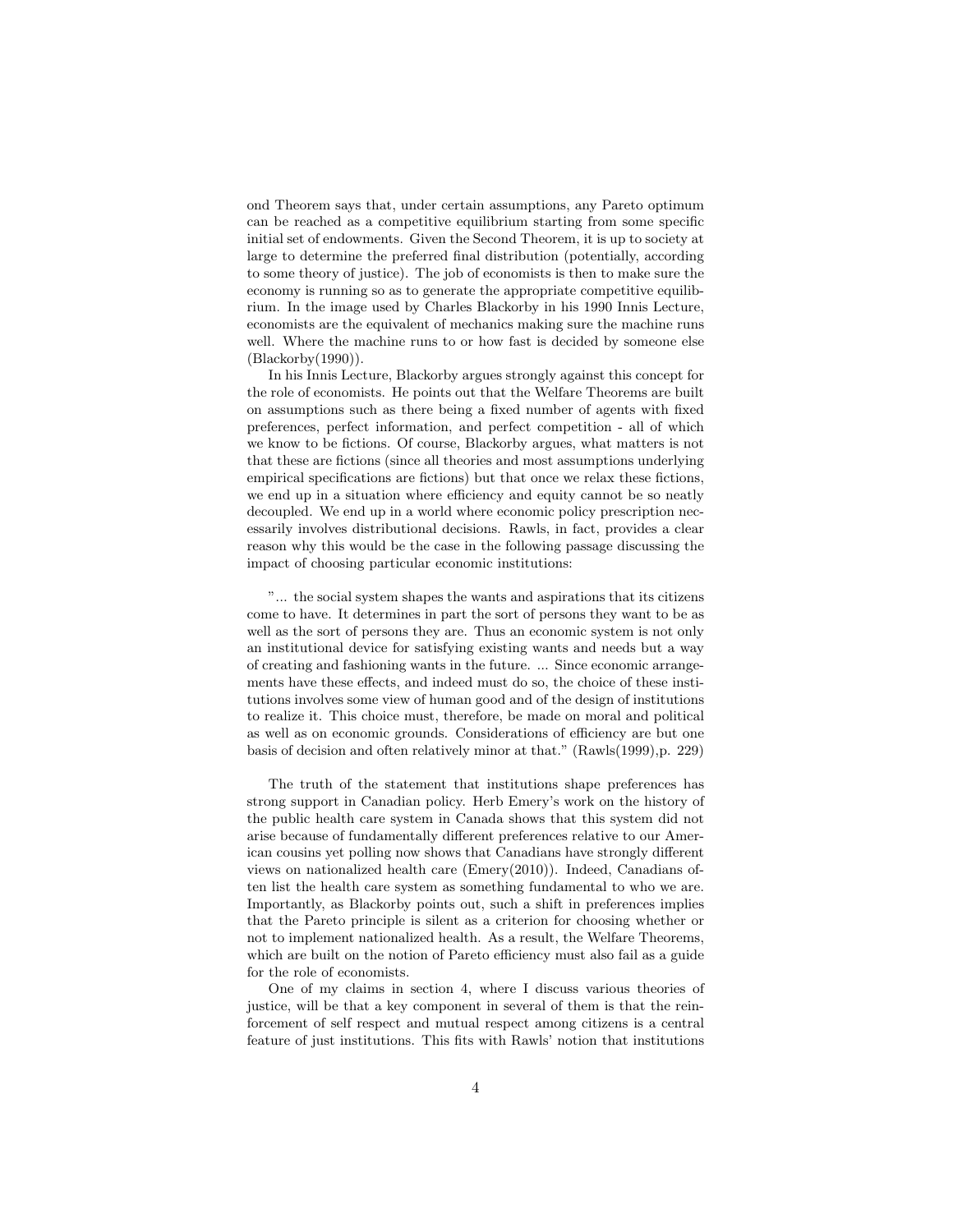shape preferences in important ways. It also fits with Blackorby's main conclusion that in a second best world, we cannot avoid inter-personal comparisons in decision making. Since what role we play in the production process is fundamental to both our self-respect and how we are viewed by others, this means that understanding how the labour market functions is crucial to evaluating the justice of the economic institutions that frame that market. At the risk of being overly repetitive, it is worth emphasizing that this is not just because labour market institutions are key to the efficiency of an economy but because they determine roles that are of fundamental importance for considerations of the justice of a society.

Based on all of this, my goal in the remainder of the paper is to take a particular policy - the minimum wage - and hold it up against various theories of justice. My intention is not to reach a final conclusion on whether the minimum wage is or is not a just policy in the sense of being supported or rejected by most theories. Rather, I want to ask two questions. First, what can we as economists (and, in particular, empirical economists) contribute to the deliberation about whether the minimum wage fits with any particular theory? Second, (turning the investigation on its head) what, if any, notion of justice does the implementation of minimum wage policy in Canada seem to support?

## 3 Why Study Minimum Wages?

Why take minimum wages as the focus of the attention in a discussion of the role of empirical economists in what I have called a Rawlsian political economy exercise? After all, minimum wages only directly affect about 5% of workers in Canada. In addition, one might well argue that, as an institution, minimum wages are of second order importance relative to the institutions being considered in theories of justice. Rawls, for example, takes the "primary subject of justice" to be how "major social institutions distribute fundamental rights and duties and determine the the division of advantages from social cooperation."(Rawls(1999), p. 6) Those major social institutions include, as examples, the legal protection of freedom of thought, competitive markets, and private property in the means of production. Perhaps not surprisingly, the minimum wage doesn't make the list.

I see minimum wages as relevant for this discussion for three reasons. First, I think it is possible to see this policy as a specific representation of deeper considerations about the labour market as a social institution. The decision to implement a minimum wage is a decision not to simply trust in the market as the means to assign value for work. It is a decision to interfere with the most essential building block of a market economy: the price mechanism. And it does so without an obvious economic efficiency justification such as exist in the case of interference with prices related to goods that generate externalities. It suggests either that a society rejects the individual's value of marginal product as the basis for determining what portion of output she deserves for her work or it implies a rejection of the notion that wages truly equal the value of marginal product. In either case, it reflects something deeper about the justice of a free labour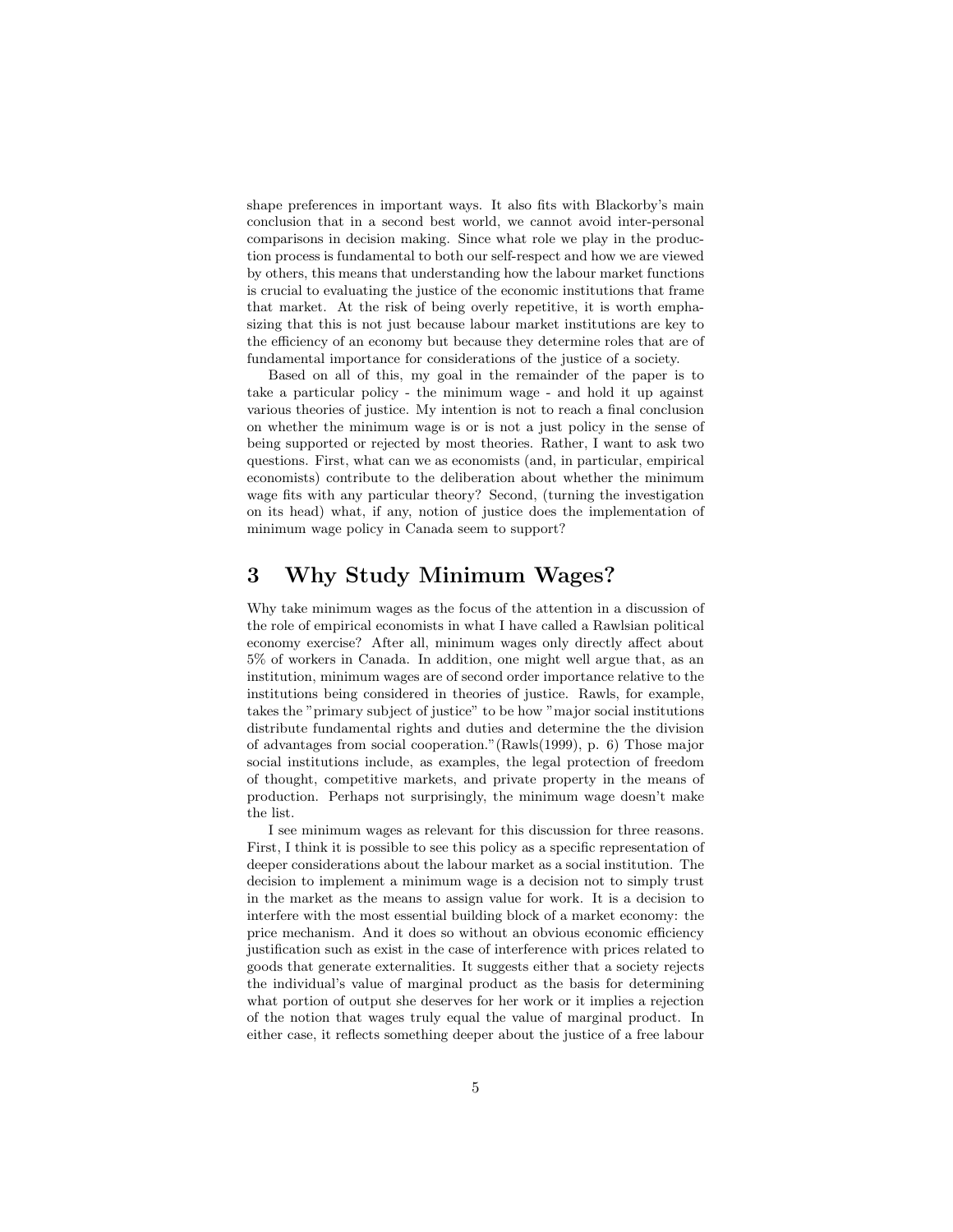market.<sup>3</sup>

Second, minimum wages may be particularly useful when trying to gauge what notion of justice our society is pursuing. For many, more important policies and institutions (such as the form of the tax system), current implementations will reflect a combination of notions of justice and attempts by individuals and groups to pursue their own direct selfinterest. In recent polling, over 70% of Canadians responded yes to the question of whether they were in favour of increases of the minimum wage. The proportion of people who support the policy in general but may or may not be in favour of an increase in the level would presumably be even larger. Given this level of support, the support must cross party lines, strata defined by income, etc.. It seems possible that the fact that the minimum wage is seen as directly affecting so few people frees them up to express their notions of what is just without reference to their own position in society. To the extent this is true it both makes minimum wages an interesting object of investigation and calls into question the strong emphasis in some parts of modern political economy on competing self-interest as the means to understanding policy decisions. If, as Rawls argues, one requirement of just institutions is that they are selfperpetuating - increasing the desire of citizens to act in accordance with the concept of justice embodied in them - then analysing institutions as if they are only about competitive self-interest hamstrings the discussion from the outset.

The third reason for studying the minimum wage is more prosaic. There is a relative mountain of empirical work on minimum wages and their impact on the labour market. It seems interesting to consider whether that mountain has any use in the pursuit of larger questions about how to constitute a just society.

## 4 Theories of Justice

In this section, I will provide a brief discussion of how minimum wages in particular, and the willingness to have the state interfere with the price mechanism in general, would be viewed in some key theories of distributive justice. $4$  The list of theories of justice I consider is by no means exhaustive, and many readers may well feel that I do not do the theories that I do discuss full justice. My desire to consider more than one theory means that I will necessarily sacrifice nuance in the discussion. My hope, though, is that I will be able to capture key features that are important for meeting my goal of understanding minimum wages within the context of each theory.

<sup>&</sup>lt;sup>3</sup>This outlook is actually in line with Rawls' discussion. He discusses stages of the realization of principles of justice. In the first stage (behind the veil of ignorance) the basic principles are agreed upon. In the second, they are enshrined in a constitution that forms the framework for specific laws. It is in the legislative stage that follows that minimum wage laws would be set.(Rawls(1999)) These will reflect the basic principles and so examining them can give us some insight into those principles.

<sup>4</sup>Roemer(1996) defines theories of distributive justice as theories of "how a society or group should allocate its scarce resources or product among individuals with competing needs or claims."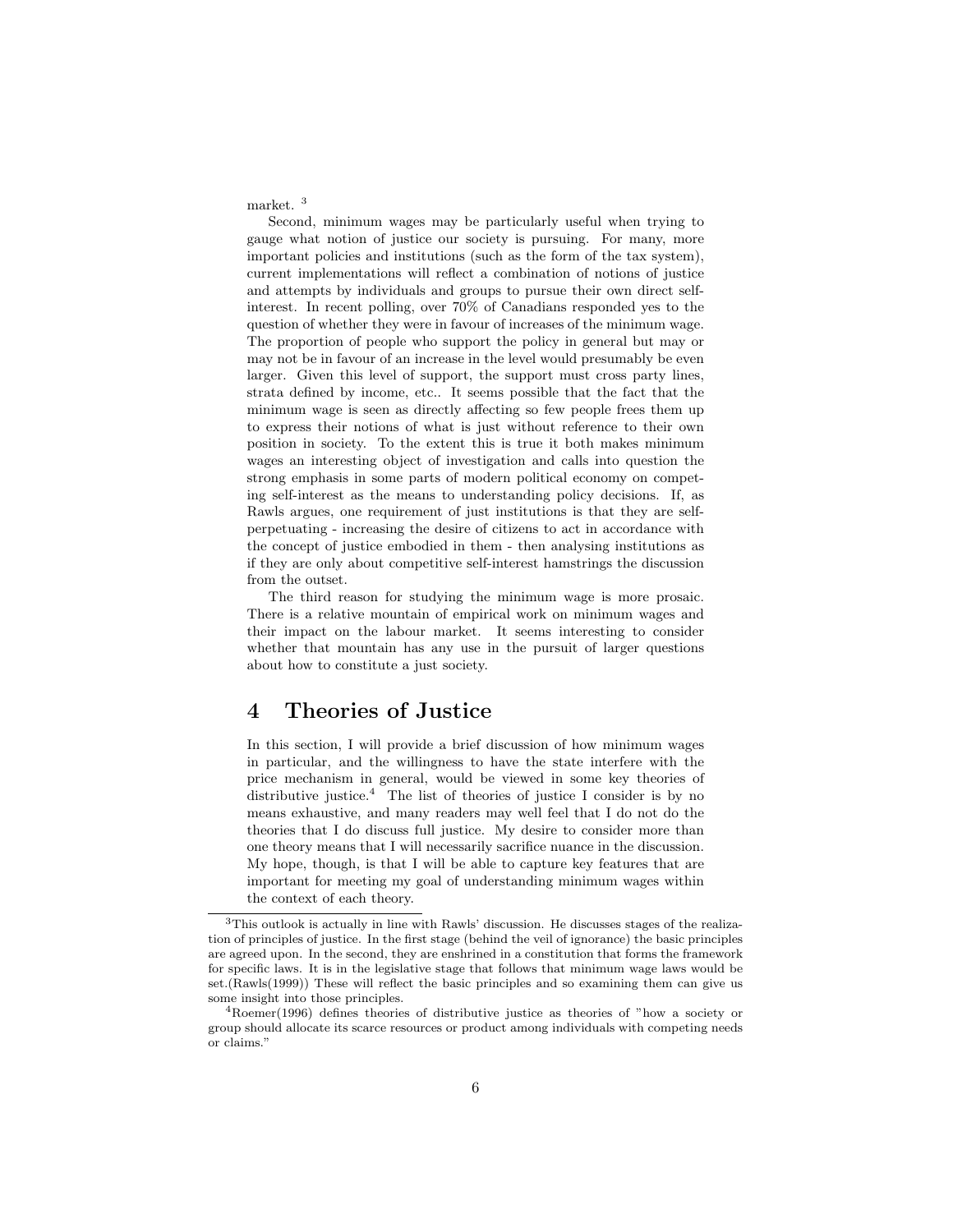#### 4.1 Rawls

Rawls' theory of justice is a natural place to begin our investigation, in part, because it has been so hugely influential. Even the quickest tour through recent writings in political philosophy brings one to the conclusion that a remarkably large portion of this literature is defined relative to what Rawls wrote in A Theory of Justice.

Many elements of the argument in A Theory of Justice are so well known that I will not take up much space trying to summarize them. Rawls' approach to identifying the unique best theory of justice is in the contractual tradition and much emphasis has been placed on the mechanism of the veil of ignorance as the means through which the key principles of justice are identified. Rawls employs the veil of ignorance (behind which rational individuals who do not know what position they would hold in a society deliberate over the principles of justice that would guide that society) as a means of emphasizing the notion of fairness in the sense of impartiality among citizens as a precursor to justice (Sen(2009)). Rawls argues that these individuals would unanimously agree on two key principles:

"a. Each person has an equal right to a fully adequate scheme of equal basic liberties which is compatible with a similar scheme of liberties for all.

b. Social and economic inequalities are to satisfy two conditions. First, they must be attached to offices and positions open to all under conditions of fair equality of opportunity; and second, they must be to the greatest benefit of the least advantaged members of society." (Rawls(1993) as quoted in Sen(2009))

Importantly, Rawls argued that the first principle holds absolute primacy over the second: the principle of liberty holds a special place in his theory.

In considering the last, "Difference" principle, Rawls specifically rejects a welfarist approach to evaluating what is meant by the "benefit" of an individual. He does this, in part, based on an argument that the inter-personal comparisons of well-being that are needed to make a welfarist approach effective for determining justice are too burdensome given people's widely disparate views on what they value. Instead, he argues that each person should be allowed to pursue their own notion of the good and be responsible for that notion. The need to make comparisons of individual utilities is circumvented by focusing on an index of "primary social goods". These goods are "things which it is supposed a rational man wants whatever else he wants" (Rawls(1999)), and are viewed as precursors to whatever goals a person pursues. The list of primary social goods includes: "rights and liberties, opportunities and powers, income and wealth. (A very important primary good is a sense of one's own worth..." (Rawls(1999)). This latter element, the social basis of selfrespect, will be of special importance in my discussions that follow. Rawls defines the social basis of self respect as, "those aspects of basic institutions that are normally essential if citizens are to have a lively sense of their own worth as moral persons and to be able to realize their highest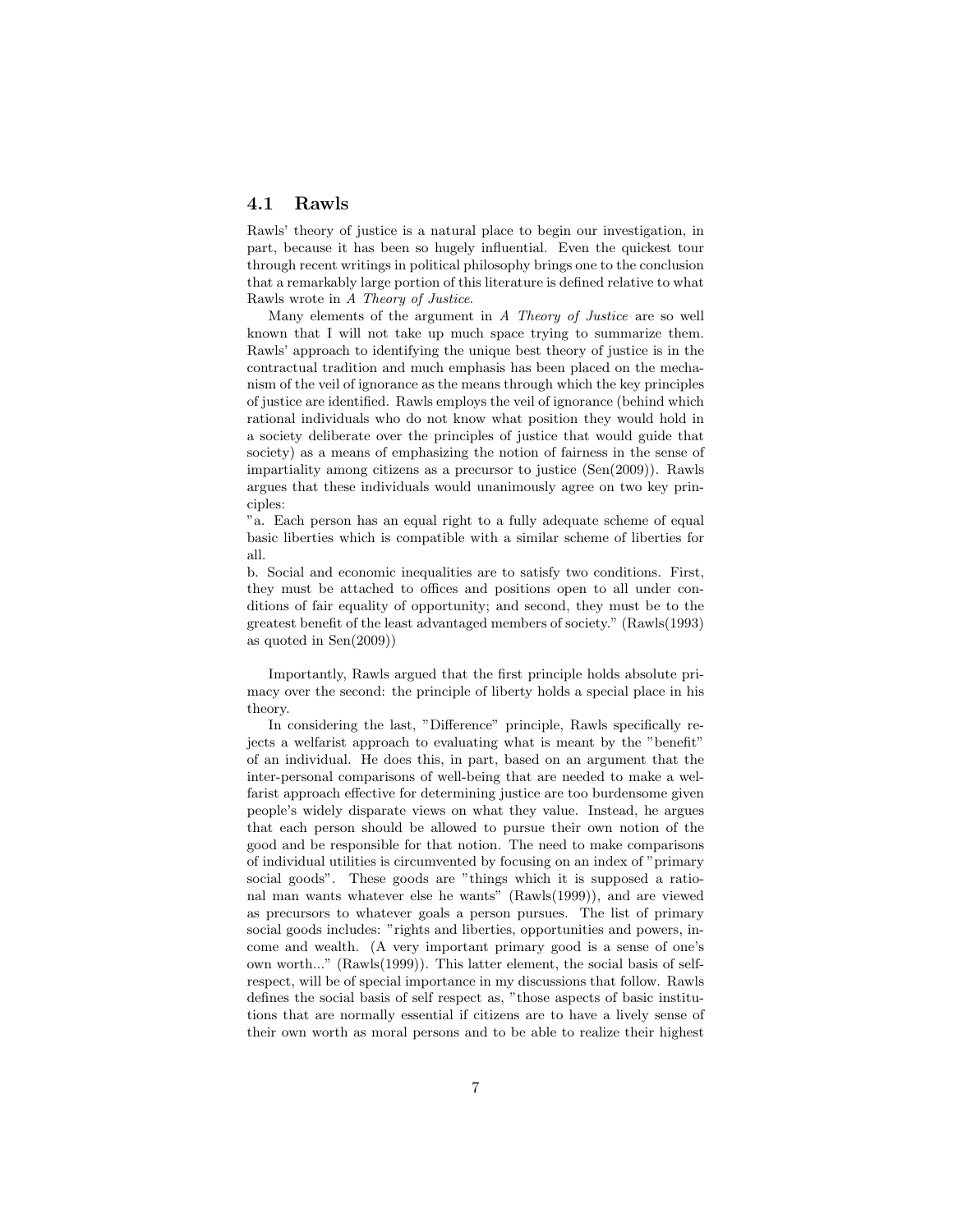order interests and advance their ends with self confidence."(Rawls(1982) as quoted in Roemer(1996), p. 165) The point of the Difference principle is that any inequalities in social primary goods, including the bases of self-respect, are only allowable to the extent they are for the benefit of the least well off (measured in terms of an index of these goods).

Where might minimum wages (or any similar market intervention) fit in this conception of justice? Since liberty is given primacy in Rawls' formulation, we can begin there. Minimum wages act as a restriction on voluntary exchange in the labour market. That is, there may well be a worker who would freely agree to a wage below the minimum wage. It seems unlikely, though, that Rawls would view this violation of perfect freedom as of essential importance. In fact, one of Sen(2009)'s main criticisms of Rawls is that he does not give enough emphasis to freedom of exchange. At the same time, the advantages of the minimum wage in terms of promoting the other principles of justice would seem to have to be clear in order to by-pass the liberty consideration.

Turning to the second set of principles, we can break considerations down into those that I will call materially instrumental and others that I will call socially instrumental. By materially instrumental I mean that the minimum wage could be important in insuring that individuals have enough income to attain their fair share of social primary goods. Rawls includes income and wealth on the list of such primary goods because they would allow individuals to obtain goods such as food and shelter. So the materially instrumental goals of minimum wages would be related to whether it would help or hinder the least well off in obtaining those types of income-enabled goods. What I mean by socially instrumental effects are effects of minimum wages in changing other social primary goods - in particular, the societal basis of respect.

The most direct question we can ask in considering the materially instrumental effects of minimum wages is whether it increases the income going to the least well-off. Answering this is an empirical issue and reduces, in part, to the trade-off between higher wages for those who get minimum wage jobs and potentially lower access to employment for others - that is, the elasticity of employment with respect to the minimum wage. Of course, volumes have been written in trying to estimate this elasticity and so this is one place where empirical economists can make a contribution to considerations of justice. But answering whether a minimum wage increases the earnings of those most affected by it is only part of what we need to know. We also need to know how the earnings of the directly affected translate into family income for families at the bottom of the income distribution. There is a much smaller literature addressing this question.

Less directly, minimum wage impacts can be discussed in relation to the Difference Principle. The Difference Principle allows for differences in wages and income related to innate ability if those differences result in greater efficiency that is to the benefit of the least well-off. In essence, Rawls recognizes that the more able may need to be paid more to implement their abilities in production (as opposed to in enhancing their leisure) and allows society to bribe them to do the right thing (Roemer(1996)). To the extent that a minimum wage reduces the wage differential paid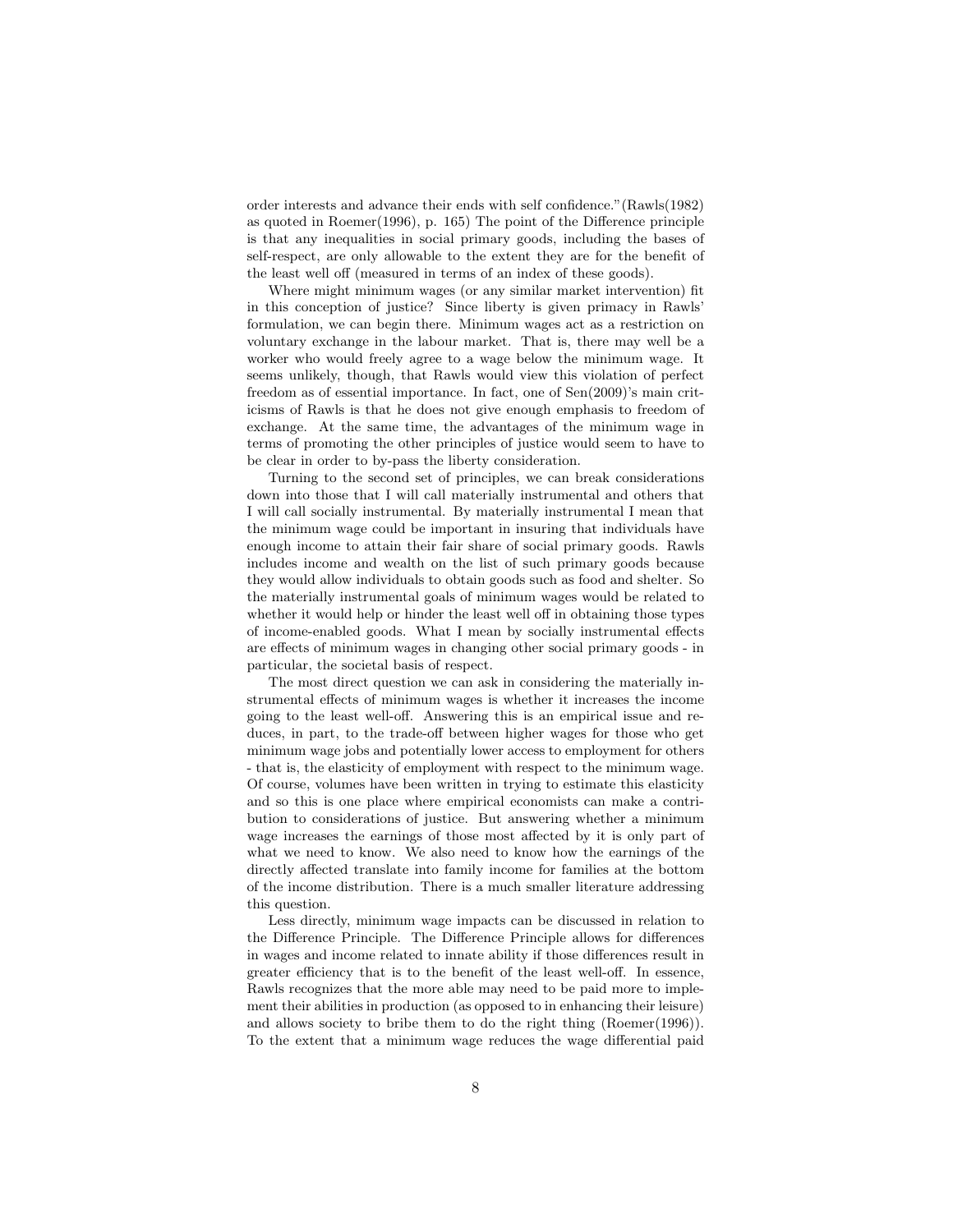to the more able, it risks reducing efficiency and, with it, the index of primary social goods going to the least well-off. Whether it does so relates to questions about whether minimum wages affect student schooling decision, levels of training, and career choices. Again, these are empirical questions.

Whether wage differentials enable greater efficiency (and whether, therefore, minimum wages damage efficiency) raises deeper questions about how wages are assigned. There are clearly a range of possibilities for this. At one extreme, is the standard neoclassical model, with wages equalling the value of marginal product of the worker. As I have already said, in that situation, wage differentials can be justified under Rawls's theory because paying a worker her marginal product is part of reaching an efficient equilibrium that is to the benefit of all. At the other extreme is a model which we might call the extreme sociological model in which wages are socially determined and reflect relative power in dividing rents rather than anything related to ability or productivity. In that case, it would seem defensible for the government to alter wages by fiat.

In between these models of wage determination we might see a model with labour market frictions and wage bargaining in the Diamond-Mortensen-Pissarides vein. In these models, frictions (informational and otherwise) prevent workers seeking jobs and job vacancies seeking workers from meeting perfectly easily. Once workers and firms do meet, each can threaten to leave the match and rob the other of the benefits of working productively together. In this scenario, the wage can be seen as being determined through bilateral bargaining with the true wage being determined by the productivity of the match (the bargained wage cannot be higher than the value of what the worker produces), the value of the options the workers and firms have outside the match, and other factors that affect relative bargaining power. In this world, wages are related to productivity but there is also an element of luck in a worker meeting a more productive firm. Moreover, elements of workers' lives outside the job such as any wealth they inherited, their marital situation, etc. can affect the wage outcome. Thus, the wage includes elements that do not relate to productive efficiency. In this situation, a minimum wage can be seen as the government enhancing the bargaining power of workers by outlawing wages below a certain level. It is possible that this could be an optimal policy under Rawls' principles in the sense that it allows wage differentials among high ability workers (where the differentials could have important effects in increasing efficiency) while restricting differences in the left tail of the wage distribution. Since these different models of how wages are set have different implications for whether minimum wages are a just institution, the empirical question of how wages are actually assigned in an economy becomes relevant for determinations of the justice of minimum wages as a policy.

Another dimension of the materially instrumental effects of minimum

 $5$ This, though, raises deeper questions about why, in the Rawlsian thought experiment, the deliberations on justice would result in a wage setting institutions that are based on power. I will return to that set of questions when discussing Sen, who explicitly discusses the utopian nature of the Rawlsian thought experiment.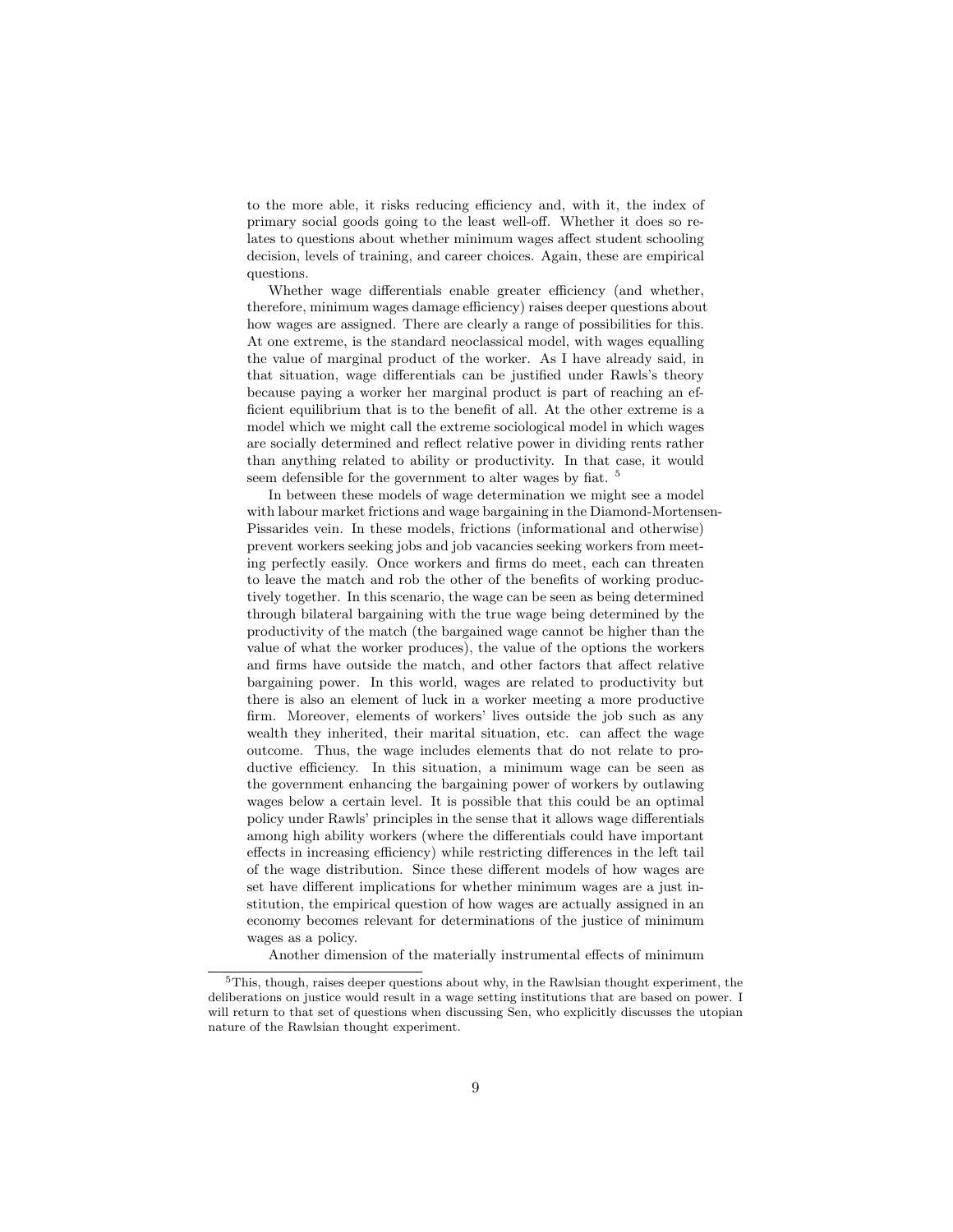wages is their impact on working conditions. In Acemoglu(2001), firms can choose between offering good or bad jobs. Good jobs pay higher wages and benefits, and because of this, have low worker turnover. Bad jobs pay lower wages and low or no benefits and face high worker turnover. The two types of jobs can co-exist because the lower flow profits when a job is filled in the good jobs workplace are offset by lower turnover costs than in the bad jobs workplace. A minimum wage disturbs this equilibrium by effectively pricing bad jobs workplaces out of the market. This, in itself, may be seen as a positive step under Rawls' theory. It seems reasonable that fair equality of access to jobs that workers value (jobs with stability and good wages) is the true goal being sought in the second principle of justice. Further, workplaces with lower turnover may well be workplaces where there is more investment in training, generating potential efficiency increases that can benefit the least well-off. Again, whether this is true is an empirical question: are higher minimum wages associated with lower job turnover and more training?

The discussion so far treats labour market outcomes as purely instrumental in a material sense: it is through the labour market that most individuals will earn the income that Rawls lists as a primary social good. But the discussion in the previous section points to a more integral relationship between justice and labour market outcomes, including wages. Rawls puts strong weight on both self respect and respect from others in society. In our society, that respect has alot to do with the role we play in the productive process. In a comparison of a scheme where some set of citizens receive the income associated with their just share of what is produced simply as transfers and a scheme where they receive it as part of contributing work, the latter is almost certainly associated with greater self-respect for the recipients. For most people in our society, work allows a means to realize talents that is fundamentally satisfying. Moreover, the respect we get from others is strongly related to whether we are seen as productive members of society. This means that how the labour market allocates employment and wages is fundamentally related to the determination of whether it is functioning as a just institution. This is partially recognized in Rawls' argument that all individuals should have equal opportunities to pursue the career of their choice (subject to their talents), though Roemer(1996) argues that the importance of labour is not made explicit enough in Rawls' theory.

What this suggests is that a certain primacy should be given to market and other institutions that provide the primary social goods to the least well-off in ways that also allow them to participate in the productive activities of society. Once we consider employment in this sense, though, we also need to consider the wage. Low wages relative to what is paid commonly in the market would almost certainly be associated with low self respect and low respect from others. Wages are widely seen as at least partly related to productivity and, so, relative wage comparisons are elements in determining the allocation of respect. A minimum wage can then be seen as banning wages that harm self-respect. On the other hand, if minimum wages lead to a reduction in employment then they will harm the respect for those who are no longer employed. Thus, empirical questions about employment effects of minimum wages are also relevant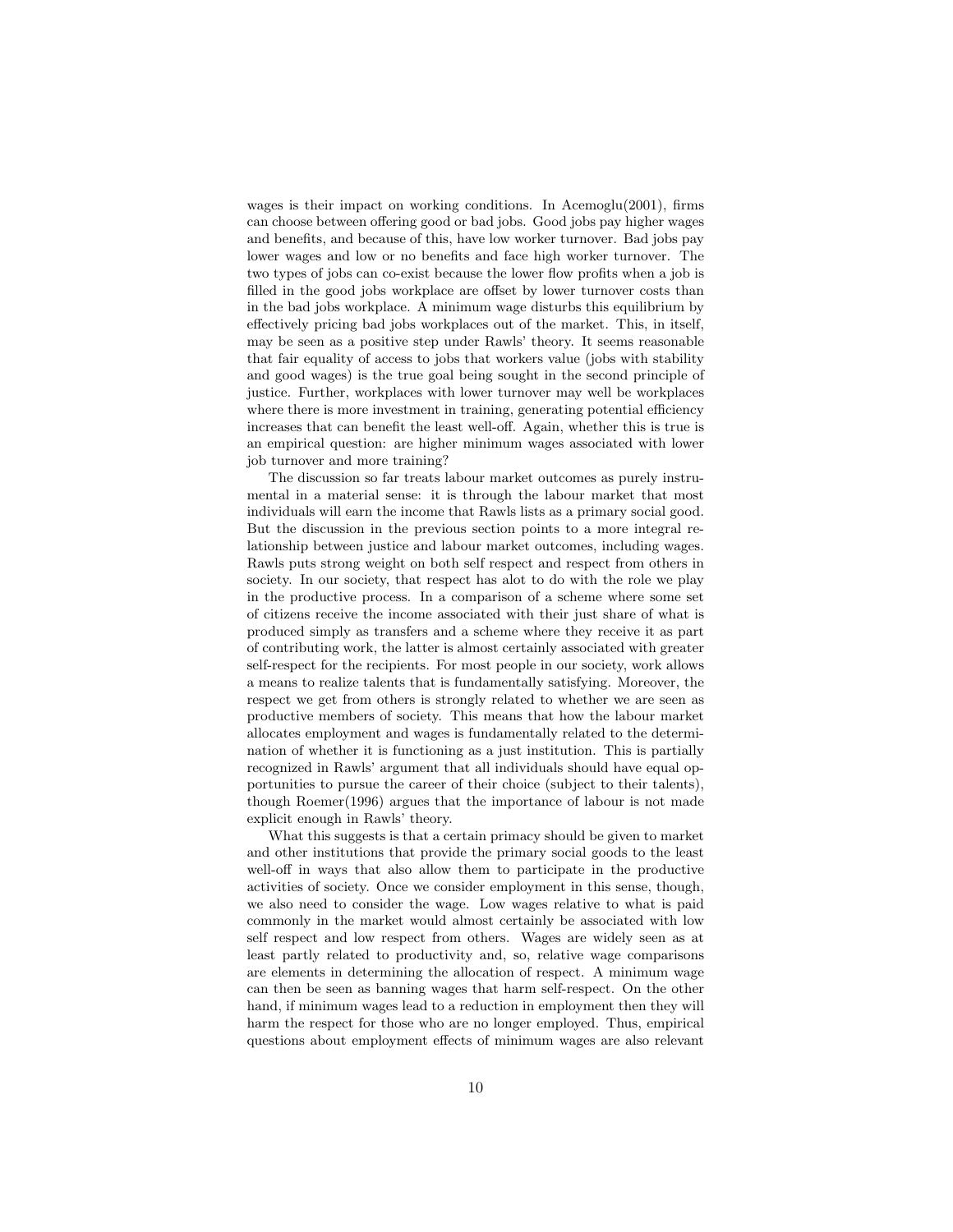here. In addition, there are interesting questions about the extent to which wages do affect respect.

Finally, the minimum wage can also be related to Rawls' theory of justice through implications of how just institutions are chosen and supported in a number of ways. First, it may also be possible to see the fiction of the Veil of Ignorance as relevant for thinking about the minimum wage. As Roemer(1996) argues, the implication that deliberations behind the veil lead to a maxi-min formulation can be seen as hinging on an assumption that the decision makers are infinitely risk averse. In that case, it might be possible to see them as putting a restriction on how low wages can go even in the face of wage inequalities that are seen as necessary to improve the overall efficiency of the economy.

Second, Rawls also argues that part of what makes an institution (or the policies that flow from it) just is that it serves to reinforce the idea of justice in society at large. Institutions that leave some too far behind (or being paid what they see as an unfair wage) erodes belief in the set of institutions and an inclination not to play their role in upholding them. The empirical question here would be whether jurisdictions with higher minimum wages are also ones where citizens are more likely to believe that their society is fair. An interesting correlate of this is that the minimum wage may come to help define what are fair wages. In an laboratory experimental setting, Falk et al(2006) show that imposing a minimum wage alters the reservation wages of the "workers" in their set-up. Even after the minimum wage has been removed, workers are less willing to accept wages below the former minimum, which the authors argue reflects a recalibration of what are viewed as fair wages.

#### 4.2 Nozick

In Anarchy, State and Utopia, Robert Nozick adopts a very different approach to assessing justice in a society: one that is almost entirely process determined. If a distribution is arrived at through acquisitions or transfers that are themselves just then the resulting distribution is just. Since voluntary exchange in a market is a just form of transfer, there is seemingly an a priori argument for the justice of distribution arising in market economies. Certainly, the banning of voluntary exchanges because they happen to be at low prices would not pass muster as a just institution under this theory.<sup>6</sup>

While this conclusion seems straigtforward, it is worth emphasizing the relationship of Nozick's theory to our more general point that the functionings of labour markets and determinations of justice are integrally linked. Quoting Nozick at length,

"most persons do not accept current time-slice principles as constituting the whole story about distributive shares. They think it relevant in assessing the justice of a situation to consider not only the distribution it embodies, but also how that distribution came about We think it relevant

<sup>6</sup> Interestingly, in 1923 the US Supreme Court declared unconstitutional a District of Columbia minimum wage law on the basis that it violated right of contract.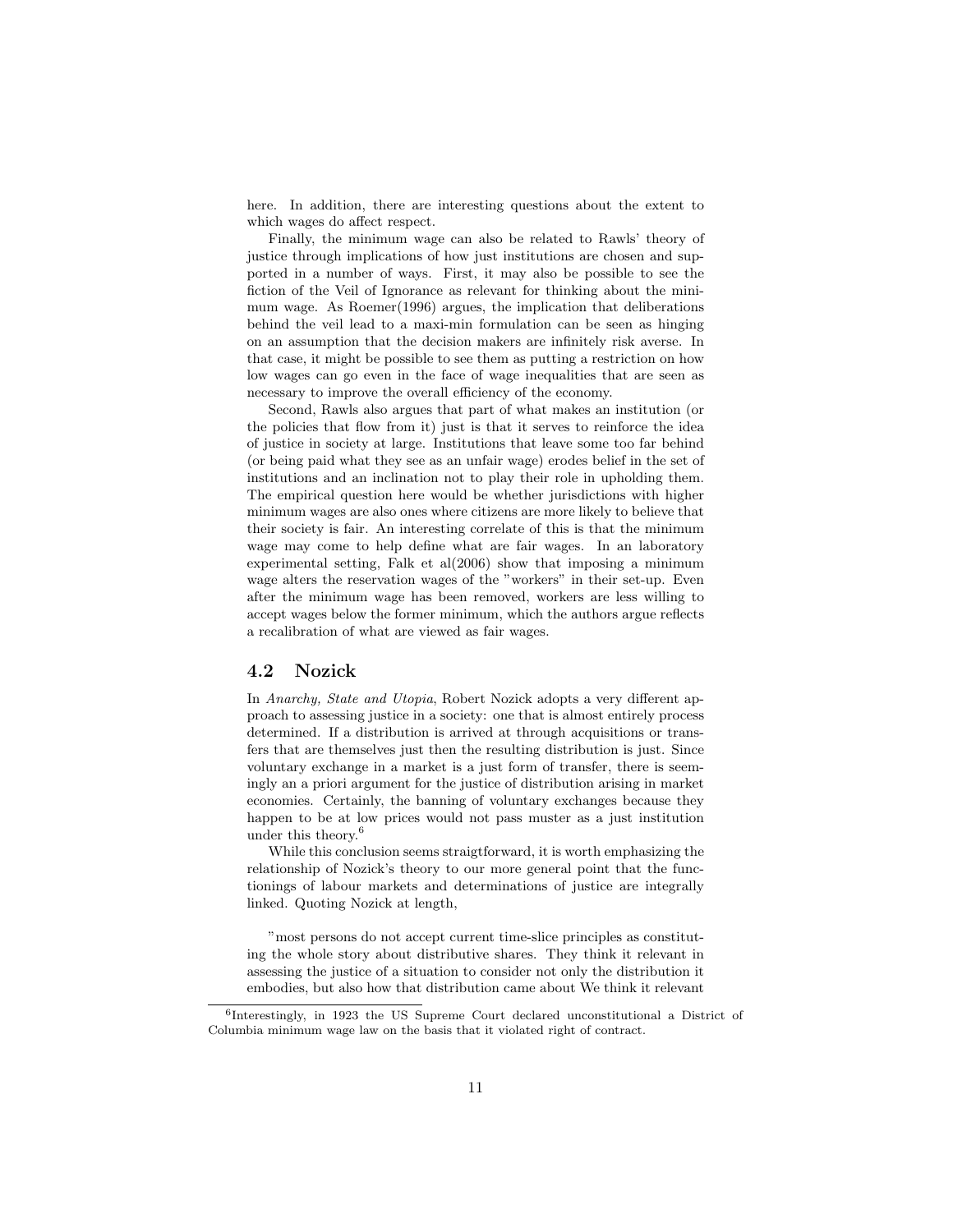to ask whether someone did something so that he deserved to have a lower share."(Nozick(1973), p.50 as quoted in Varian(1974))

Nozick argues from this to a theory of justice almost entirely focused on process. But regardless of whether one follows him in that conclusion, the truth of the quoted statement is hard to deny - we, at least partly, think of the justice of an outcome in relation to how citizens obtained their share. Since the labour market is the main route through which those shares are allocated, justice must, even more than in other theories, relate to how the labour market functions.

#### 4.3 Dworkin and the Luck Theorists

Another of the main lines of inquiry on distributive justice was initiated with Ronald Dworkin in two articles asking, if we are interested in equality then equality of what? (Dworkin(1981a,1981b)) These articles can be read, in part, as a critique of Rawls for not paying enough attention to the role of individual responsibility. Behind Rawls' Veil of Ignorance, when the basic principles for society are being determined, those involved in the discussion do not know either the preferences or talents they will have in the actual society. This has implications for the chosen principles but it also means that people will not be held accountable in justice considerations for either their preferences or their talents. A person who chooses not to use his talents for anything other than playing on the beach would have the same claim to the primary goods as an equally talented person who uses her talents to contribute to the production of goods for society.

Dworkin proposes an alternative version of the Veil. In his stylized thought experiment, a set of people on an island are given equal amounts of shells with which to bid for society's resources and output. Importantly, the bidders know their own preferences but not the value of their talents in the economy that will eventually emerge. In essence, Dworkin draws the Veil in such a way that people are responsible for their preferences (including having a strong love of leisure) but not for the eventual value of their talents. In part, this means that the extreme leisure lover will get fewer productive resources because he will be outbid for them by the hard worker. But Dworkin also argues that the bidders will buy not only goods but also insurance against the possibility that their talents will not be highly valued in the society that emerges.

These types of models are often described as creating a division between "brute" luck (outcomes of lotteries run by nature and for which the person has no moral responsibility) and "option" luck (outcomes of decisions made by the person and for which he is morally responsible). The consequences arising out of a decision not to work are examples of option luck and society has no reason in justice to compensate the person for them. On the other hand, outcomes arising from having low valued talents are brute luck and society does have some obligation to address them. In Dworkin's theory, what society should do is redistribute from those with positive brute luck to those with negative brute luck through the tax and transfer system.

Insurance as a concept plays a central role in these discussions. The tax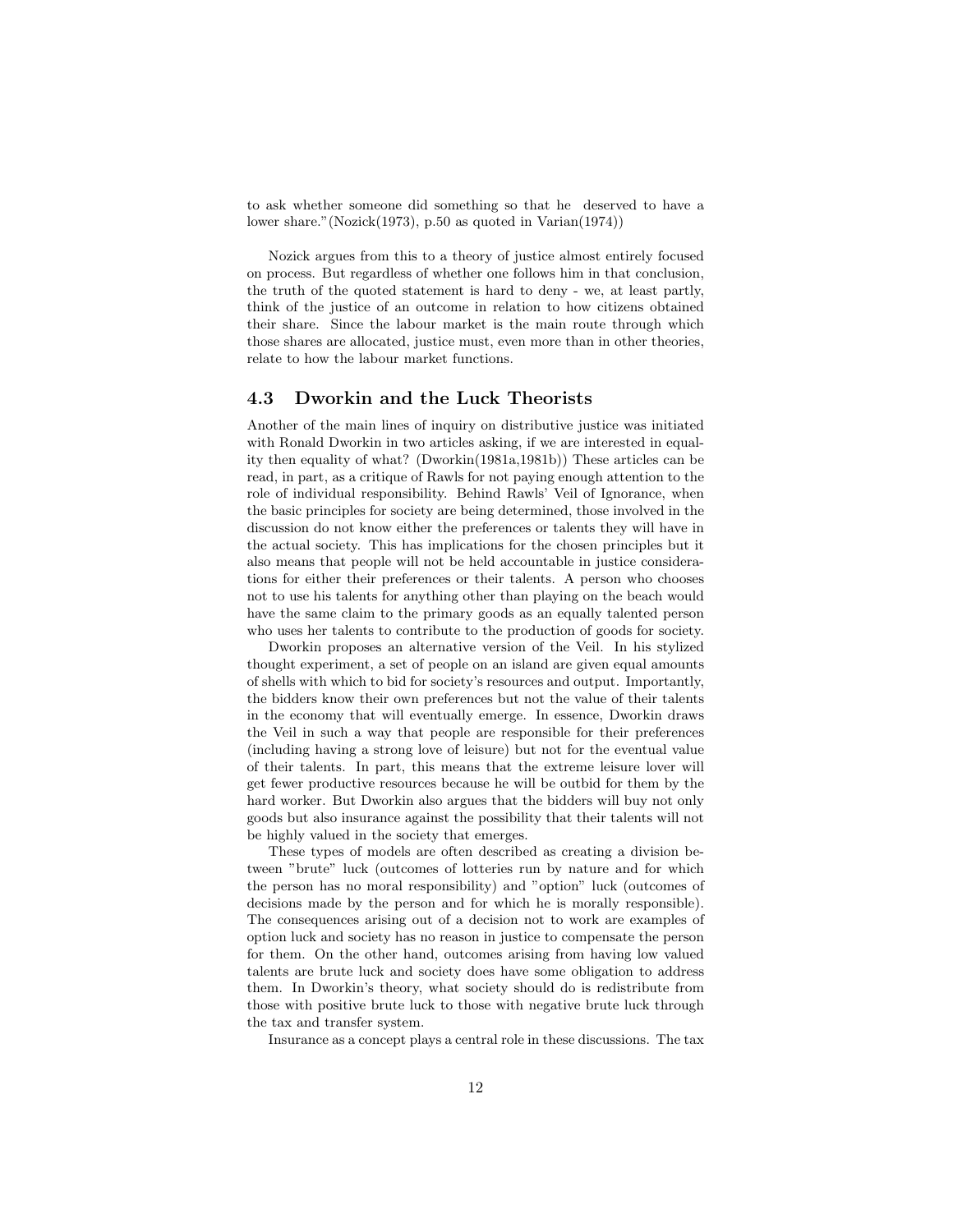and transfer system can be seen as the insurance system that the bidders behind the Veil would have bought into. Because there is no insurance scheme in the real world related to differences in talents, society as a whole sets up the scheme. It is also important that brute luck can be turned into option luck when insurance exists. In a classic example, having your house burn down sounds like brute luck, in which case society as a whole should help you re-build. But if fire insurance exists and you did not buy it then the fact that you don't have money to rebuild your house is an example of option luck and there is no moral obligation on your fellow citizens to help you re-build.

There appears to be no immediate reason why one would have minimum wages under this theory unless it is an effective means of redistribution. This takes us back to the empirical questions of how minimum wages affect the distributions of wages and employment, and whether they ultimately benefit low income families.

If labour markets operate as in search and bargaining models then there is some amount of luck involved in who gets the highest paid jobs. Exactly how much is hard to gauge, though the common result of low explanatory power in wage regressions suggests the element of luck could be large. At first pass, this appears to be brute luck and those who benefit could, in justice, be expected to share with those who draw low wage jobs. In that case, a minimum wage could be seen as truncating the downside of the lottery. This could be an effective way to address justice issues with this particular lottery. The main complication arises from the criticism of this class of theories that it is sometimes hard to disentangle brute from option luck (e.g., Anderson(1999), Wolff(1998)). In this case, if more effort in job search produces a greater probability of getting the "lucky" draw or more patience means the person has a higher reservation wage then high wage earners are reaping the benefits of conscious choices and should be allowed to keep those benefits.

If, on the other hand, wages equal marginal products then different wages are reflections of differences in talents for which a person is not morally responsible - differences that can legitimately be redistributed. Then, as before, the question reduces to whether minimum wages are an effective part of a redistributive scheme toward low wage earners. Again, though, closer examination suggests that conclusions are not so clear cut. On one hand, one could easily interpret the decision to get an education as essentially taking out an insurance policy against future bad luck. In that case, low productive abilities can be seen as a choice and low wages as reflecting option luck rather than brute luck, implying that no redistribution is called for. On the other hand, parents have a strong influence on their children's educational outcomes and whether a person happens to be born with parents who care about education is a matter of brute luck. This is another instance where empirical studies can be helpful in determining a question of justice. In this case, the relevant literature is the one on cross-generational education and income correlations - a place where economists can and do contribute to ethical debates (e.g., Corak(2013)). The discussion also indicates, as in the discussion of Rawls, that the question of how wages are assigned is of fundamental importance in justice considerations.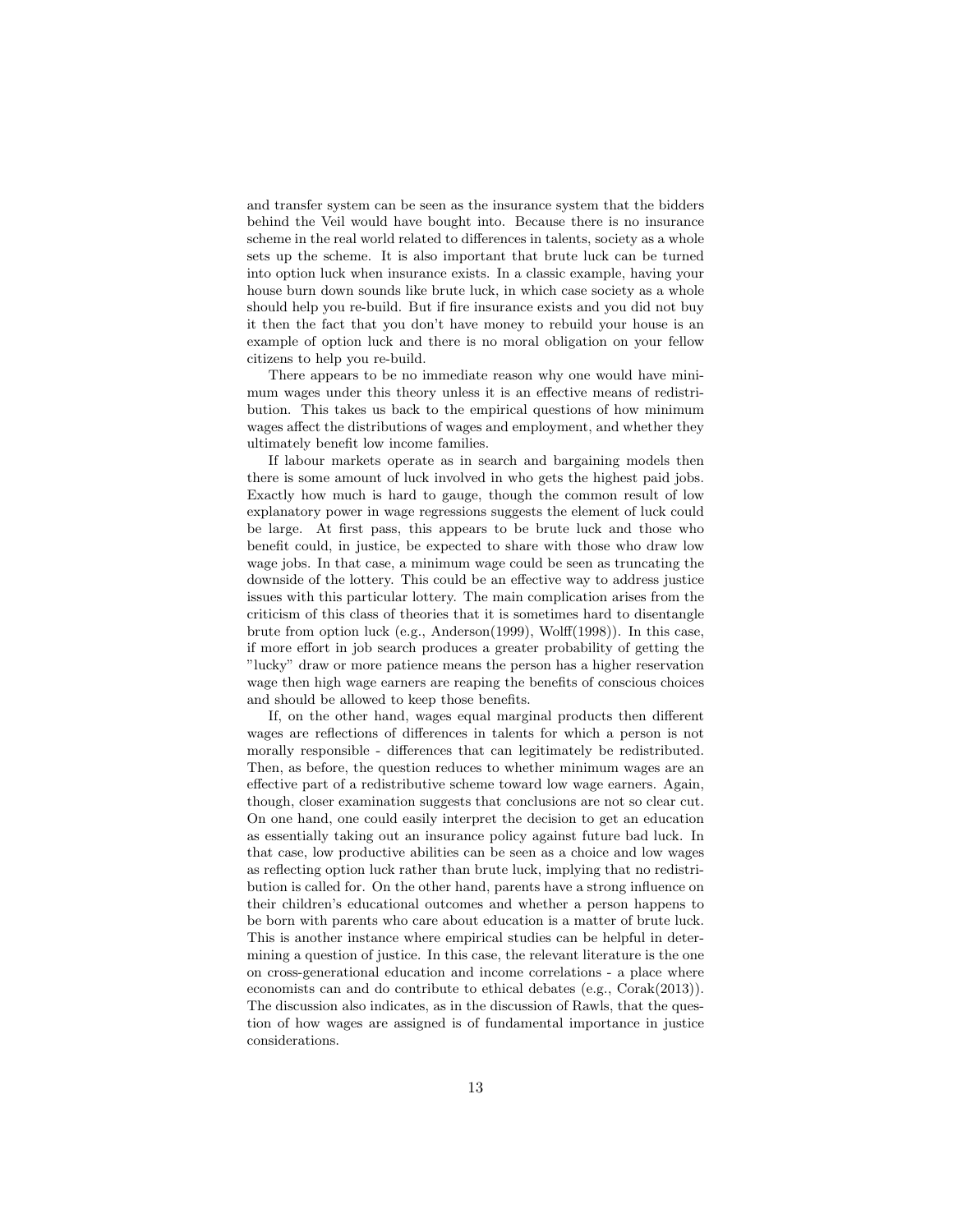Finally, it is worth raising Wolff(1998)'s concerns about the information burden associated with determining allocational fairness in the real world under these theories. Essentially, if two people have equal abilities but put in different effort then society has no cause to insure the person who puts in less effort. Alternatively, if two people put in the same effort but have different outcomes then society does have a reason in justice to help the lower outcome person. But this means determining levels of effort and ability. Given what we know about complementarities between the stock of human capital and its return, the necessary separation of effort and ability would be difficult and may be impossible.<sup>7</sup> In the meantime, as both Wolff(1998) and Anderson(1999) point out, society will have told lower ability people in a very public way that they are unworthy. Both argue that this robs the person of respect and is therefore highly problematic. The minimum wage is an interesting policy in that context because it is applied regardless of individual circumstances and so never calls a person out on their innate abilities. This is unlikely to be contentious if the minimum wage is set so low that we can all agree that no one deserves so little for their work. But at some higher minimum, issues related to whether the person should have invested in education to become more productive, who actually pays for the minimum wage, etc. would come into play. This could be part of the reason that minimum wages tend to be set below standards such as allowing the individual to buy enough goods to get their family out of poverty.

#### 4.4 Sen, Nussbaum and Capabilities

One of the primary contributions to thought on social justice following Rawls has been the functionings and capabilities approach developed by Amartya Sen, Martha Nussbaum and others. In part, this approach can be seen as redefining what is of concern for citizens. Instead of Rawls' primary social goods, this theory starts with the idea of individual functionings: "the various things a person may value doing or being."(Sen(1999) . In Sen's words, "The valued functionings may vary from elementary ones, such as being adequately nourished and being free from avoidable disease, to very complex activities or personal states, such as being able to take part in the life of the community and having self-respect."(Sen(1999). Sen also refers to functionings as substantial freedoms - freedoms to do and to be that can actually be realized. The set of functionings a person has access to is then called her capabilities. The goal of social justice is to equalize capabilities, that is, to give people equal access to self-realizing choices.

Sen has argued that equalizing capabilities is different in important ways from equalizing Rawls' primary social goods. For example, a disabled person may require more income and other social goods to be able to access the same substantial freedoms as a non-disabled person. In Rawls' theory these extra allocations would not be required as they would be in the capabilities approach. However, Roemer(1996) argues that this is not the key distinction between this approach and Rawls: it would be possible to

<sup>7</sup>Dworkin, in fact, makes this point in Dworkin(1981b, p. 314.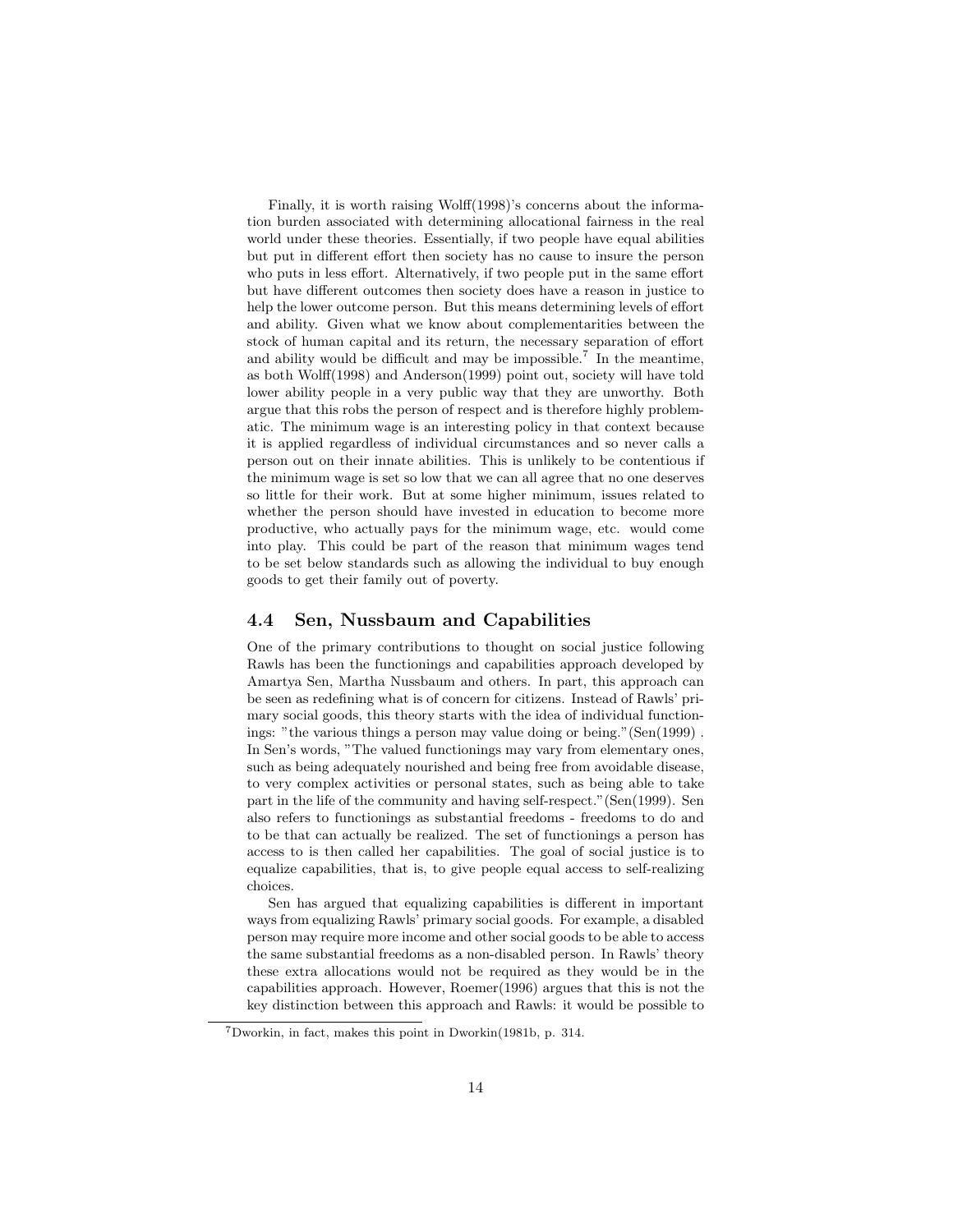redefine primary social goods in such a way that their value comes from the freedoms they entail rather than just the goods in themselves. To the extent this is true, the conclusions we reached in discussing Rawls would carry over. That is, considerations about how the minimum wage affects the efficiency of the overall economy would continue to be important. Moreover, it is reasonable to assume that a key functioning is access to a rewarding job that is part of a basis for social and self respect. In that case, considerations about the role of minimum wages in affecting whether firms tend to offer good or bad jobs also re-emerges.

A more fundamental difference in the capabilities approach relative to Rawls is the role of freedom. While Rawls gives freedom a primary role, freedom is more integrally incorporated in the core of the capabilities theory. The size of the set of functionings (the capability) a person faces is important in itself since the freedom to choose is good in itself. Most importantly, Sen argues for freedom of exchange, and especially freedom of exchange in labour markets, as being an important good in itself. This, again, supports the idea that the form and functioning of labour markets cannot be separated from conceptions of justice. It also raises the possibility that minimum wages could be judged as being bad under this theory to the extent that they reduce employment - essentially limiting the ability of workers to make exchanges they may value. However, Sen argues that a focus on functionings means that one can move away from simply valuing individual options based on the person's own value assessments. A slave may form constrained expectations and tastes but this does not reduce their right to access a more complete set of functionings than they might dream of (Roemer(1996, p. 190)). In a similar vein, the freedom of workers to accept low wage jobs because they do not believe the market can deliver anything better is not a freedom Sen would defend. Moreover, Sen distinguishes between what we might call real and apparent freedoms. Workers may have a legal freedom of exchange but not a real freedom if the relative bargaining power of workers and firms is so unequal that the realized set of outcomes from exchange is limited. To the extent this is true, a minimum wage would be justified as the government essentially entering the bargaining process on the side of low skilled workers by requiring that the wage outcome of bargaining not be too low.<sup>8</sup> Empirical studies of the effect of minimum wages on the distribution of wages - both in terms of what proportion of workers are paid exactly the minimum wage and the effects of changes in the minimum wage on wages above the minimum - can provide insights into the extent of any such bargaining

<sup>8</sup>Thies(1991) argues that debates about early minimum wages in the US were focused on exactly these points. Public opinion moved from the position that any wage arrived at through bargaining that did not involve physical force was just toward a notion that wages, however arrived at, were not just if they did not allow workers a level of decency. The view that wages might not meet a reasonable standard of decency because of imbalances in bargainin is stated clearly in Supreme Court Chief Justice Taft's 1923 statement, "Legislatures, in limiting freedom of contract between employer and employee by a minimum wage proceed on the assumption that employees, in the class receiving the least pay, are not upon a full level of equality with their employer and in their necessitous circumstance are prone to accept pretty much anything that is offered. They are particularly subject to the overreacting of the harsh and greedy employer." (as quoted in Thies(1991)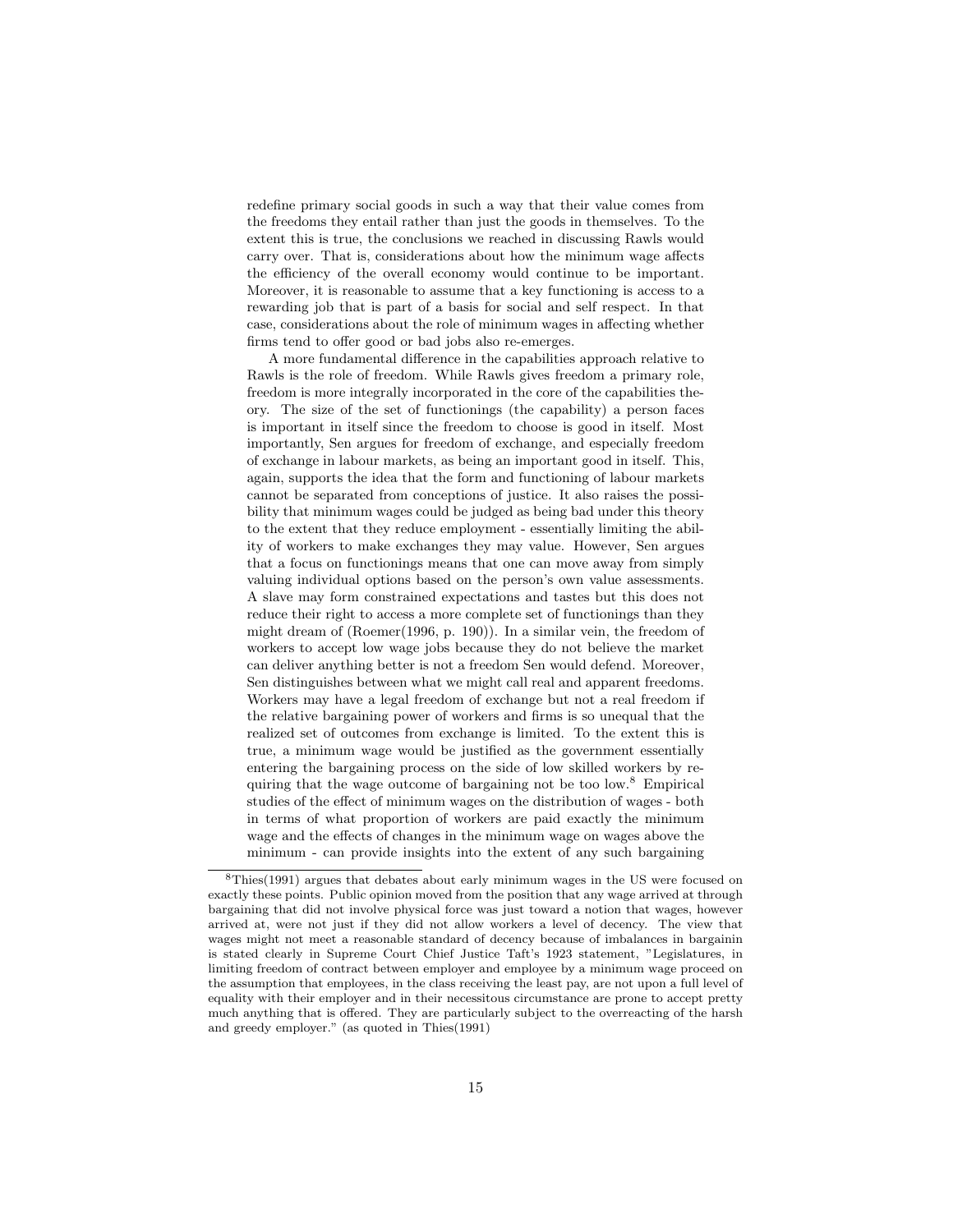power effects.

As described earlier, Sen focuses on substantial freedoms, which incorporates an ability to realize the associated beings and doings. He criticizes excessive focus on income as a goal in poverty and inequality discussions because there are a number of factors that mediate between income and substantial freedoms. Of particular interest to us is his argument that relative income matters - that "relative deprivation in terms of incomes can yield absolute deprivation in terms of capabilities."(Sen(1999) This is the case because our social roles and opportunities depend in part on what we can afford relative to what is viewed as standard in our own society. In support of this, he quotes Adam Smith's example that a day-labourer in his time would be ashamed to appear in public without a linen shirt even though the Greeks and Romans presumably lived comfortably without linen shirts.

It is instructive in our discussion to continue a bit further in the quote from Smith. He argues that workers hold this opinion about having a linen shirt because being without one "would be supposed to denote that disgraceful degree of poverty which, it is presumed, nobody can well fall into without extreme bad conduct." This, I think raises two points in considering minimum wages. First, that what matters is access to sufficient resources to show others that you must not be of bad character. This means that the appropriate level of the minimum wage would not be measured in terms of an absolute bundle of goods but as relative to other wages in the economy. It is wages that are so low that those employed at them could not afford what their fellow workers have that are of concern. Second, the quote from Smith brings back the point that the wage itself could be important in determining respect and therefore, in Sen's terms, capabilities. A very low wage might well be seen as a signal that the worker is guilty of "bad conduct" or, at least, is an unproductive member of society. We might then be allowed to ban such wages as not conducive to creating a society with equal capabilities.

There is another sense in which very low (relative) wages affect capabilities. If an individual must work long hours at the wage she receives in order to keep body and soul together then she necessarily has less time and energy to take a full part in the social and political life of her community. Since these are, in themselves, important functionings, this also speaks against allowing wages that are excessively low.

This discussion helps highlight the central role of both social and self respect in the capability approach. Nussbaum, in her version of the approach, lists one of her ten core capabilities as "having the social bases of self-repect and nonhumiliation; being able to be treated as a dignified being whose worth is equal to that of others." (Nussbaum(2011)). My argument throughout this paper is that considerations related to the social bases of self-respect is both what integrally ties labour markets (and therefore the study of them) to determinations of justice, and the element of labour markets that we as economists tend to miss.

This raises the question of whether one gets lower social status for earning the minimum wage. To my mind, this is probably would be the case if people knew your exact wage (knew you were a minimum wage worker) but this would not usually be known. Instead, what having a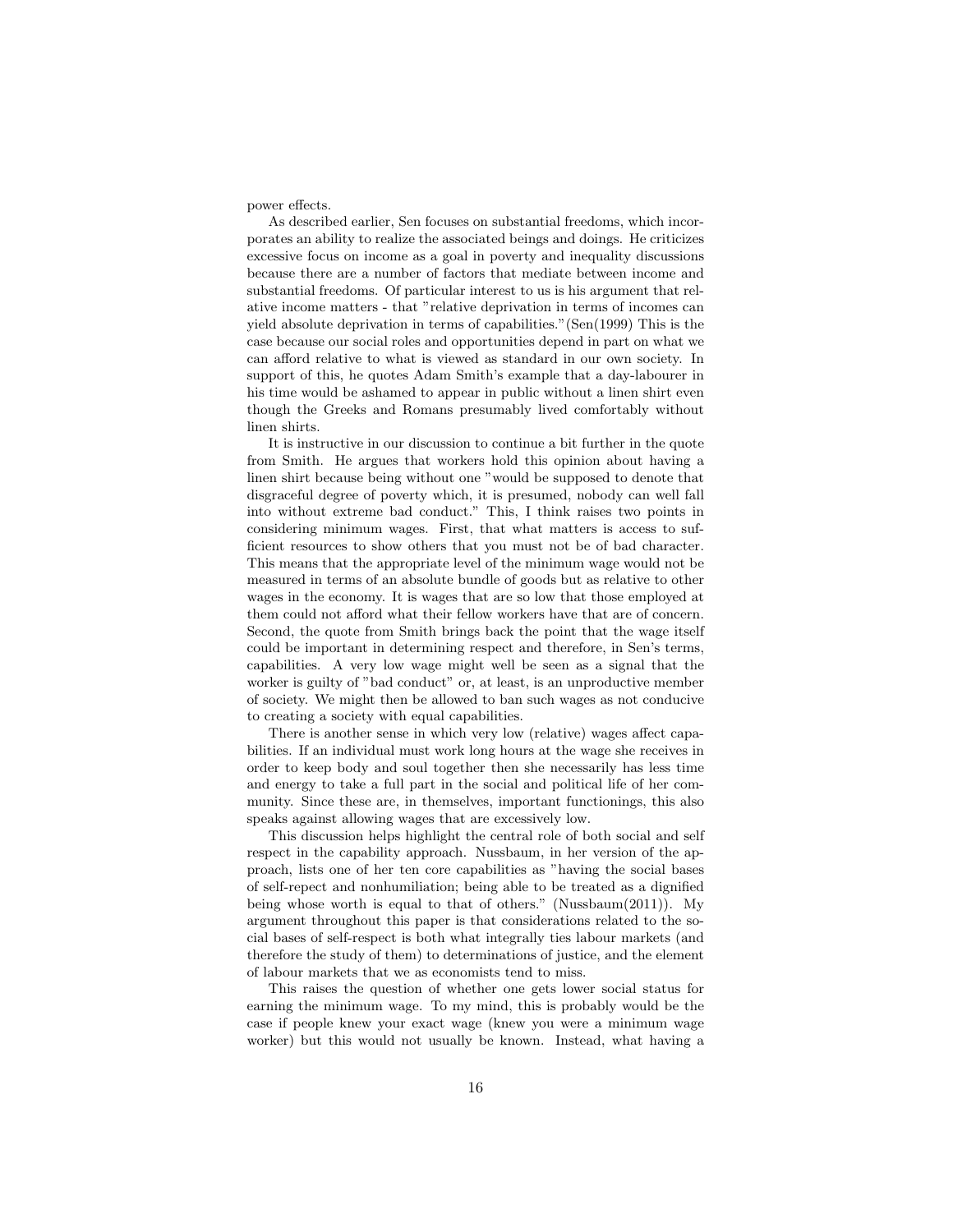minimum wage means is that we all know that anyone who is working is not being valued by the market at some extremely low rate, i.e., that all workers deserve our respect. However, if the minimum wage simply prices lower ability workers out of the market then it has an opposite effect: it helps identify lower ability people for lower respect (they will be the non-workers). This, too, is an empirical question: does any unemployment generated by a minimum wage increase fall on one set of workers or is it spread widely as various workers cycle through employment and unemployment?

Sen argues that his approach to the theory of justice differs from that in Rawls, Dworkin, and most other recent writers in the area in another fundamental dimension. If one reads works such as Development as Freedom, it often seems frustratingly light on overall prescriptions. Unlike the clear rules for institutions embodied in the two main principles of justice in A Theory of Justice, simple rules do not emerge. What is meant by equalizing capabilities seems situation dependent and is often discussed in terms of specific examples rather than very broad principles. Roemer(1996) in fact criticizes Sen's work on this basis. But Sen(2009) states that this is a conscious choice of an alternative perspective on social justice. He classifies much of recent philosophical work in this area as following Rawls in an approach that he calls "transcendental institutionalism". By this he means an attempt to identify the institutions "that cannot be transcended in terms of justice" (Sen(2009), p.5) rather than trying to compare just and unjust institutions in existing societies. This approach, Sen argues, "concentrates on getting the institutions right, and it is not directly focused on the actual societies that would ultimately emerge." Those societies will follow from the institutions. Indeed, in Rawls, truly just institutions are self-reinforcing in this sense.

We have already encountered this point in our discussion of Rawls and the minimum wage. There, I argued that minimum wages might be seen as a just policy if wages were assigned based on social power rather than productivity. But in an optimal labour market, wages would not be assigned in this way and the minimum wage might be irrelevant. Similarly, one might well argue that in a truly optimal (in the sense of Rawlsian justice) set of institutions citizens would not associate respect and social standing with one's wage. In that case, too, discussions about minimum wages and their effect on justice through the channel of respect become moot. In fact, in general, a minimum wage seems like a band-aid on a set of imperfect labour market institutions. It seems likely that if we were designing the perfect set of such institutions, we would design them in such a way that they delivered the means to obtain primary material goods and respect without having to ban certain transactions and prices. Improved positions of the least well-off would hopefully arise more organically. But in Sen's alternative approach to justice - what he calls the "realization-focused comparison" approach - we concentrate on the world as we encounter it and compare the justice of one set of institutions against another in that context. For us, this means considering whether the minimum wage is a useful bandaid on our imperfect set of institutions in the sense of moving us toward greater justice. This includes thinking about minimum wages in a world where it is the case that we judge others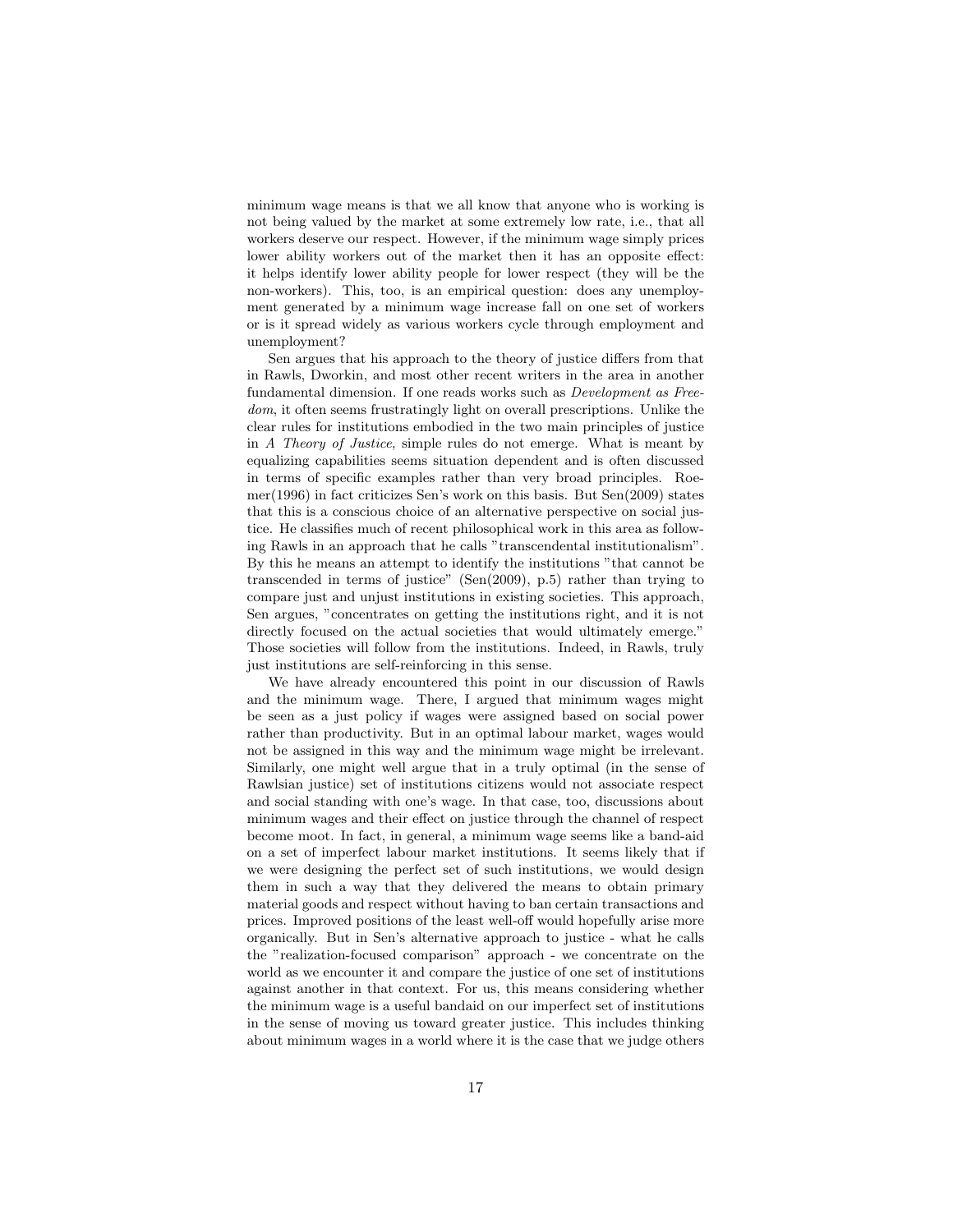(and ourselves) in part by the role played in the production structure, and we use the wage as a signal of that role. I view the exercise I am undertaking in this paper as in the spirit of Sen's "realization-focused comparison approach" and my discussion of Rawls, Dworkin and Nozick as addressing the application of their principles to the real world rather than grappling with their theories in the rarified realm of thought experiments.

Sen argues further that an important correlate of there not being one best set of just institutions is that there can be different concepts of justice that apply to any one real world decision; that all of those concepts can be seen as legitimate at the same time; and that they can point in different directions. This, to Sen, is the world we face and wishing for a purer one where one conception of justice transcends all others is wishful thinking and not helpful in the real world decisions we need to make to advance justice. My attempt to examine a variety of theories of justice follows in this vein. In particular, if minimum wages are supported as an institution in a variety of theories (under particular circumstances in the real world) then we could conclude that they are, indeed, a just institution. If they are supported under some but not under others then conclusions clearly become more complex and less clear-cut.

#### 4.5 Summary

The discussion of minimum wages in the context of some specific theories of justice reveal several over-arching themes.

- 1. All of the theories have to do with the "fair" allocation of society's resources and product. Sen defines fairness as being centered on "a demand to avoid bias in our evaluations, taking note of the interests and concerns of others as well, and in particular the need to avoid being influenced by our respective vested interests." Sen(2009). This is perhaps best embodied in the decisions that would be made by Adam Smith's Impartial Spectator (Smith(1790)). For Jonathan Wolff, the concrete realization of fairness is the demand that "no one should be advantaged or disadvantaged by arbitrary factors." (Wolff(1998), p.106)
- 2. To the extent that wages are viewed as "unfair", the implication from the last quote is that people see at least some wages as having a degree of arbitrariness to them. This immediately raises the question of how wages are assigned and, in particular, whether wages really equal the value of marginal product as we often assume.
- 3. Respect, both for oneself and across individuals in society play an important role in all the theories. Both Rawls and Sen see respect as a key part of what we are seeking to equalize. For Nozick equal respect is also a core principle - but for him it is expressed as giving everyone the equal respect of allowing them to make their own decisions and take responsibility for their own failures - not being paternalistic in determining certain exchanges to be less valuable. As discussed earlier, characteristics, such as respect, that have the power to alter preferences cause troubles for the simple story of how economics relates to theories of justice and force us into a world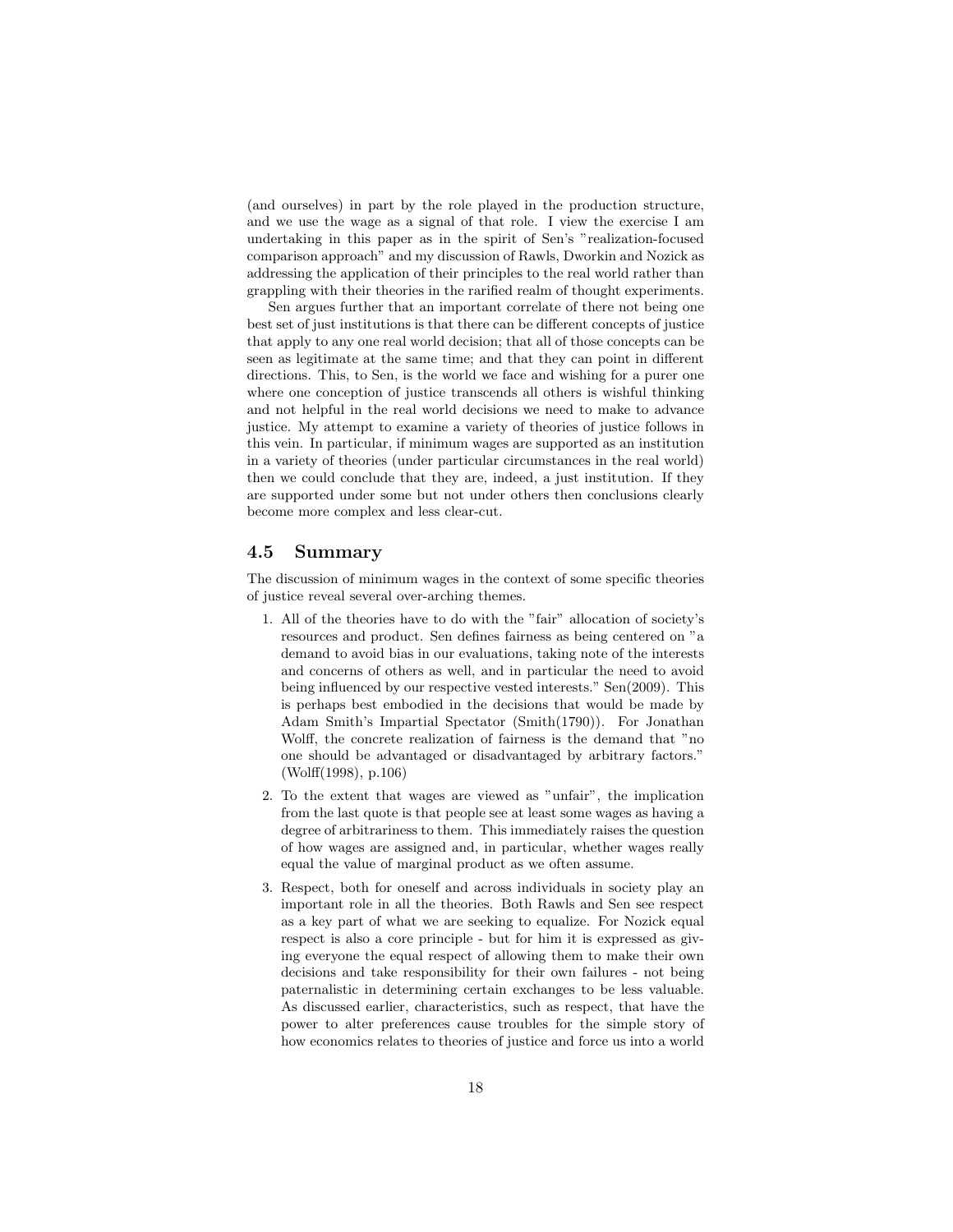where conceptions of justice cannot be so easily separated from what we study.

- 4. I have argued that being paid a very low wage relative to others can be seen as a source of loss of both self and social respect. This follows from the argument in Wolff(1998) that being seen as of low talent is a source of shame in a society. Having a low wage can then lead to a sense of shame in two ways. One is through not being able to purchase what is needed to appear as an equal in society. The second is through the low wage itself. It would be a source of loss of respect to have to take a job that pays so much less than what everyone else is earning since it would seem to imply that the wage earner is clearly of low talent.
- 5. Evaluating fairness often involves a high information requirement. For Sen and the capability theorists, this takes the form of needing to know a person's underlying circumstances to determine how to help them obtain equal access to capabilities. For Dworkin and the luck theorists, it involves information on whether a person is in a particular state out of voluntary choice or because of occurrences for which they are not morally responsible. Rawls may be a key exception since he proposes distributing primary resources without regard to circumstance or responsibility, but the inclusion of respect in the list of those resources complicates this conclusion.
- 6. To the extent that fairness typically has high information requirements, a policy such as the minimum wage is interesting since it makes no attempt to use such information. Perhaps this is part of why minimum wages are typically set well below the level that would allow a worker to achieve a standard poverty line. It is only at low levels that a broad set of voters agree that the wages must be unfair. Once they get to higher levels, considerations of the circumstances and responsibilities of the individuals will come into play.

## 5 Empirical Evidence in Support of Debates About Justice

My argument to this point has been that one cannot separate how labour markets function from decisions related to the justness of institutions and policies. Moreover, we have encountered some parameters that could be estimated and which serve as key inputs to deliberations within specific theories of justice. In this section, I will briefly discuss some of what we know (and don't know) from empirical investigations. The main goal is to consider what more we need to investigate.

I will frame the discussion in this section in terms of a set of big questions. I don't claim to answer these questions or even to cover all the literature associated with each.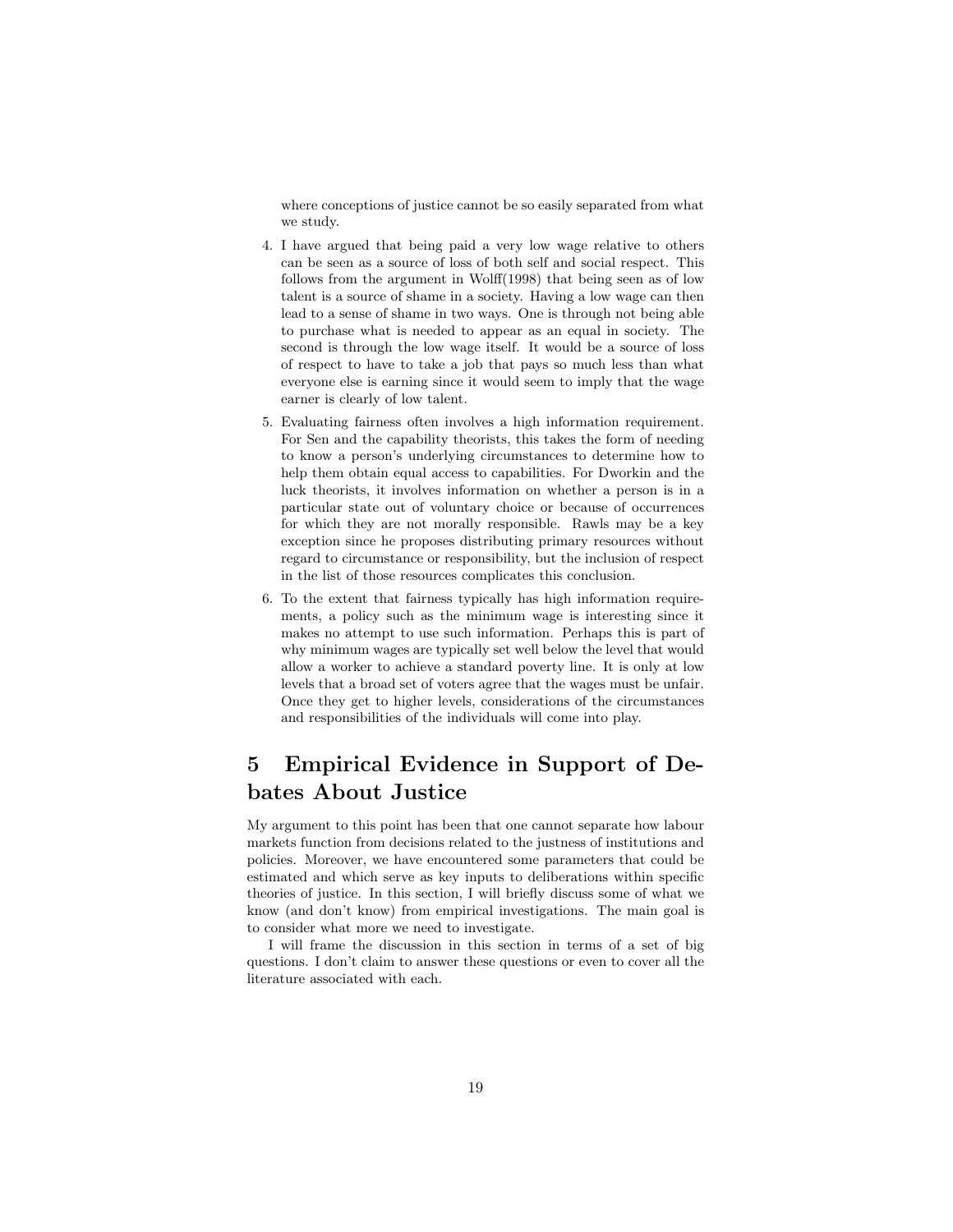#### 5.1 Do Minimum Wages Reduce Employment?

It's best to get this question (the one that has seen the most study) out of the way right off the bat. In our discussions of theories of justice this question comes up both because of concerns about the costs underlying attempts to raise the wages of least advantaged and because of concerns that if minimum wages generate a persistent unemployed class then they may suffer in terms of self and social respect.

With minimum wages set at the provincial level and varied relatively frequently, Canada serves as an excellent laboratory for studying the effects of minimum wages on all aspects of the labour market. Canadian researchers have used that variation in innovative ways to try to estimate employment effects. The consensus in the very large volume of US studies (much of which uses worse variation than is available in Canadian data) is that a 10% increase in the minimum wage would induce between a 1% and 3% decrease in the employment rate for teenagers. <sup>9</sup> In Canada, Baker et al(1999) find a much larger elasticity of about -0.6 over the longer run in a very original application of techniques from time series for decomposing effects into high and low frequency variation components. Campolieti et al(2005) examine the impact of minimum wage increases on transitions from employment to unemployment of 16 to 24 year olds between 1993 and 1999. Their results indicate an elasticity for employment of between -0.3 and -.5. Similarly, Campolieti et al(2006) find larger estimated elasticities for teenage employment than are common in US studies using a more standard difference in differences approach with Canadian data. However, in Brochu and Green(2013), in an ancillary estimation, we found an elasticity of -.25 for teenagers in Canada using a standard difference-in-differences approach for the period from 1979 to 2008. Further investigation revealed that the time period matters. All of the earlier, larger estimates used data ending in the late 1990s. Once one extends the data to include the 2000's the estimated elasticity declines. I don't know of any study that has established why this might be the case.

A key point from this literature is that estimated significant effects on employment apply almost exclusively to teenagers. Estimates of a standard specification for youths aged 20 to 24 for Canada results in a statistically insignificant estimated employment rate elasticity of -0.05, with smaller and less well-defined estimates for adults (Brochu and Green(2013)).<sup>10</sup> It is interesting that Campolieti et al(2005)'s focus on those who should be most directly affected by minimum wage increases (those with wages between the old and the new minimum wage just before a minimum wage hike) obtain similar estimates to what are obtained for all teenagers in the same period. My conclusion from an examination of the literature is

<sup>9</sup>However, studies that focus on local labour markets using cross-state variation in adjacent counties (such as Dube et al(2010b)'s extension of the analysis in Card and Krueger(1995)) find much smaller or even positive impacts on employment.

 $^{10}\rm{Differences}$  in effects by age raise lifecycle considerations that I have sidestepped. Making teenager labour more expensive relative to that of older workers could be beneficial in terms of lifetime well-being if it leads to non-employed teenagers staying in school and not competing down the wages of workers who are in their prime earning years. Indeed, this is the basis of Neumark and Wascher(2011)'s argument that minimum wages can enhance the effects of the EITC in the US discussed in section 5.2.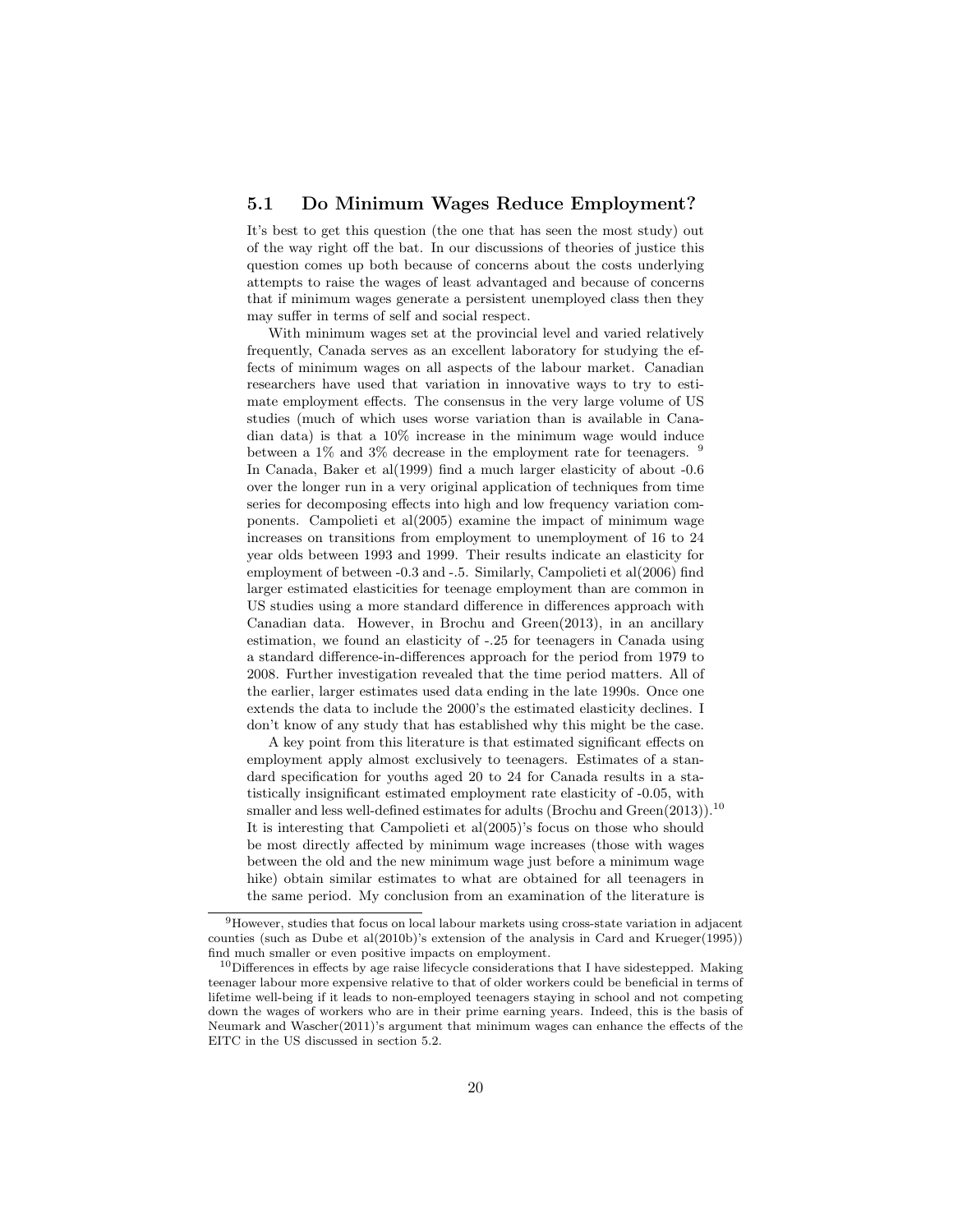that minimum wages have small to medium impacts on employment for teenagers but virtually no impact for older workers. That suggests that concerns (raised in the discussion of Rawls) that increased minimum wages would impose substantial efficiency costs on the economy that would affect our ability to help the least well-off should not be given heavy weight.

However, our concern about employment effects in relation to notions of respect is more concentrated. There, the concern is that employment effects could fall on a small group in a persistent way, singling them out for a loss of self and social respect. I do not know of a study of long term effects on labour market outcomes of those who are laid off or not hired in the first place due to a minimum wage increase. Given the levels of turnover in low skilled labour markets, I suspect that minimum wage employment effects are shared widely, as is access to the higher paying jobs after the minimum wage increase. This would imply that this concern about using minimum wages is also unfounded; but more study would be useful.

### 5.2 Is the Minimum Wage an Effective Redistributive Tool?

All the theories apart from Nozick's potentially indicate a need to redistribute toward the least well-off (however being well-off is defined in the relevant theory). An obvious question is then whether the minimum wage is a useful tool for accomplishing this redistribution.

The first step in addressing this question is to ascertain whether the minimum wage affects the wage distribution. If, for example, there were sufficient exemptions that minimum wage legislation is of limited applicability then we would not expect any further effect on poverty. The evidence on this for both Canada and the US is clear. The minimum wage does truncate the wage distribution. In BC in 2010, for example, fewer than 2% of workers earn a wage below the legal minimum. As is well known, there is also a spike in the distribution at the minimum wage (see, for example, the figures in Dinardo et al(1996)). Moreover, Fortin and Lemieux(2014) present estimates using an approach developed in Lee(1999) that indicate that increases in the minimum wage are associated with increases in wage percentiles even above where the minimum wage directly "bites". In other words, their evidence indicates that an increase in the minimum wage not only leads to truncation of the wage distribution at a higher level but also to positive spill-over effects higher in the distribution.

But, as several authors have noted, the translation from an impact on the wage distribution to an impact on the bottom of the family income distribution is unclear. Mascella et al(2009) examine the set of wage earners in Ontario in 2004 who would be affected by the large increase in the minimum wage that was staged in for that province between 2004 and 2010. Defining this group of workers as low wage earners and households with income below Statistics Canada's Low Income Cut-Off (LICO) as poor households, they show that only 23% of poor households had a low wage earner. Thus, the majority of workers who received the minimum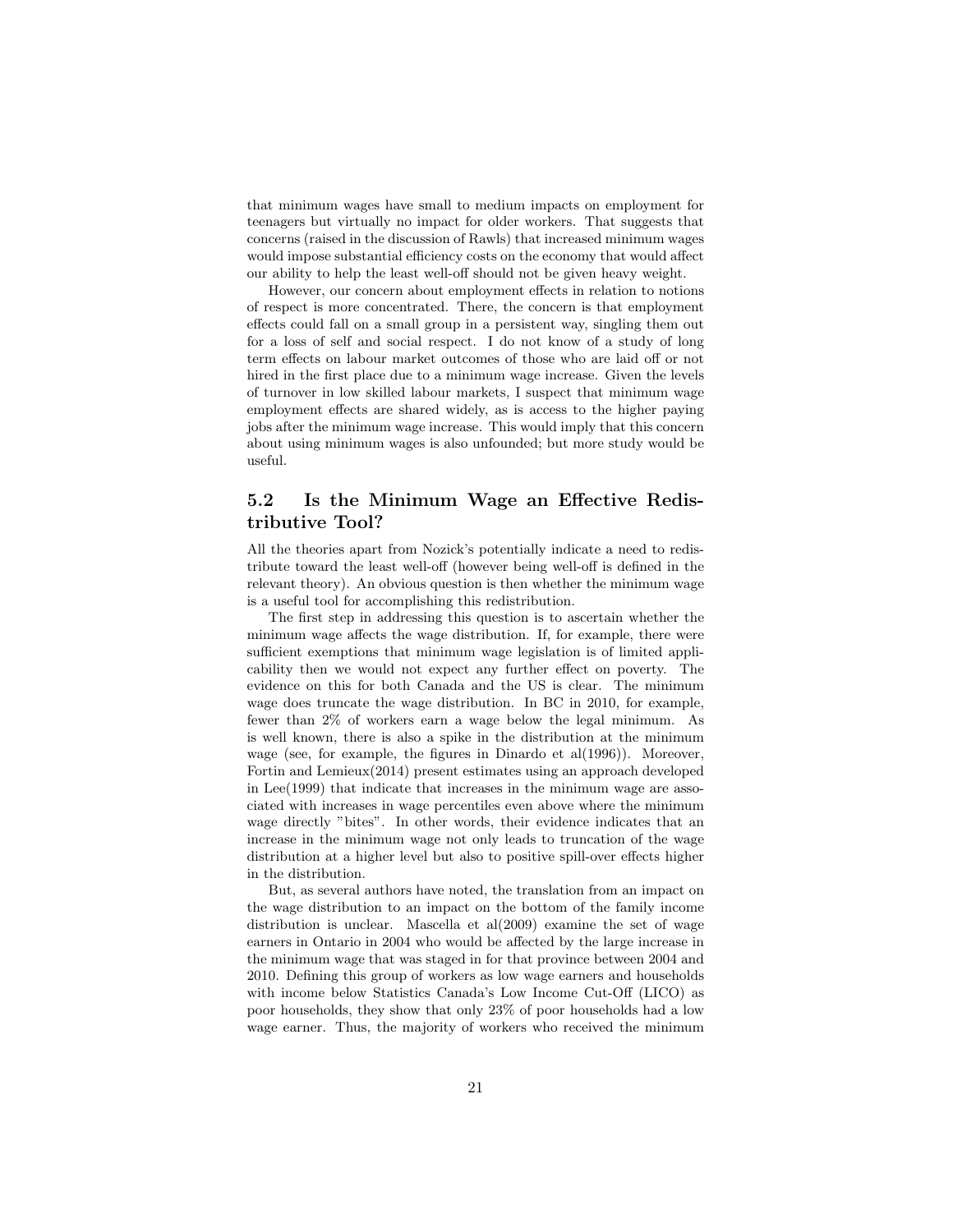wage increase were in non-poor households.  $11$  Based on these arguments, many economists have concluded that minimum wages are, at best, a blunt instrument for addressing poverty (e.g., Shannon and Beach(1995), Brown(1988), and Campolieti et al(2012)).

But even if an instrument is blunt, it doesn't necessarily imply it is useless or even harmful (though the phrase seems intended to damn with faint praise).Even the oft-quoted result that nearly 50% of minimum wage earners are teenagers and young adults living with their parents implies that over 50% are groups such as heads of households that are the target of anti-poverty policy. Low educated females are disproportionately represented in the ranks of those affected by minimum wage increases, for example. Moreover, the argument that about 80% of those who would receive a minimum wage increase live in non-poor households - that is that it also affects the wages for the non-poor - is hardly a strong argument against using this tool unless negative efficiency effects are so large that a poorly targeted policy becomes a danger. But we have already seen that a small portion of workers actually receive the minimum wage and negative effects on employment are negligible for all but teenagers. The minimum wage can't both be a huge job slayer and have no effect on the wages of low wage workers at the same time.<sup>12</sup>

I believe that there are two points that can be taken away from existing empirical work on the minimum wage and poverty. The first is that there is considerable uncertainty about the true answer. This arises, in part, because much of the work is in the form of simulation exercises which are always dependent on the underlying assumptions. Further, when Campolieti et al(2012) estimate the impact of minimum wages on poverty rates directly using provincial level data and a difference-in-differences specification, the standard errors on the estimated effects are large and the 95% confidence intervals encompass both large poverty reduction effects and (somewhat smaller) poverty increasing effects.<sup>13</sup> This may suggest that

<sup>&</sup>lt;sup>11</sup>This follows both because a substantial number of minimum wage earners are teenagers living in higher income households and because poor families, to some degree, are poor because of lack of work rather than low wages. Moreover, to the extent that minimum wage increases are passed on to consumers through higher prices, the minimum wage would be the equivalent of a regressive tax both because poor households spend a larger proportion of their income on goods and services and because the specific goods and services produced by workers affected by the minimum wage are disproportionately consumed by poor families.(MaCurdy and McIntyre(2001)).

 $12$ Campolieti et al(2012) use estimates of negative employment effects in a simulation exercise where they argue that at plausible elasticities, the poverty reducing effects of minimum wages are greatly reduced. But this exercise has two issues. First, it is not at all clear that the elasticity estimated for teenagers applies to other groups of workers affected by the minimum wage. There are good reasons to think that teenagers are not perfect substitutes for other minimum wage workers (e.g., maturity and commitment to school). Second, Campolieti et al(2012) apply the employment effects by setting wage earnings for a predicted set of workers to zero. But, as Brown(1988) points out, with high turnover in these markets, it is almost surely more reasonable to see the employment effects as wide spread rather than concentrated.

<sup>&</sup>lt;sup>13</sup>For the US, MaCurdy and McIntyre(2001) generate simulations that include price effects and conclude that the minimum wage is, on net, a regressive policy tool. To the best of my knowledge, no Canadian study takes account of price effects. It would be interesting to know whether differences in relevant elasticities of demand and the industrial composition of minimum wage impacts between Canada and the US affect the applicability of the MaCurdy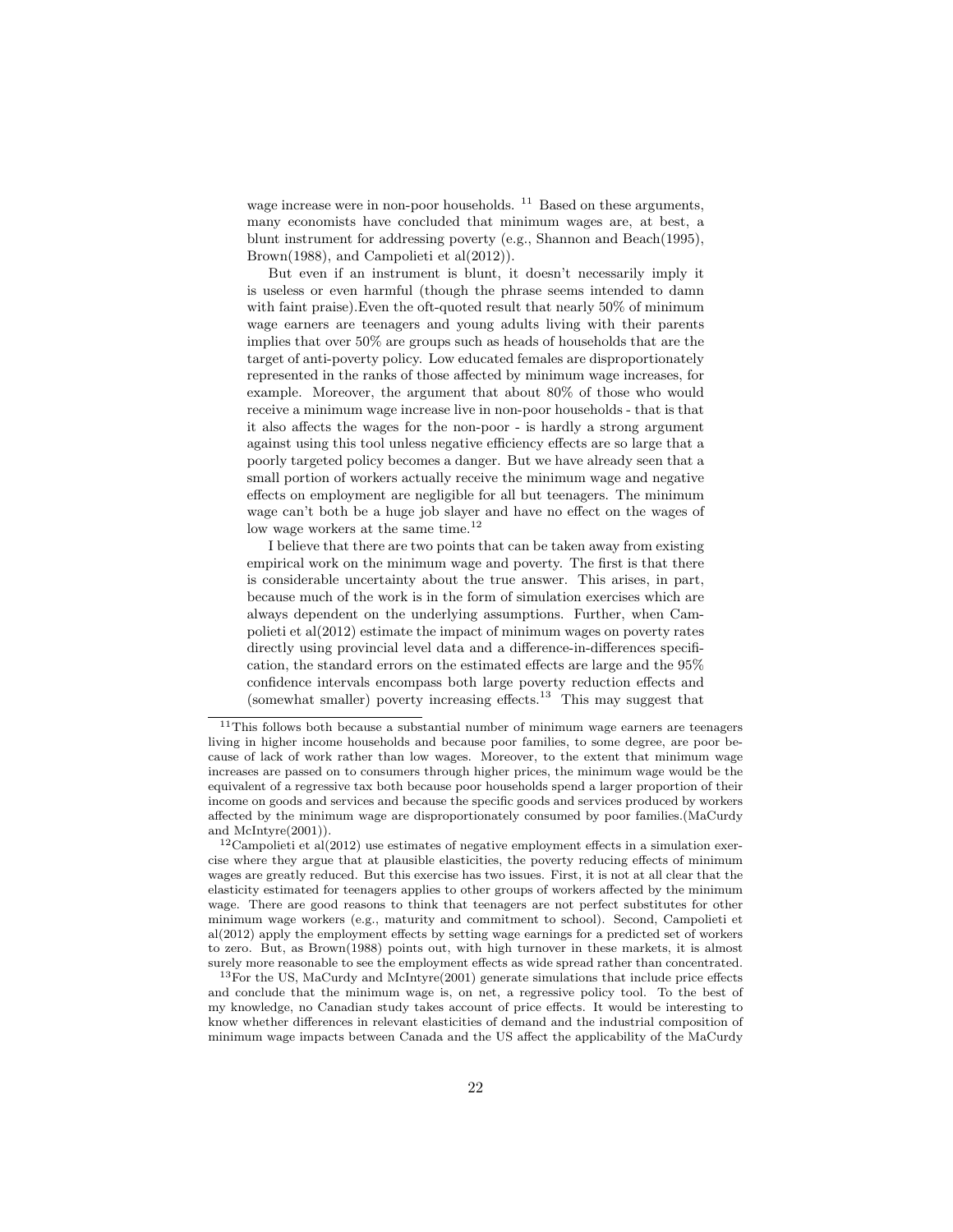there is not enough variation in over-time variation in poverty by province to allow for convincing estimates one way or the other.<sup>14</sup> There is also uncertainty because some of what we would want to evaluate lies outside the range of available data variation. Many of the existing minimum wage rates would place single individuals above the low income cut-off where they live (Battle(2011)) but a move to a minimum wage that would put families above the low income cut-off - the kind of move that underlies calls for Ontario to move its minimum wage to \$14 per hour - are more difficult to evaluate. Such a move would certainly make the minimum wage relevant to a pool of workers who are more likely the preferred target of redistribution (i.e., one with fewer students living at home and more heads of household (Goldberg and Green(1998)) but the extent of any associated employment effects and spill-over effects onto other workers is not entirely clear.

The second point, though, is that the best guesses of effects of relatively small minimum wage changes (i.e., the point estimates) indicate small effects in the direction of reducing poverty (e.g., Macella et al(2009), Campolieti et al(2012)). This would imply that if we were only allowed one tool to accomplish redistribution or combat poverty, the minimum wage wouldn't be it. But, of course, that is not the actual question. The actual question is whether the minimum wage should be one of a set of tools. Neumark and Washer(2011) estimate positive interactions between minimum wages and the EITC benefit rate in the US in helping low income families because of disemployment effects on teenagers competing with single mothers in low skilled jobs. Rothstein(2008) argues for using minimum wages in conjunction with the EITC for other reasons. Boadway and Cuff(2001) show that a minimum wage used in conjunction with optimal income tax schemes in a second best world can increase the amount of feasible redistribution toward the least able. This is an interesting result which, to the best of my knowledge has not been investigated empirically (i.e., to see whether, at the very least, high minimum wages and more redistributive tax schemes tend to coincide). In the end, the minimum wage appears useful for helping in redistribution but likely not to a large degree for the kinds of minimum wage changes typically considered. This may suggest that the rationale for those kinds of changes may lie elsewhere.

#### 5.3 Do Minimum Wages Alter the Form of Jobs?

In Brochu and Green(2013), we use Canadian provincial variation to examine whether job turnover rates are different in high versus low minimum wage regimes (as opposed to examining whether there is turnover at the time of a minimum wage increase, which is what is studied in, for example, Campolieti et al(2005)). We find that a higher minimum wage causes a reduction in the rate at which unemployed workers find jobs but, surprisingly, it also causes a reduction in the job separation rate. More

and McIntyre(2001) results to Canada.

<sup>14</sup>Sen et al(2011) use a similar methodology but find better defined estimates implying that minimum wages substantially increase poverty. Given the large and varied set of controls included in their regression, however, it is difficult to be sure of what is being estimated and whether to trust the results.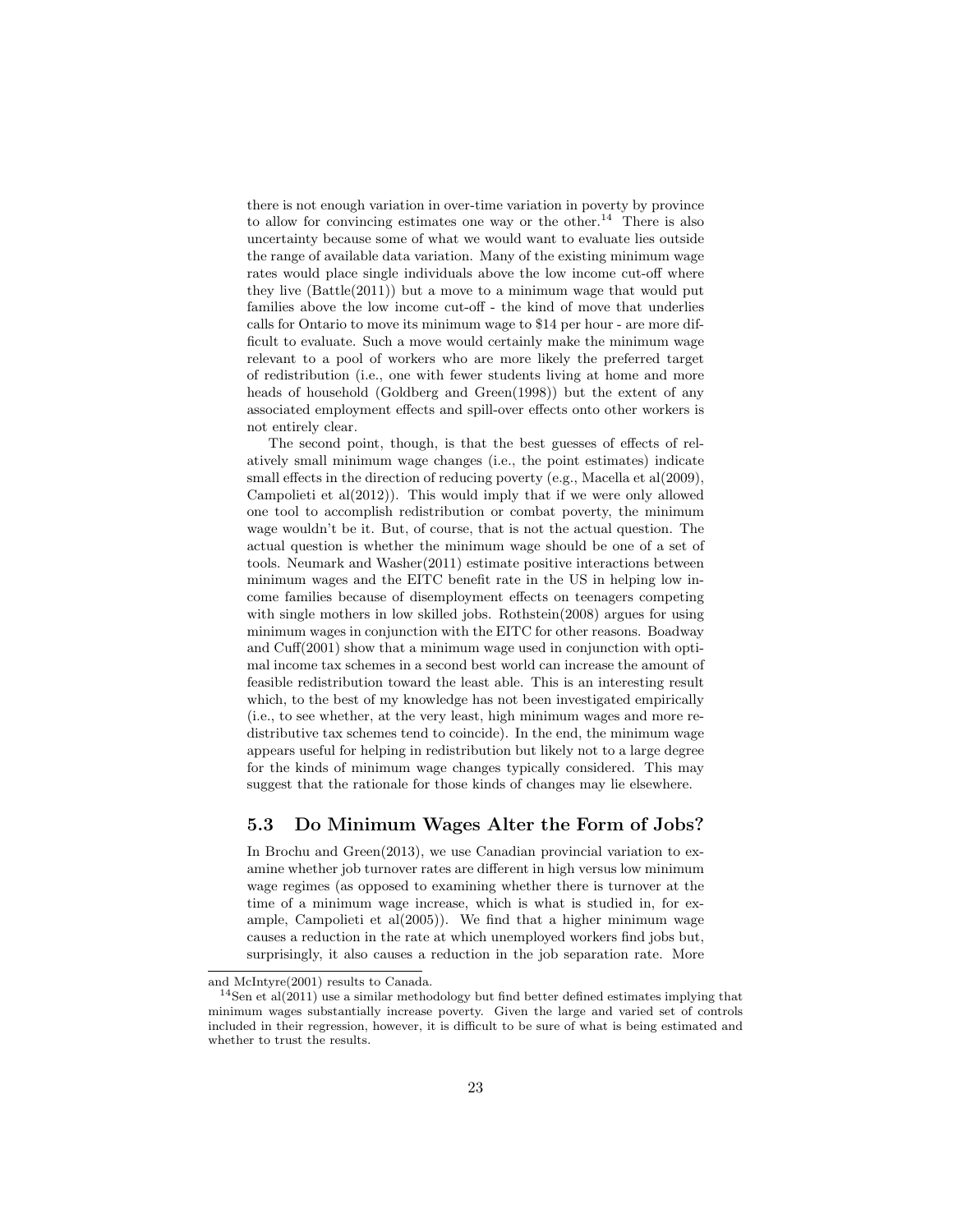specifically, we find that a 10% increase in the minimum wage induces a 5% reduction in the probability a job is terminated within the first 6 months of job tenure (roughly, the allowable probation period in most provinces' layoff notice legislation), with much of the reduction accounted for by layoffs rather than quits. In work carried out at the same time, Dube et al(2012) also find reductions in separation rates in the US for teenagers and workers in the restaurant industry. An advantage of using the Canadian Labour Force Survey data is that it includes education, which allows us to define the relevant labour market on this basis instead of by age group. We find that the standard result that changes in minimum wages have no effect for adults or even, often, for young adults actually arises from exactly offsetting effects in terms of lower hiring rates and separation rates. For teenagers, the larger employment rate effects arise from a combination of the same size separation rate effect as for adults with a larger negative effect on hiring. The key point for workers of all ages (and both genders), though, is that an increase in the minimum wage pushes the labour market to a lower turnover equilibrium with both longer jobs and longer unemployment spells.

Is this lower turnover equilibrium a good outcome? It depends, at least in part, on how workers value higher wage, more stable jobs versus longer spells of non-employment between jobs. That, in turn, would depend on the generosity and accesibility of the employment insurance and social assistance systems. But it can also depend on imperfections in the functioning of the economy. Thus, Acemoglu(2001) argues that an increase in the minimum wage can shift the economy in which there are too few "good" (high paying, high investment) jobs because workers are able to hold up high investment firms to one with fewer "bad" (low wage and investment) jobs by effectively pricing the latter firms out of the market. Further, if good jobs are ones with more stability in terms of job tenure, this could have a side-effect in the form of inducing more investment by firms. Findings on the relationship between minimum wages and training are sparse and varied. Acemoglu and Pischke(1999) argue that compressing the wage structure using minimum wages can result in firms being more likely to invest in general human capital for their workers. They then present empirical work for the US which indicates that the net effect of minimum wages on training is minimal. On the other side, Neumark and Wascher(2001) find large negative effects of minimum wage changes on training rates for teenagers. The only evidence on this for Canada of which I am aware is from a report by Michael Baker (Baker(2005)). His conclusion is that the Canadian data is not up to the task of effectively estimating this relationship.

### 5.4 Does the Wage Equal the Value of Marginal Product?

In the discussion of theories of justice in Section 4, the question of whether wages equal the value of marginal product of workers came up on several occasions. In broad intuitive terms, the justice of the wage distribution will relate, in part, to whether wages correspond to workers' contributions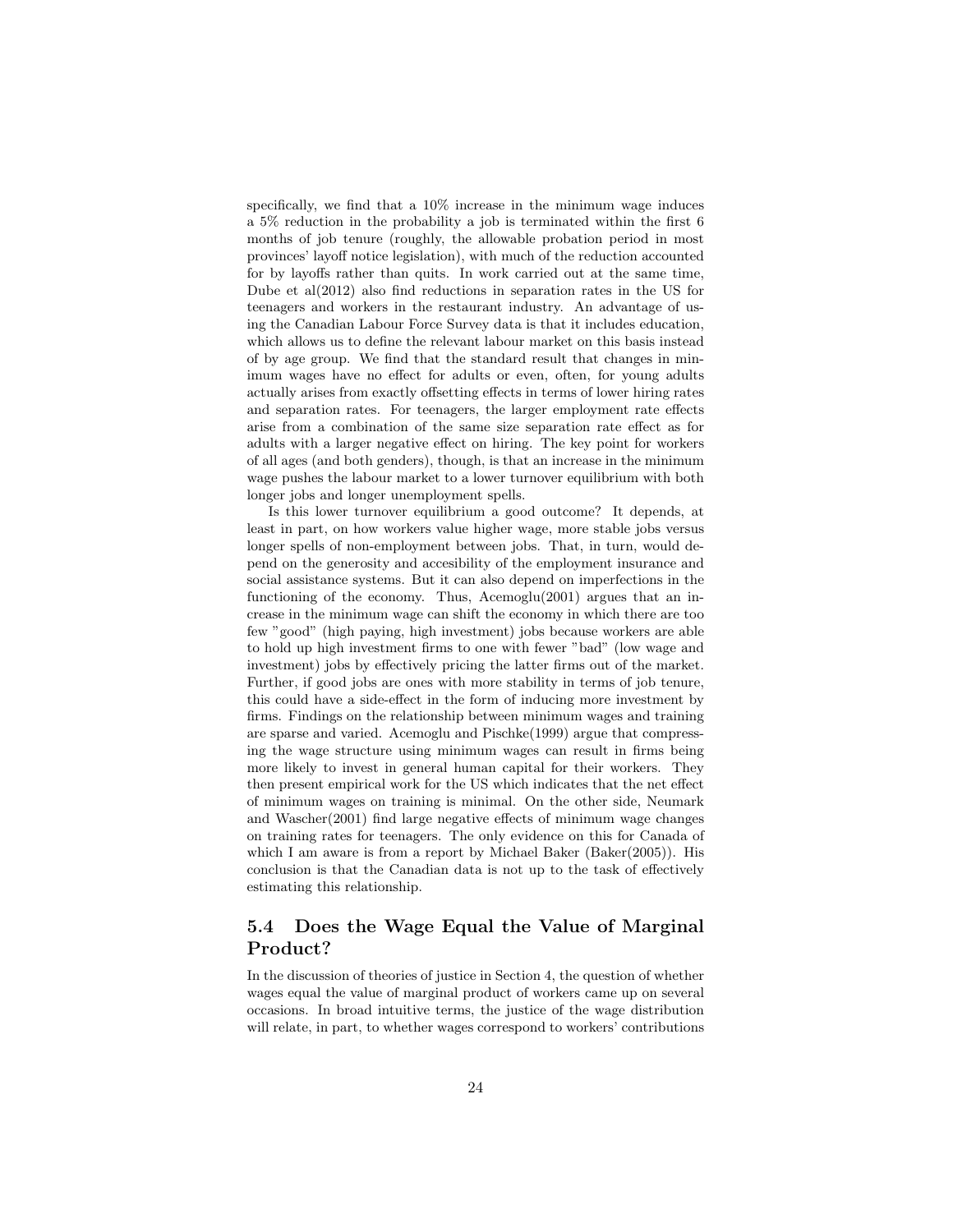to the social product. Describing it as social product, of course, raises issues related to factors such as externalities that put a wedge between the value of an added worker to a firm in a particular industry and the value to society of adding that worker in that industry. But my concern is more with how labour markets function: whether, for the most part, we can see a worker's wage as a reflection of her productivity for the firm.

This is an instance where the minimum wage is useful as a means of understanding how the labour market works. That is, having a wage that covers a non-trivial fraction of workers manipulated from outside the market is helpful in understanding how wages and employment are assigned. In that sense, the substantial spike in the wage distribution at the minimum wage is a clear challenge to a standard neoclassical model in which heterogeneous wages map directly onto heterogeneous productivities. In such a model, the wage distribution would simply be truncated at the minimum wage and all those with productivity below the minimum wage would be unemployed. Moreover, as Brown(1988) points out, if firms did pay workers with varying abilities the minimum wage (say, in the period just after a minimum wage increase), one would expect the spike to unravel as firms should be willing to pay the more able among the minimum wages earners slightly above the minimum wage in order to keep them from being poached by competitors. But the spike at the minimum wage is not only evident in plots of the wage distribution in any North American distribution in which the minimum wage is not trivially low compared to the remainder of the distribution - the spikes appear to be a persistent feature. In another interesting piece of evidence, Jales(2014) shows that there is substantial spike at the minimum wage in the wage distribution in the formal sector in Brazil but there is also an almost equally large spike in the wage distribution for the informal sector (which, by definition, is not directly affected by labour regulations.) Similarly, Dinkelman and Ranchod(2012) find that the introduction of a minimum wage in the informal domestic workers sector in South Africa led to an increase in wage paid toward the minimum wage even though there was no enforcement of the new law. They interpret this as potential evidence in favour of a role for fairness standards in wage setting, with the minimum wage acting as the fairness benchmark.

The evidence in Brochu and Green(2013) showing that layoff rates are lower in higher minimum wage regimes is also difficult to reconcile with a standard neoclassical model. In the second half of that paper, we argue that the turnover patterns fit, instead, with a search and bargaining model with firm and worker heterogeneity. That class of models is also able to explain a minimum wage spike as an equilibrium phenomenon since labour market frictions prevent it being unravelled in the manner just described. Essentially, in all matches where the minimum wage is above the wage that would have been bargained in the absence of a minimum wage but below the productivity of the match, the match will continue with the minimum wage replacing the bargained wage. This is the direct sense in which minimum wages can be seen as the government strengthening the bargaining of workers.

In a different context, Paul Beaudry, Ben Sand and I have a set of papers in which we argue that wage setting fits with search and bargain-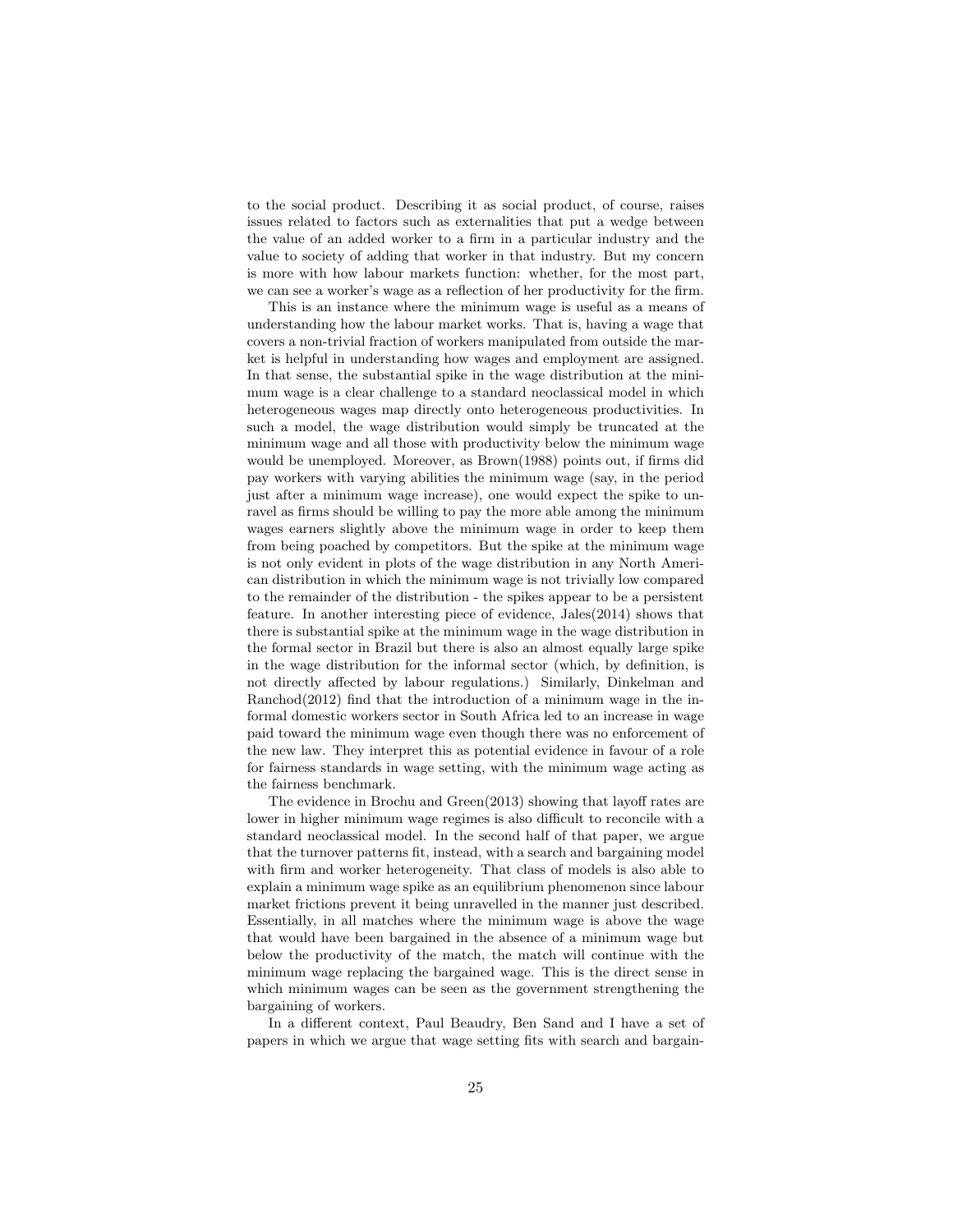ing models but not with a standard neoclassical model of wage setting (Beaudry et al(2010, 2012). We show that if we compare wages in a particular industry (e.g., construction) across cities, those wages are higher in cities with an industrial composition that has a high weight on high paying industries (e.g., a city like Hamilton in the 1970s with well-paying steel industry jobs). The idea is that workers in that industry can bargain a better wage in a high wage city because their options outside the current match are better. Assuming that a different industrial composition does not alter productivity within a given industry such as construction, the fact that the city's industrial composition affects wages implies that wages are not being simply paid their marginal product. We show that the search and bargaining model has very strong over-identifying restrictions that cannot be rejected in US data. Jeanne Tschopp(2014) has taken this further with results broken down by industry and occupation and shown that the result holds even under conditions where one allows for productivity to be different by industry-city cell.

An even broader question is the extent to which notions of fairness affect wage setting. Some versions of efficiency wage models are based on the idea that perceptions of lack of fairness in wage setting can affect worker morale and, with it, productivity. A key pattern in the data that is often referenced in this regard is the asymmetry in wage changes: nominal wage increases are much more common than nominal wage cuts (Bewley(2005)). It is interesting, in this regard, to note that there are literally no examples of nominal minimum wages being cut in Canada going back at least to the 1960s (Green and Harrison(2006)).<sup>15</sup> This, I believe, is a strong piece of evidence that minimum wage setting is related to perceptions of fairness.

In my opinion, the question of how wages are assigned is one of the core questions in labour economics, and one that has receive less attention in recent years than it did in previous generations of researchers. Given that we have better data and improved understanding of econometric tools, this is a place where it could be feasible to make progress on issues that are of direct interest for thinking about justice.

#### 5.5 Does Respect for a Worker Follow Her Wage?

My argument for why justice and the study of labour markets are so intertwined rests partly on the claim that it is in the labour market that workers obtain the means of their self and social respect. The extent to which this is true seems to me to be an open question (and perhaps represents the weakest point in my argument). One might argue that it is a question that fits more in the purview of sociologists, but that has hardly seemed to be a sticking point in determining what economists have studied in the past.

As a final word in this section - I have purposefully ordered the questions from the ones about which we know the most to the ones about

<sup>15</sup>As an extreme example, the right wing Liberal government that took power in BC in 2001 inherited a staged increase in the minimum wage that was not yet complete. The new government did not even stop the increment due to take place after they entered office let alone roll back what was at that point the highest minimum wage in Canada.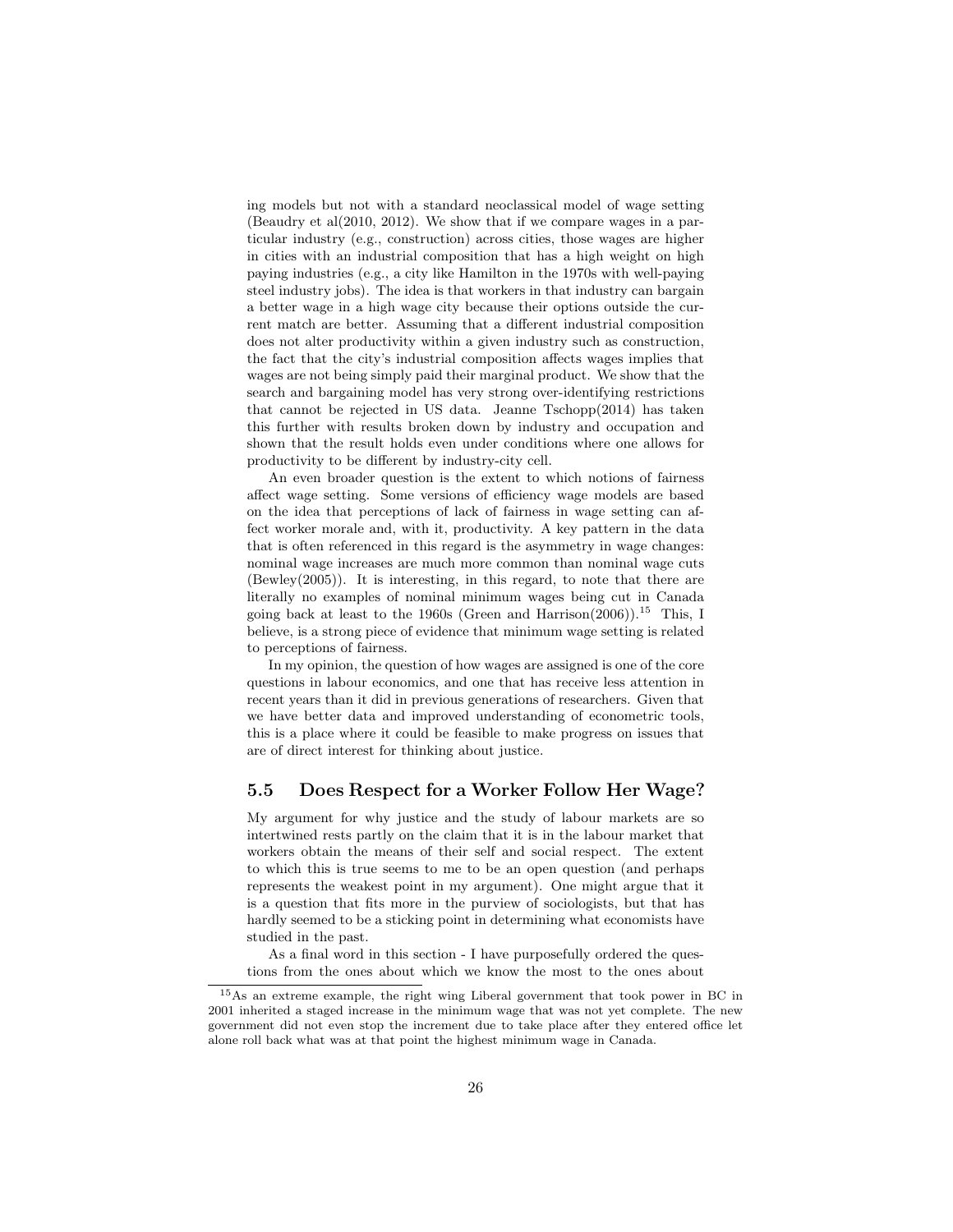which we know the least. I did this to highlight that, of course, empirical labour economists have already done considerable work that contributes to considerations of social justice (even if it isn't always described in those terms), but thinking in relation to social justice also has the potential to shift weight toward issues about which I think we know much less.

## 6 What Do We Seem to Use the Minimum Wage for (And does it have anything to do with Justice?)

In this section, I will briefly consider the positive question, what determines minimum wage levels in Canada? I actually see this as part of the overall goal of attempting to understand how minimum wages relate to notions of justice. Both Rawls and Sen argue that theories of justice are attempts to formalize common ideas about justice. Rawls argue that the theories can then serve to shape debates on justice, generating a feedback loop to public perceptions. In that sense, understanding the basis on which minimum wages are set can help in understanding their relationship to underlying notions of justice. The discussion that follows is based on work with Kathyrn Harrison in a book chapter (Green and Harrison(2006)) and a subsequent paper (Green and Harrison(2013)).

Of course, the first possibility to consider is that minimum wages are not set based on justice at all. More standard political economy investigations of minimum wage setting are based on Becker's model of competing groups. Business groups - especially those related to the retail sector - are hypothesized to be the main opponents of minimum wages while unions are seen as the main supporters. Thus, a common empirical approach is to regress minimum wages on measures of the strength of the retail sector and of unions.

There are several reasons to question the relevance of this approach to understanding minimum wage setting. First, support for minimum wage increases in polling has tended to be substantial both in Canada and other developed countries in recent years. <sup>16</sup> With levels of support consistently in excess of 70% it seems unlikely that political decisions on the minimum wage would just be determined by competing interest groups - especially when one considers that with only about 6% of workers directly affected by the minimum wage, those interest groups are not large. Moreover, attempts to estimate the effects of measures of business and labour group influence on the minimum wage show weak, mixed results (Blais et al(1989) and Dickson and Myatt(2002)). In our own estimates, measures of the strength of business opposition (the proportion of workers who are in the retail sector and the corporate tax rate) and the strength

 $16$ The numbers in support are, in fact, surprisingly similar across jurisdictions. An Ipsos-Reid poll found that 76% of British Columbians supported a minimum wage increase in 2000. A less scientific on-line poll by the Windsor Star in January 2014 found 74% in favour of a minimum wage increase in Ontario, and a Pew Research poll for the US found 73% in favour raising the US federal minimum wage to \$10.10.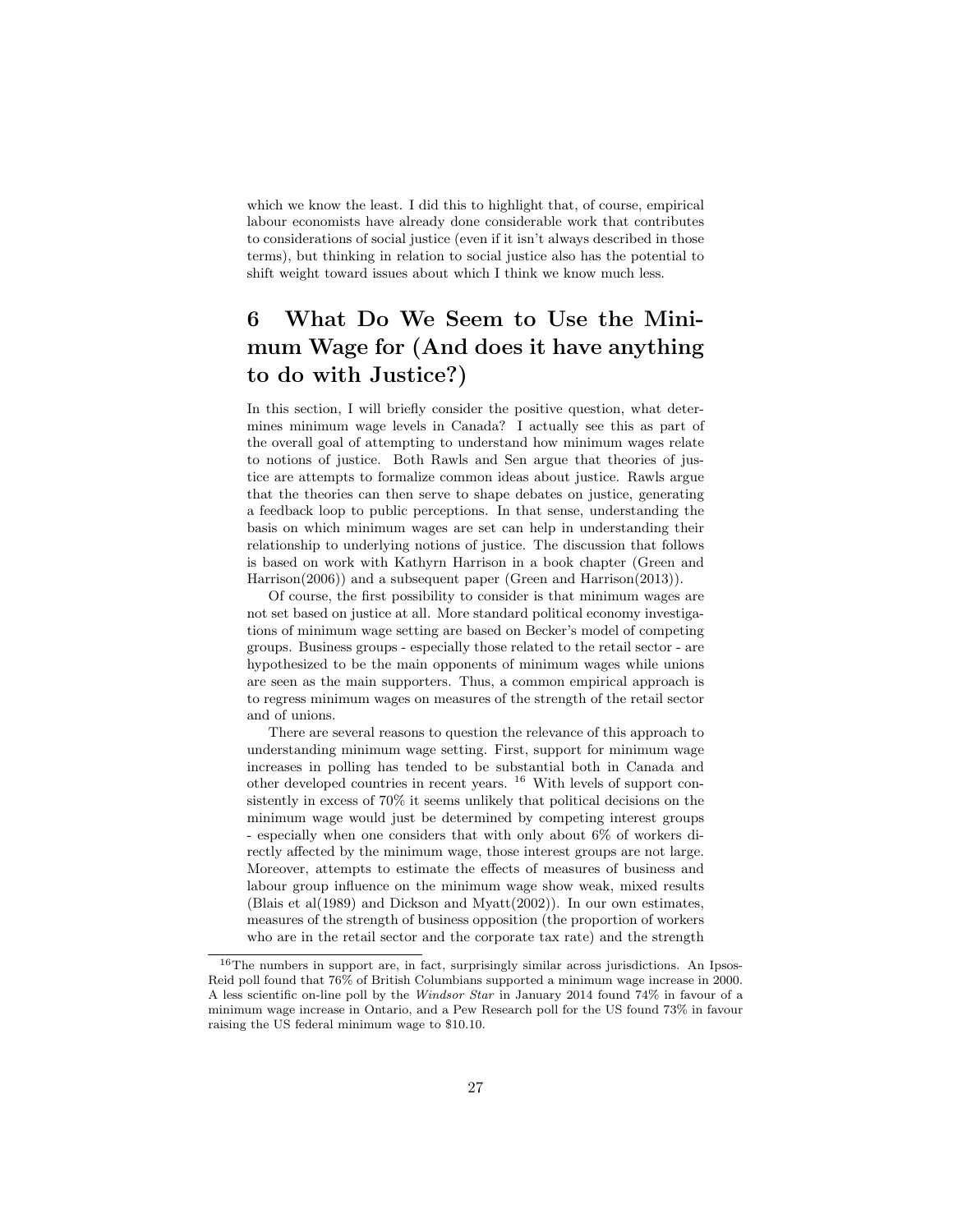of worker support (the proportion of workers who are unionized) have statistically insignificant and economically insubstantial effects in provincial panel data regressions with the minimum wage as the dependent variable when other variables such as the median unskilled wage and the inflation rate are included (Green and Harrison(2013)).

The second main hypothesis is that the minimum wage is being set as an anti-poverty device, with movements reflecting concepts of what constitutes poverty. This is actually a rationale that is often given by politicians in the US in support of minimum wage increases (Sobel(1999)). But there are reasons to believe that this is more rhetoric than reality. If the minimum wage were truly about redistribution to the poor then one would expect it to be set at a level commensurate with a poverty line and then indexed to the price of consumption goods. Instead, the real minimum wage has varied widely over time. Ontario's real minimum wage (in 2005 dollars) rose from \$6.24 in 1970 to \$8.66 in 1978, fell to \$6.83 in 1990 and then rose again to \$7.81 in 2007 and to \$9.15 in 2012. At the moment only two provinces (Ontario and Nova Scotia) index their minimum wage to the CPI and even those policies have only been instituted very recently. In our panel estimates with nominal minimum wage changes as the dependent variable and various driving force variables on the right hand side, this shows up in the fact that the inflation rate does not enter significantly.<sup>17</sup> In addition, if the minimum wage were primarily about redistribution then one would expect it to move both up and down as different sides in the redistribution debate exchanged influence. Benefit rates for social assistance, for example, have moved both up and down in the last twenty years. But, as already discussed, even right wing governments do not cut nominal minimum wages.

We argue that the determinants of movements in the nominal minimum wage fit with a claim that minimum wages are set based on notions of fairness. That is, that one can see the minimum wage as an attempt to ban wages that are unfairly low. This potentially fits with the behavioural economics literature on fairness. Charness and Rabin(2002), for example, present experimental results which support the existence of "charity" social preferences in which individuals place positive weight on outcomes for those worse off than themselves. But their results (and those in other papers referenced in Fehr and Schmitt(2006)) also indicate support for what Fehr and Schmitt call "strong reciprocity" based social preferences. Of particular interest for us are results in Fehr and Fischbacher(2004) indicating that experiment participants are willing to pay a price to punish people who are perceived to have acted unfairly even when the respondent is a third party who is not directly involved in the transaction in question.<sup>18</sup> From this result, it is only a small step to the hypothesis that societies may express such preferences in policies designed to punish or ban behaviour deemed to be unfair or greedy. The implication being that

<sup>&</sup>lt;sup>17</sup>One might be concerned that this is merely a reflection of collinearity with other included variables such as the median nominal unskilled wage but the coefficient on the latter variable is well defined and the point estimate of the inflation effect is small.

<sup>18</sup>In this sense, the "reciprocity" label might be misplaced. These might more accurately be descxribed as preferences for justice, and not all notions of justice are built on reciprocity (Nussbaum(2006)).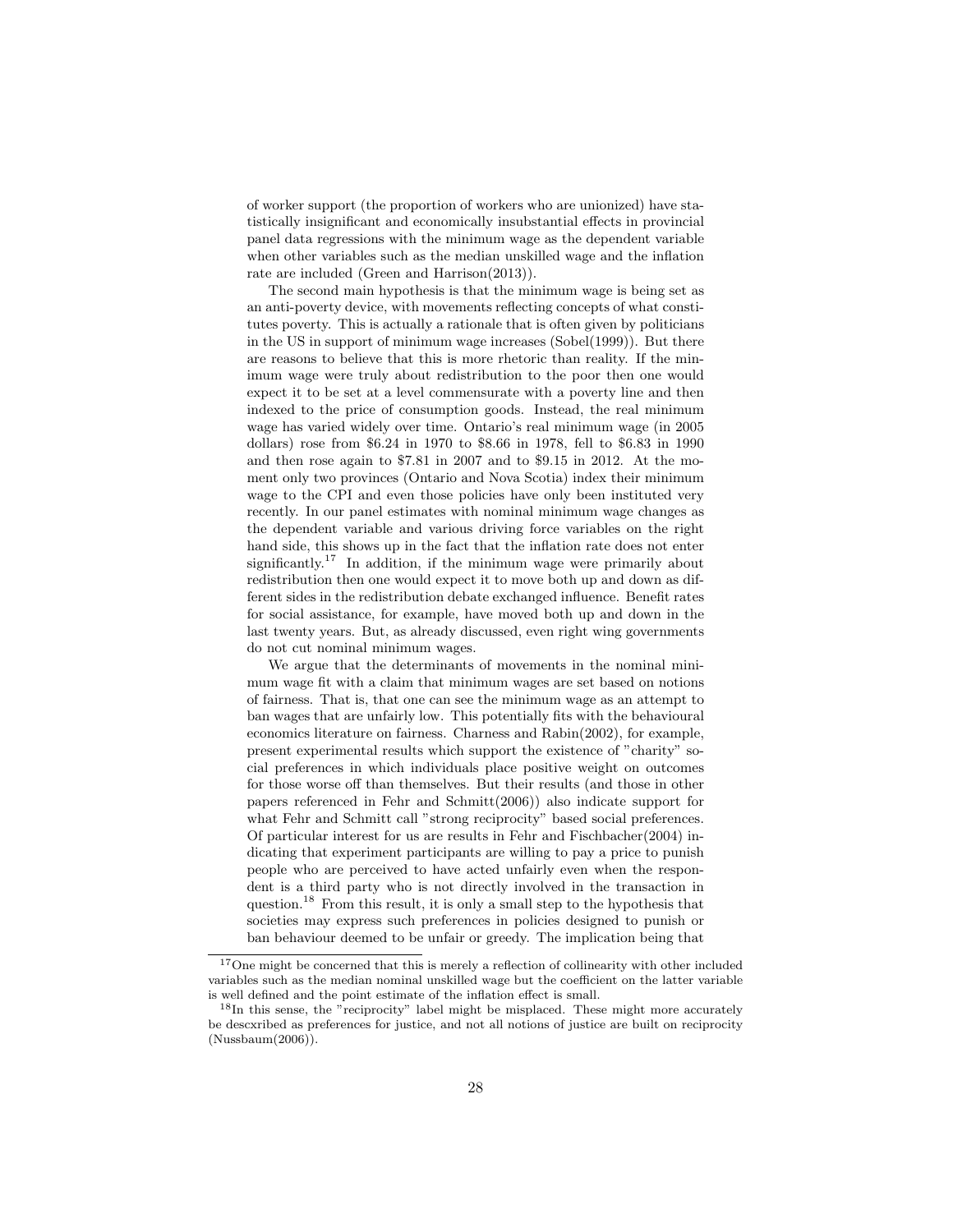policies may be expressions of societal notions of justice as well as (or, perhaps, instead of) reflections of self-interest or charity.

In an attempt to test whether fairness in this sense plays a role in minimum wage setting, we next look for the standard against which wage fairness is measured. We argue for two measures. First, we turn to Kahneman et al(1986)'s arguments that individuals judge the fairness of a price or wage using the price in a "reference transaction," and that they use market prices and wages as these references. The idea is that markets naturally balance the demands of competing interests (workers and firms in this case). Based on this, we propose that the "going" wage for unskilled workers could act as a reference for what are unfairly low wages, and use the median wage for adult workers who are high school graduates or high school drop-outs.<sup>19</sup> In Figure 1, we plot the real median unskilled wage and real minimum wage for Alberta from 1997 (the first year in which wages are available in the Labour Force Survey) through 2012, with both series normalized to 1 in 1997. The two wages move strongly together, with the right wing Alberta governments adjusting the minimum wage in a way that matches the rapid rise in the median unskilled wage after 2004. Figure 2 contains the same plots for Ontario. Here, the relationship is dominated more by the political cycles, with the real wage declining in the Conservative government years in the late 1990s and early 2000s followed by increases once the Liberals took power, but the cycle moves around the flat unskilled wage trend. In addition, in our panel estimates, the median unskilled wage enters as a strongly significant and positive determinant of the minimum wage. Moreover, in a Granger causality exercise we find that the minimum wage does not Granger cause the median unskilled wage but the median unskilled wage does Granger cause the minimum wage. That is, median unskilled wage changes tend to pre-date changes in the minimum wage.

The other fairness benchmark we propose is the minimum wage in other provinces. That is, in trying to determine whether a given minimum wage is fair, citizens of one province may look to what has been determined in other provinces for guidance. This also turns out to be a significant determinant and we argue that provincial minimum wages move in a way that implies a "race to the middle". We argue that the combination of the significance of both minimum wages in other provinces and the median unskilled wage as determinants of nominal minimum wages with the lack of significance of the CPI points to minimum wages being set based on an idea of fairness that relates to relative wages. But, of course, the distinction between this and setting minimum wages to combat poverty many not be large if we consider relative poverty measures that focus on what people can purchase relative to others in society. Further, we find that the political position of the party in power matters for minimum wage setting, and which type of party gets elected will be related to the power of interest groups such as small business and unions even if they don't directly determine the minimum wage itself. Thus, we would not

<sup>19</sup>We use the median wage because the mean wage would be affected by movements in the minimum wage while, given results that suggest minimum wages have only limited spillover effects on above minimum wages, it would not affect the median wage.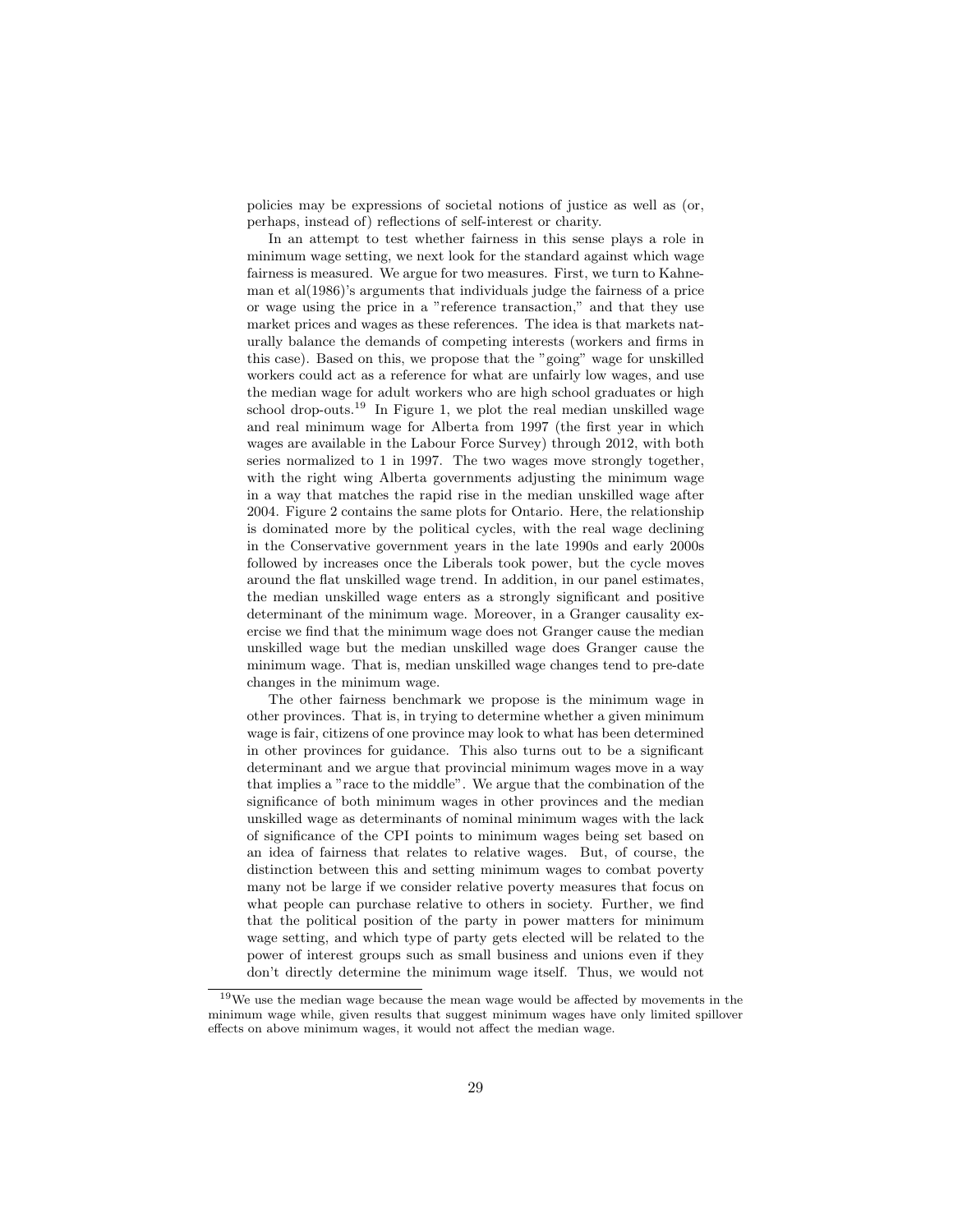

Figure 1: Alberta, Real Unskilled Wage and Minimum Wage

Author's calculations using the Labour Force Survey for 1997 through 2012. In each<br>year, observations for March and November are pooled (because respondents are in<br>the survey for 6 months, I use observations from months th school drop-out. The minimum wages correspond to the adult minimum wage in<br>effect on March 15 of each year. Minimum wages are from the Government of<br>Canada Labour Program website. Both series are deflated using the Core Co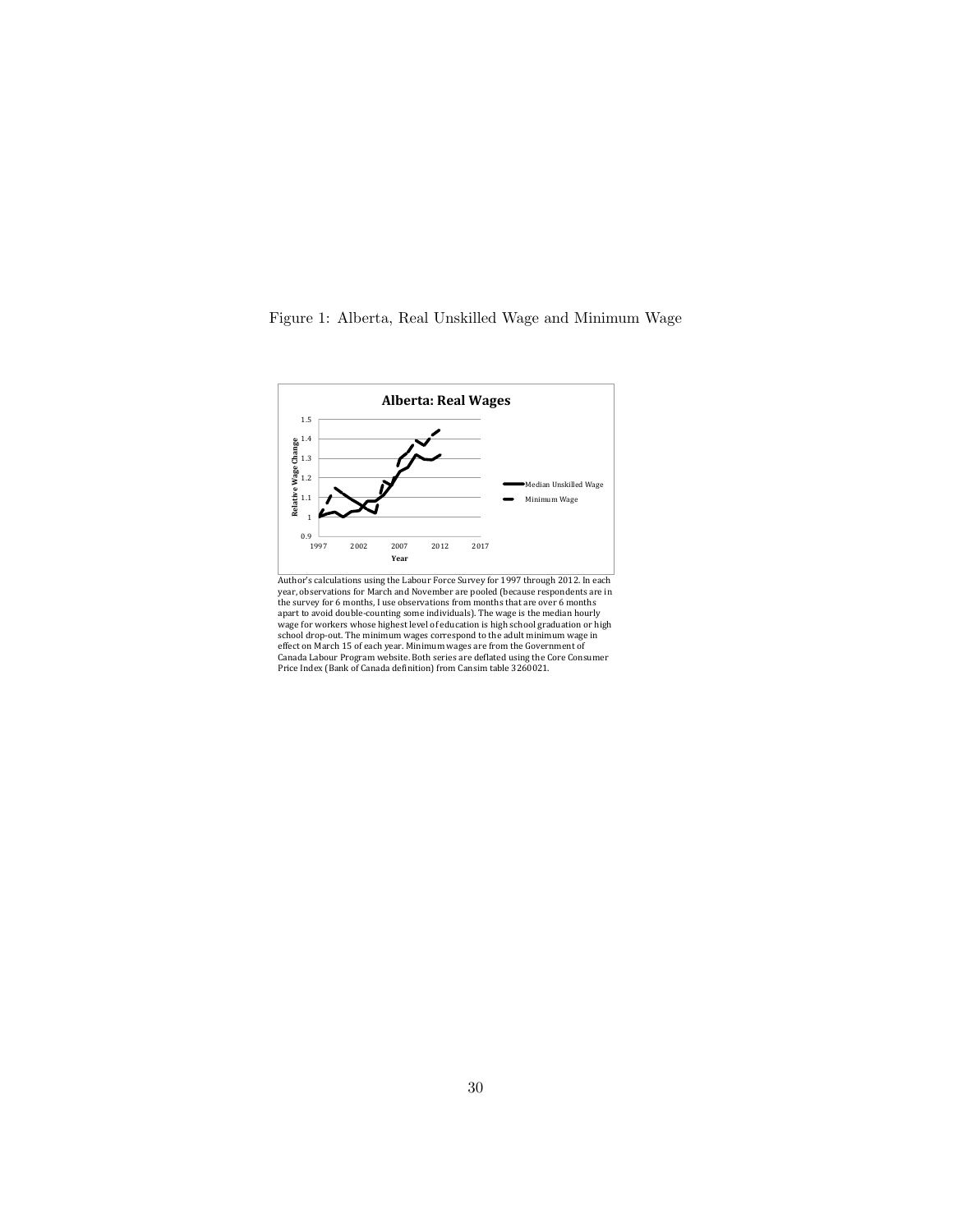

Figure 2: Ontario, Real Unskilled Wage and Minimum Wage

year, observations for March and November are pooled (because respondents are in<br>the survey for 6 months, I use observations from months that are over 6 months<br>apart to avoid double-counting some individuals). The wage is school drop-out. The minimum wages correspond to the adult minimum wage in<br>effect on March 15 of each year. Minimum wages are from the Government of<br>Canada Labour Program website. Both series are deflated using the Core Co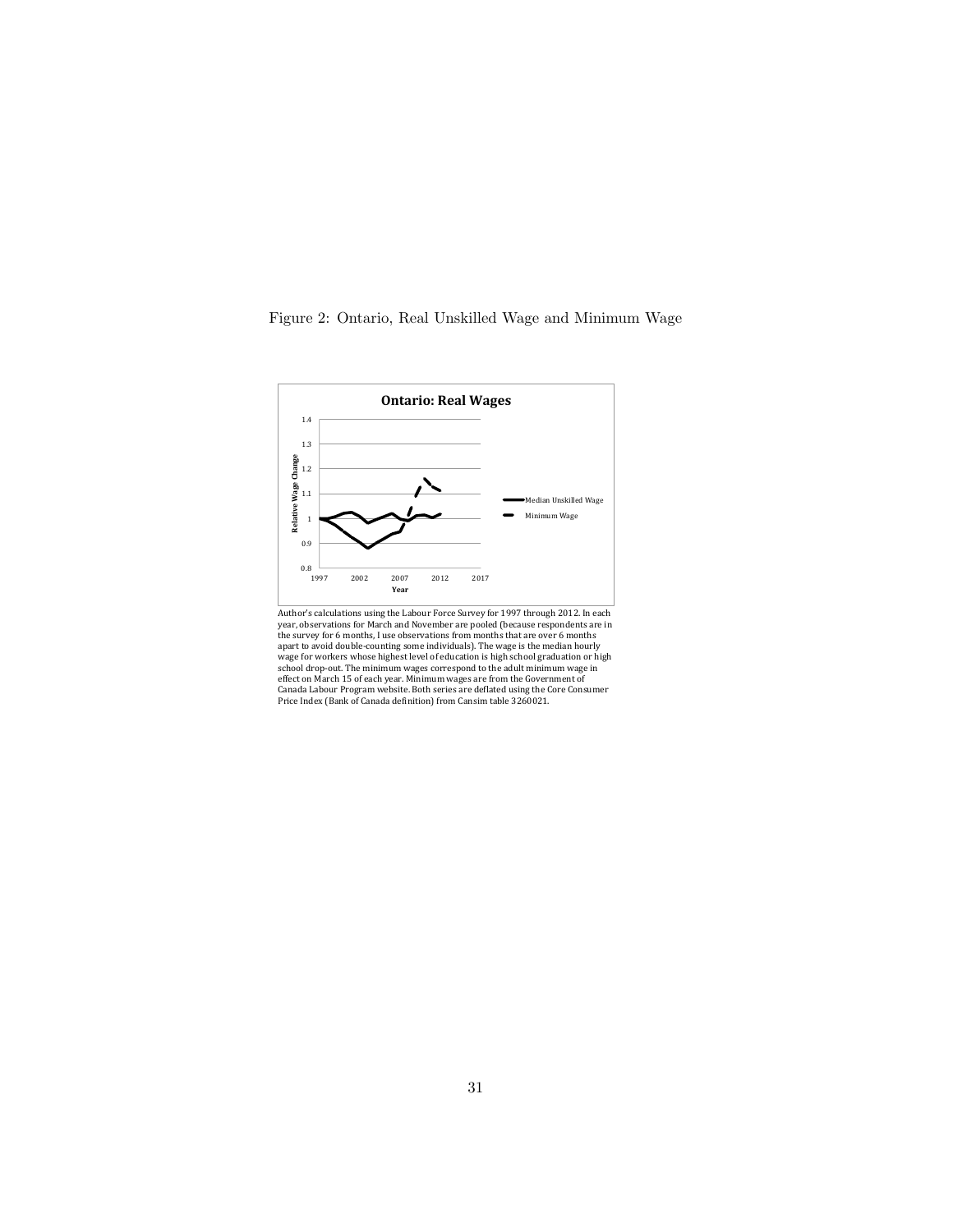argue that minimum wages are set based only on relative wage fairness but, rather, that it seems to be a predominant determinant.

It is worth noting that "fairness" often enters the justifications of provincial governments for minimum wage changes. In the government press release accompanying the most recent minimum wage change in Ontario, the minimum wage increase is described as part of the government's "commitment to fairness" (Ontario(2014)). Similarly, the BC government described the 2011 minimum wage increase in that province as "a fair and reasonable step forward in putting families first and building our economy"(British Columbia(2011)). Note that these are governments from the opposite sides of the political spectrum.

If, as we argue, minimum wages are being set based on notions of eliminating unfairly low wages, this has several interesting implications. First, it suggests that voters and the governments reacting to them do not view wages as simple reflections of the value of marginal product. If they did then it would be hard to describe low wages as unfair. There is clearly a belief that there is room for businesses to set wages in ways that capture more or less of some surplus and that the government needs to step in to ensure that businesses don't take advantage of low skilled workers. As discussed in the last section, whether this belief is an accurate reflection of wage setting in the economy is an interesting point of entry for empirical labour economists into justice debates.

At first glance, the idea that minimum wages are set based on standards of fairness might seem to indicate that public policy setting has elements that express more "positive" social values than are evident in political economy models based on pure self-interest. But if the benchmark for fairness is the going wage then in periods of declining real wages (such as in the 1980s and early 1990s in Canada), the minimum wage will be allowed to decline in real terms as well. Thus, policy setting based on fairness standard may ultimately exacerbate movements in inequality.

## 7 Conclusion

In this paper, I have investigated the implications for empirical work in economics of comparing economic institutions to the principles from theories of justice (what I have called a Rawlsian Political Economy exercise). My main argument is that in the real world, where it is not possible to neatly separate efficiency from equity considerations, much of what economists study has direct implications for deliberations on justice in a society. In that case, pursuing a Rawlsian Political Economy exercise has the potential to expand the set of questions that economists ask and altering the focus in their research agenda. At the same time, since policy deliberations are inherently multi-disciplinary, it could imply that economists act less like hired guns who come in to evaluate the efficiency aspects of policies and interact more fully with other parts of the policy deliberation process.

At the heart of this exercise is a claim that principles underlying the main modern theories of justice place considerable weight on both self and social respect and that a person's place in the production structure is a key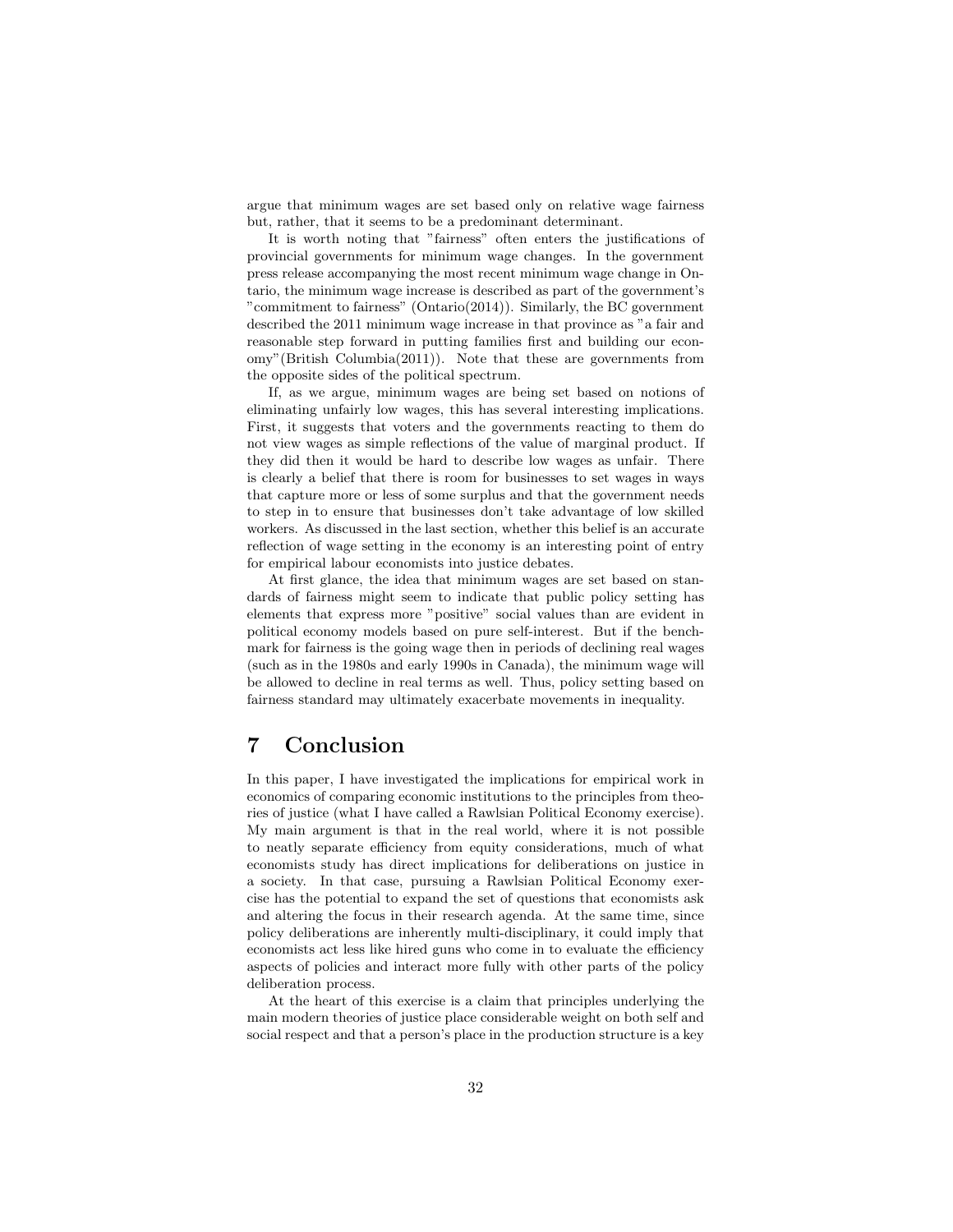determinant of that respect. That, in turn, means that understanding how wages and employment are assigned in an economy are key to deliberations about the justice of institutions and policies within it. One could carry out such deliberations within the rarified world of thought experiments concerning the optimal set of institutions. But if the deliberations are framed in terms of questions of how to design or adjust institutions in the real world so as to move a society toward greater social justice then the issues of how wages and employment are assigned become empirical matters. In that sense, the work that empirical economists do has the potential to be integral in deliberations about the justness of a society.

I have worked, throughout, using minimum wages as a specific example. The obvious question is whether the discussion in this paper implies any changes in either our outlook on minimum wages as a policy tool or decisions on emphasis in the research agenda in empirical economics and, especially, empirical labour economics. In terms of the research agenda, the existing large body of work on the employment effects of minimum wages is valuable in justice based deliberations since the question of whether sufficient resources are obtained by the least well off is central to several theories of justice. However, I have also argued that other channels through which minimum wages can affect efficiency in particular, through affecting education and training decisions of workers and firms - deserve more attention. Further, the interesting question of whether minimum wages serve to shift the labour market equilibrium toward better jobs is one where there is scope for more work.

More broadly, the question of how wages are assigned arose repeatedly in the discussion. This seems natural since the justness of intervening in the wage setting of the market will depend on whether wages reflect a worker's productivity or, at the other extreme, reflect relative power in dividing up rents. There is certainly work on the question of how wages are assigned in empirical labour economics (the literatures on efficiency wages and implicit contracts come to mind) but it seems to me that this central question has received less emphasis than in earlier generations of the labour economics literature. Shifting our focus more toward taking part in discussions on justice, I believe, implies a need to pay more attention to this most central of questions in labour economics.

Even less studied in the current or even previous generations is the link between wages and social respect. While there is some experimental work in this area, it has some potential to contribute to our understanding of the relationship between the labour market and deliberations on justice.

In terms of the question of how the minimum wage, in particular, is set, I think the discussion has raised a few new points. One is that theories of justice often have high informational requirements for assessing the justness of an institution. To the extent that is true, minimum wages may circumvent associated problems. There is no need to know a person's effort or ability or personal circumstances that may affect their capabilities when implementing a minimum wage. A corollary to that statement, though, may be that it only holds as long as the minimum wage is sufficiently low. Once it becomes high relative to the overall wage distribution then issues of whether a minimum wage employee really deserves that wage will arise and, with it, all the complications of what we mean by "deserves". This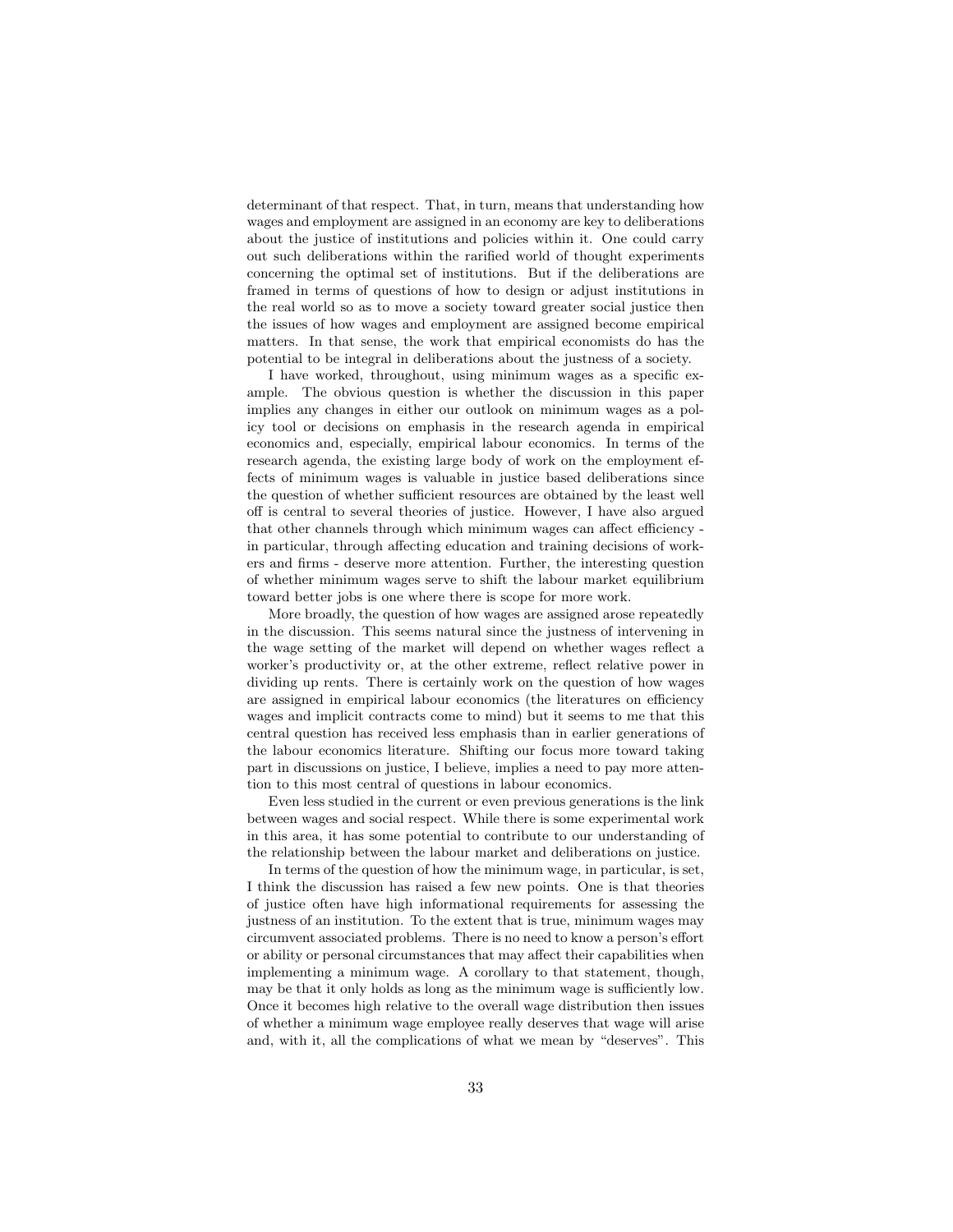may be part of the reason minimum wages tend to be set low relative to, for example, poverty line standards - because that is a level at which governments can get very wide agreement.

The other main argument I have made is that minimum wages are ultimately about notions of fairness in wage setting. That is, they are attempts to ban what are viewed as unfairly low wages. This is different from setting them to insure that workers do not fall into poverty and, I have argued, relates to questions about paying even low skilled workers appropriate respect relative to other workers. To the extent this is true, it suggests that voters and governments view wages as set not simply as a reflection of a worker's productivity (since there is no reason to see a very low wage as unfair if the person really contributes that little to production). Instead, it suggests a view that wages are at least partly set according to social constraints or bargaining and that it is therefore legitimate for the government to intervene on behalf of workers. But setting wages according to standards of fairness is not an unmitigated good outcome for workers. If unskilled wages, in general, fall then what is viewed as a fair wage for the lowest skilled workers will fall with them, and real minimum wages will be allowed to decline. This is what appeared to happen in Canada in the 1980s when even NDP governments were allowing real minimum wages to fall, and it meant that minimum wages did not act to reduce the increase in wage inequality.Thus, this is an explicit example of how examining the way a policy relates to theories of justice can alter the way we think about that policy. In this case, considering the minimum wage in relation to theories of justice - as a policy that is determined by notions of fairness - implies a new perspective on how minimum wage setting interacts with movements in inequality.

## 8 References

Acemoglu, Daron(2001). "Good Jobs versus Bad Jobs," Journal of Labor Economics, Vol. 19, no. 1, pp. 1 - 21.

Acemoglu, Daron and Jorn-Steffen Pischke (1999). "Minimum Wages and On-the-Job Training" National Bureau of Economic Research, Working Paper 7184.

Anderson, Elizabeth S.. "What is the Point of Equality?" Ethics, Vol. 109, No. 2, pp. 287-337.

Baker, Michael(2005). "Minimum Wages and Human Capital Investments of Young Workers: Work Related Training and School Enrolment," Human Resources and Skills Development Canada, Working Paper 2005 B-04.

Baker, Michael, Dwayne Benjamin and S. Stanger (1999). "The Highs and Lows of the Minimum Wage Effect: A Time-series Cross-section Study of Canadian Law," Journal of Labor Economics, vol 17, No. 2, pp. 318- 50.

BC(2011). "Premier Announces Increase to Minimum Wage" Office of the Premier of British Columbia News Release, March 16, 2011.

Beaudry, Paul, David A. Green, and Benjamin M. Sand (2012). Does Industrial Composition Matter? An empirical evaluation based on Search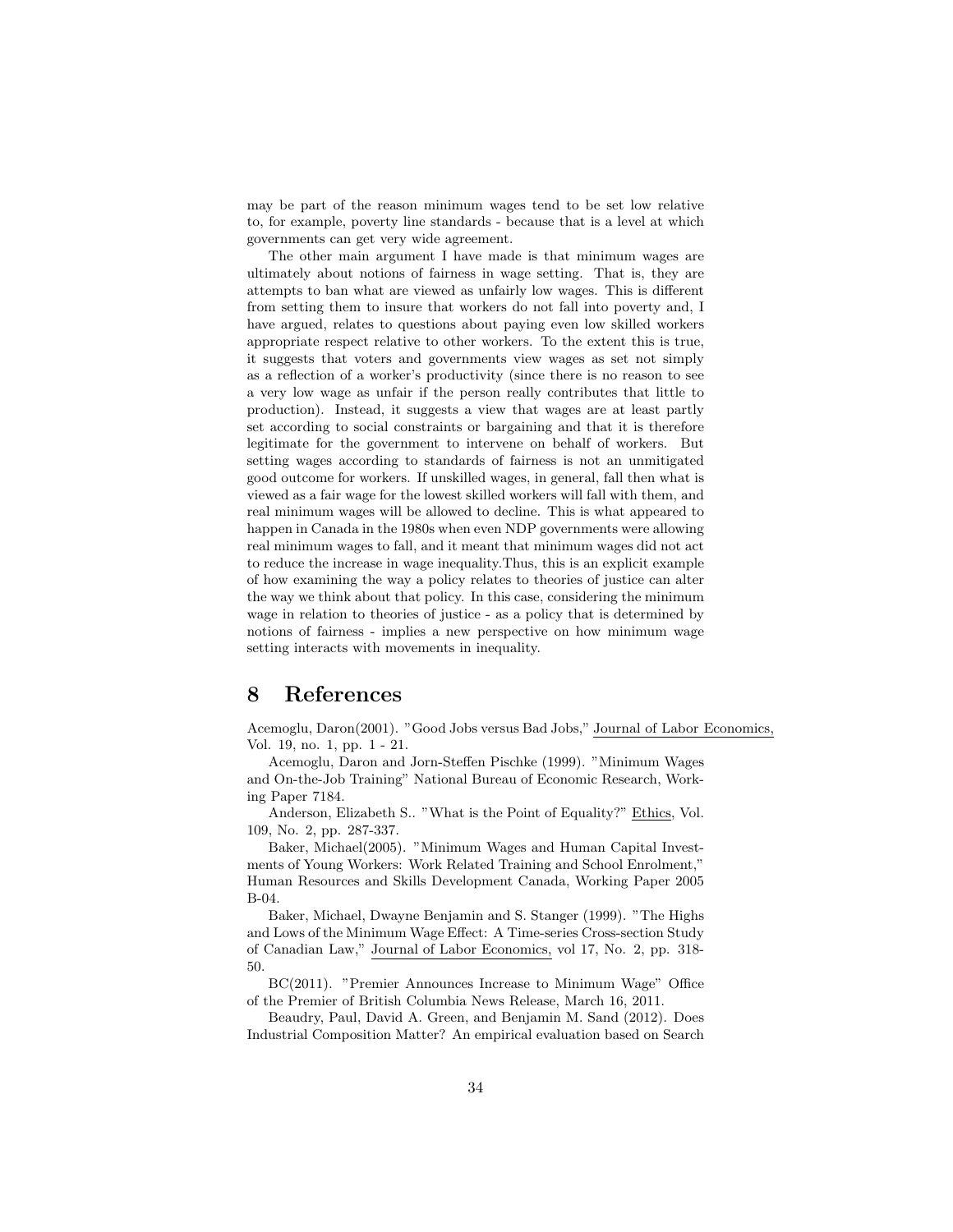and Bargaining theory, Econometrica, vol. 80, no. 3, pp. 1063-1104

Beaudry, Paul, David A. Green, and Benjamin M. Sand (2010). How Much is Employment Increased by Cutting Labor Costs? Estimating the Elasticity of Job Creation." NBER Working Paper no. 15790.

Bertrand, M., E. Duflo and S. Mullainathan (2004). "How Much Should We Trust Differences-in-Differences Estimates?" Quarterly Journal of Economics, Vol. 119, No. 1, pp. 249-75.

Bewley, Truman(2005). "Fairness, Reciprocity and Wage Rigidity," in Moral Sentiments and Material Interests, Herbert Gintis, Samuel Bowles, Robert Boyd, and Ernst Fehr, eds.. Cambridge: The MIT Press, pp. 303- 338.

Blackorby, Charles (1990). "Economic Policy in a Second Best Environment," Canadian Journal of Economics, Vol. 23, No. 4, pp. 748-71.

Blais, A., J-M Cousineau and K. McRoberts(1989). The Determinants of Minimum Wage Rates, Public Choice, vol. 62. Pp. 15-24.

Boadway, Robin and Katherine Cuff(2001). "A Minimum Wage Can be Welfare-Improving and Employment-Enhancing," European Economic Review, vol. 45, pp. 553-576.

Brochu, Pierre and David A. Green(2013). The Impact of Minimum Wages on Labour Market Transitions," The Economic Journal, vol. 123, pp. 1203-35.

Brown, Charles (1988). "Minimum Wage Laws: Are They Overrated?" Journal of Economic Perspectives, Vol. 2, No. 3, pp. 133-145.

Campolieti, Michele, Tony Fang and Morley Gunderson(2005). "Minimum Wage Impacts on Youth Employment Transitions, 1993-99," Canadian Journal of Economics, Vol. 44, no. 4, pp. 1331-49.

Campolieti, Midhele, Morley K. Gunderson, and Chris Riddell(2006). "Minimum Wage Impacts from a Pre-Specified Research Design: Canada 1981-97", Industrial Relations Vol. 45, No. 2, pp. 195216.

Campolieti, Michele, Morley Gunderson and Byron Lee(2012). "The (Non) Impact of Minimum Wages on Poverty: Regression and Simulation Evidence for Canada," Journal of Labor Research, Vol. 33, pp. 287-302.

Card, David and Alan B. Krueger (1995).

Myth and Measurement: The New Economics of the Minimum Wage. Princeton: Princeton University Press.

Charness, G. and M. Rabin (2002). Understanding Social Preferences with Simple Tests, Quarterly Journal of Economics, vol. 117, No. 3, pp. 817-69.

Corak, Miles (2013). "Income Inequality, Equality of Opportunity, and Intergenerational Mobility." Journal of Economic Perspectives, vol. 27, No. 3, pp. 79-102.

Dickson, V. and T. Myatt (2002). The Determinants of Provincial Minimum Wages in Canada, Journal of Labor Research, Vol. 23, no. 1, pp. 57-67.

DiNardo, John, Nicole M. Fortin, and Thomas Lemieux(1996). "Labor Market Institutions and the Distribution of Wages, 1973-1992: A Semiparametric Approach," Econometrica, Vol. 64, No. 5, pp. 1001-1044.

Dinkelman, Taryn, and Vimal Ranchod(2012). "Evidence on the impact of minimum wage laws in an informal sector: Domestic workers in South Aftrica,," Journal of Development Economics, vol. 99, pp. 27-45.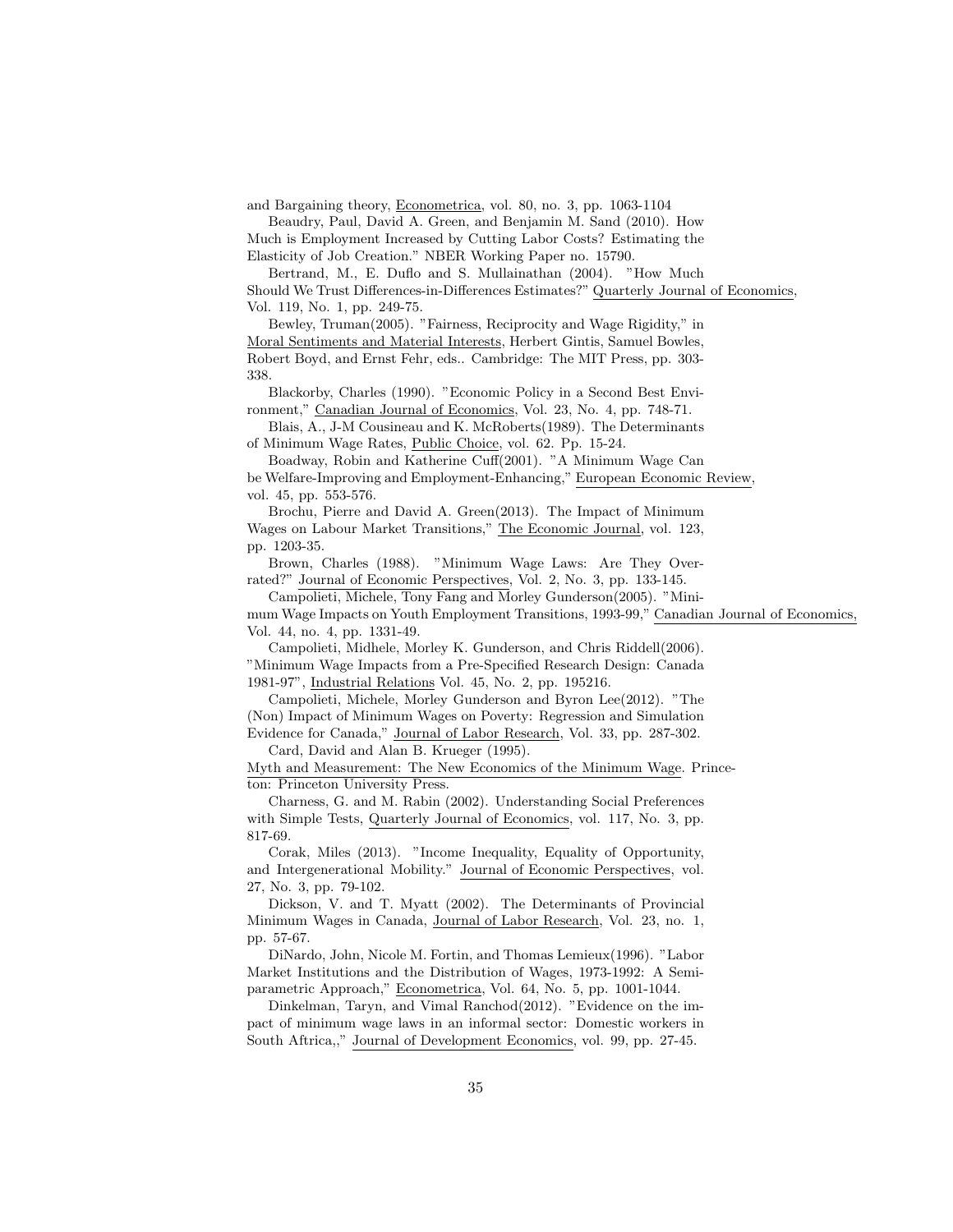Dube, Arindrajit, Lester T. Williams, and Michael Reich(2010a). "Minimum Wage Shocks, Employment Flows and Labor Market Frictions," Institute for Research on Labor and Employment, Working Paper Series.

Dube, Arindrajit, Lester T. Williams, and Michael Reich(2010b). "Minimum Wage Effects Across State Borders: Estimates Using Contiguous Counties," The Review of Economics and Statistics, vol. 92, no. 4, pp. 945-964.

Dworkin, Ronald(1981a). "What is Equality? Part 1: Equality of Welfare," Philosophy & Public Affairs, vol. 10, pp. 185-246.

Dworkin, Ronald(1981b). "What is Equality? Part 2: Equality of Resources," Philosophy & Public Affairs, vol. 10, pp. 283-345.

Emery, J.C. Herbert (2010). "'UnAmerican' or Unnecessary? America's Rejection of Compularsory Government Health Insurance in the Progressive Era," Explorations in Economic History, Vol. 27, pp. 68-81.

Falk, Armin, Ernst Fehr, and Christian Zehnder (2006). "Fairness Perceptions and Minimum Wages: The Behavioral Effects of Minimum Wage Laws," The Quarterly Journal of Economics, Vol. 121, No. 4, pp. 1347-81.

Fehr, E. and U. Fischbacher (2004). Third Party Punishment and Social Norms, Evolution and Human Behavior, Vol. 25, pp. 63-87.

Fehr, E. And K.M. Schmidt (2006). The Economics of Fairness, Reciprocity and Altruism - Experimental Evidence and New Theories, in Handbook of Giving Altruism and Reciprocity, Vol. I, S-C Kolm and J.M. Ythier, eds.. Chapter 8.

Fortin, Nicole M. and Thomas Lemieux(2014). "Changes in Wage Inequality in Canada: An Interprovincial Perspective." Vancouver School of Economics, UBC.

Goldberg, Michael and David A. Green(1999). "Raising the Floor: The Social and Economic Benefits of Minimum Wages in Canada," Canadian Centre for Policy Alternatives.

Green, David A. and Kathyrn Harrison (2006). Races to the Bottom Versus Races to the Middle: Minimum Wage Setting in Canada, in Racing to the Bottom? Provincial Interdependence in the Canadian Federation, Kathryn Harrison, ed.. Vancouver: University of British Columbia Press, pp. 193-228.

Green, David A. and Kathyrn Harrison (2013). "Minimum Wage Setting and Standards of Fairness," Vancouver School of Economics at UBC.

Guest, Dennis (1997). The Emergence of Social Security in Canada. Vancouver: UBC Press.

Jales, Hugo (2014). "Estimating the Effects of Minimum Wages in a Developing Country: A Density Discontinuity Design Approach," Vancouver School of Economics, UBC.

Kahneman, D., J.L. Knetsch, and R. Thaler(1986). Fairness as a Constraint on Profit Seeking: Entitlements in the Market, The American Economic Review, Vol. 76(4), pp. 728-41.

Lee, David S. (1999). "Wage Inequality in the United States During the 1980s: Rising Dispersion or Falling Minimum Wage?" Quarterly Journal of Economics, Vol. 114, no. 3, pp. 922-1023.

MaCurdy, Thomas and Frank McIntyre(2001). "Winners and Losers of Federal and State Minimum Wages," Employment Policies Institute Paper,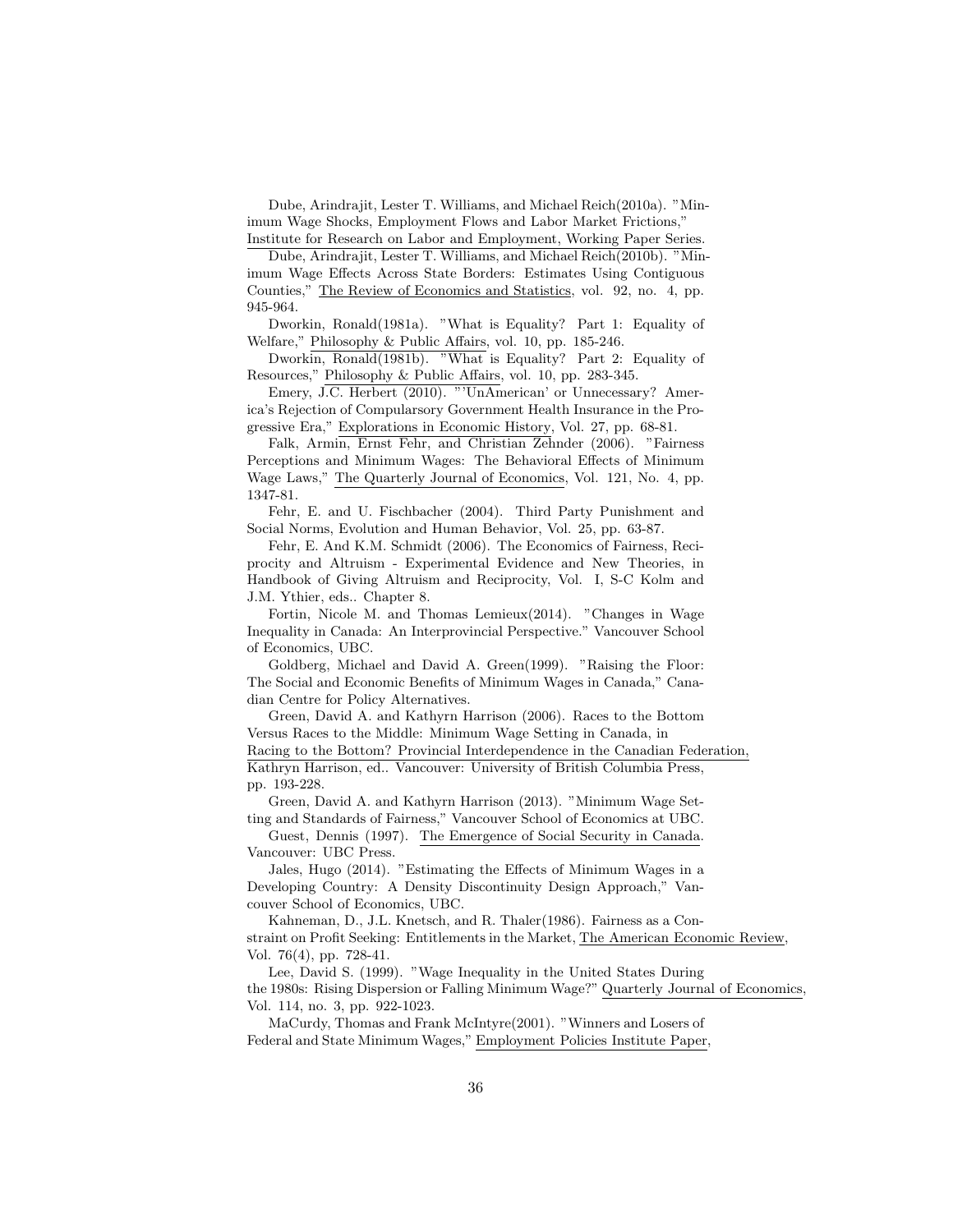June.

Mascella, Allison, Shahzia Teja, and Brennan S. Thompson(2009). "Minimum Wages as an Anti-Poverty Policy in Ontario," Canadian Public Policy, Vol. 35, No. 3, pp. 373-9. McCallum, Margaret E. (1986). "Keeping Women in Their Place: The Minimum Wage in Canada, 1910-25," Labour/Le Travail, Vol. 17, pp. 29-56. Neumark, David and William Wascher(2001). "Minimum Wages and Training Revisited," Journal of Labor Economics, Vol. 19, pp. 563-595. Neumark, David and William Wascher(2011). "Does a Higher Minimum Wage Enhance the Effectiveness of the Earned Income Tax Credit?" Industrial and Labor Relations Review, Vol. 64, No. 4, pp. 712-746. Nozick, Robert(1973). "Distributive Justice". Philosophy and Public Affairs, Vol. 3, no.1, pp. 45-126. Nozick, Robert(1974). Anarchy, State, and Utopia. New York: Basic Books. Nussbaum, M.C. (2006). Frontiers of Justice: Disability, Nationality, Species Membership. Cambridge: Belknap Press. Nussbaum, Martha (2011). Creating Capabilities, Cambridge: The Belknap Press of Harvard University Press. Ontario (2014). "Ontario Increasing Minimum Wage: New Legislation Would Tie Minimum Wage to Consumer Price Index," Press Release, Office of the Premier, January 30, 2014, 10:15 am. Rawls, John(1982). "Social Unity and Primary Goods," in Utilitarianism and Beyond, A. Sen and B. Williams, eds.. Cambridge: Cambridge University Press. Rawls, John (1993). Political Liberalism. New York: Columbia University Press. Rawls, John (1999). A Theory of Justice. Cambridge: Harvard University Press. Roemer, John E.(1996). Theories of Distributive Justice, Cambridge: Harvard University Press. Sen, Amartya (1999). Development as Freedom. New York: Anchor Books. Sen, Amartya (2009). The Idea of Justice, Cambridge: The Belknap Press of the Harvard University Press. Sen, Anindya, Kathleen Rybczynski, and Corey Van De Waal (2011). "Teen Employment, Poverty, and the Minimum Wage: Evidence from Canada," Labour Economics, Vol. 19, pp. 36-47. Shannon, Michael T. and Charles M. Beach(1995). "Distributional Employment Effects of Ontario Minimum Wage Proposals: A Microdata Approach," Canadian Public Policy, Vol. 21, No. 3, pp. 284-303. Smith, Adam(1790). The Theory of Moral Sentiments. Cambridge: Cambridge University Press (reprint, 2002). Sobel, R.S. (1999). Theory and Evidence on the Political Economy of the Minimum Wage, Journal of Political Economy, Vol 107, No. 4, pp. 761-785.

Thies, Clifford F.(1991). "The First Minimum Wage Laws," Cato Journal, Vol. 10, No. 3.

Tschopp, Jeanne (2014). "Wage Formation. Toward Isolating Search and Bargaining Effects from the Marginal Product." Vancouver School of